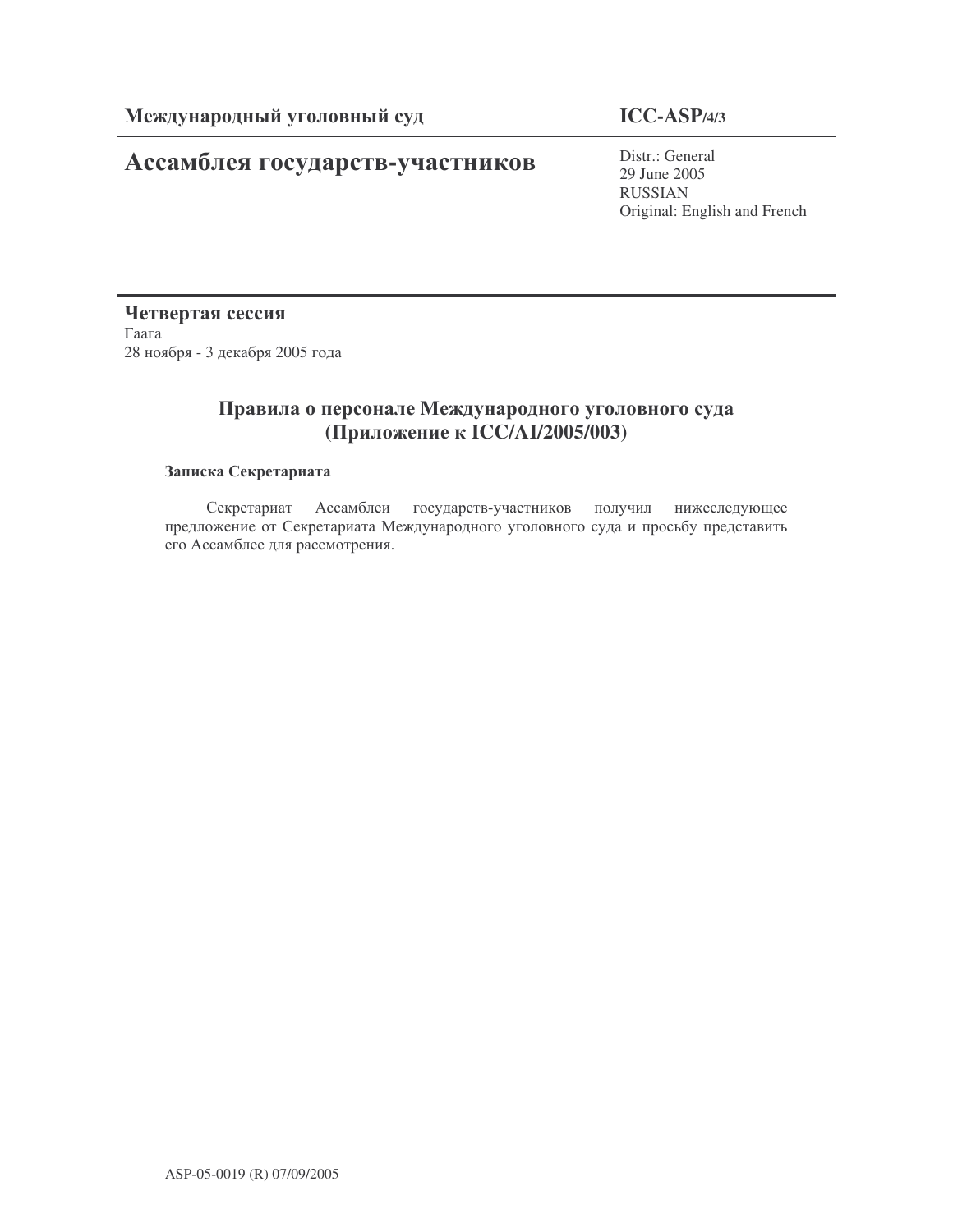# Содержание

|            |                 | Стр.                                                |  |  |  |  |
|------------|-----------------|-----------------------------------------------------|--|--|--|--|
|            |                 |                                                     |  |  |  |  |
| ГЛАВА І:   |                 |                                                     |  |  |  |  |
|            | Правило 101.1:  |                                                     |  |  |  |  |
|            | Правило 101.2:  |                                                     |  |  |  |  |
|            | Правило 101.3:  |                                                     |  |  |  |  |
|            |                 | Конкретные случаи недопустимого поведения 9         |  |  |  |  |
|            | Правило 101.4:  |                                                     |  |  |  |  |
|            | Правило 101.5:  | Почетные звания, подарки и вознаграждения 10        |  |  |  |  |
|            | Правило 101.6:  |                                                     |  |  |  |  |
|            | Правило 101.7:  |                                                     |  |  |  |  |
|            |                 |                                                     |  |  |  |  |
|            | Правило 101.8:  |                                                     |  |  |  |  |
|            |                 |                                                     |  |  |  |  |
|            | Правило 101.9:  |                                                     |  |  |  |  |
| ГЛАВА II:  |                 |                                                     |  |  |  |  |
|            | Правило 102.1:  |                                                     |  |  |  |  |
| ГЛАВА III: |                 |                                                     |  |  |  |  |
|            | Правило 103.1:  |                                                     |  |  |  |  |
|            | Правило 103.2:  | Оклады сотрудников категории общего обслуживания 14 |  |  |  |  |
|            | Правило 103.3:  | Оклады сотрудников категории специалистов и выше14  |  |  |  |  |
|            |                 |                                                     |  |  |  |  |
|            | Правило 103.4:  |                                                     |  |  |  |  |
|            | Правило 103.5:  |                                                     |  |  |  |  |
|            | Правило 103.6:  | Расчет частичных выплат окладов и надбавок 15       |  |  |  |  |
|            | Правило 103.7:  |                                                     |  |  |  |  |
|            | Правило 103.8:  |                                                     |  |  |  |  |
|            | Правило 103.9:  |                                                     |  |  |  |  |
|            | Правило 103.10: | Надбавка на представительские расходы  16           |  |  |  |  |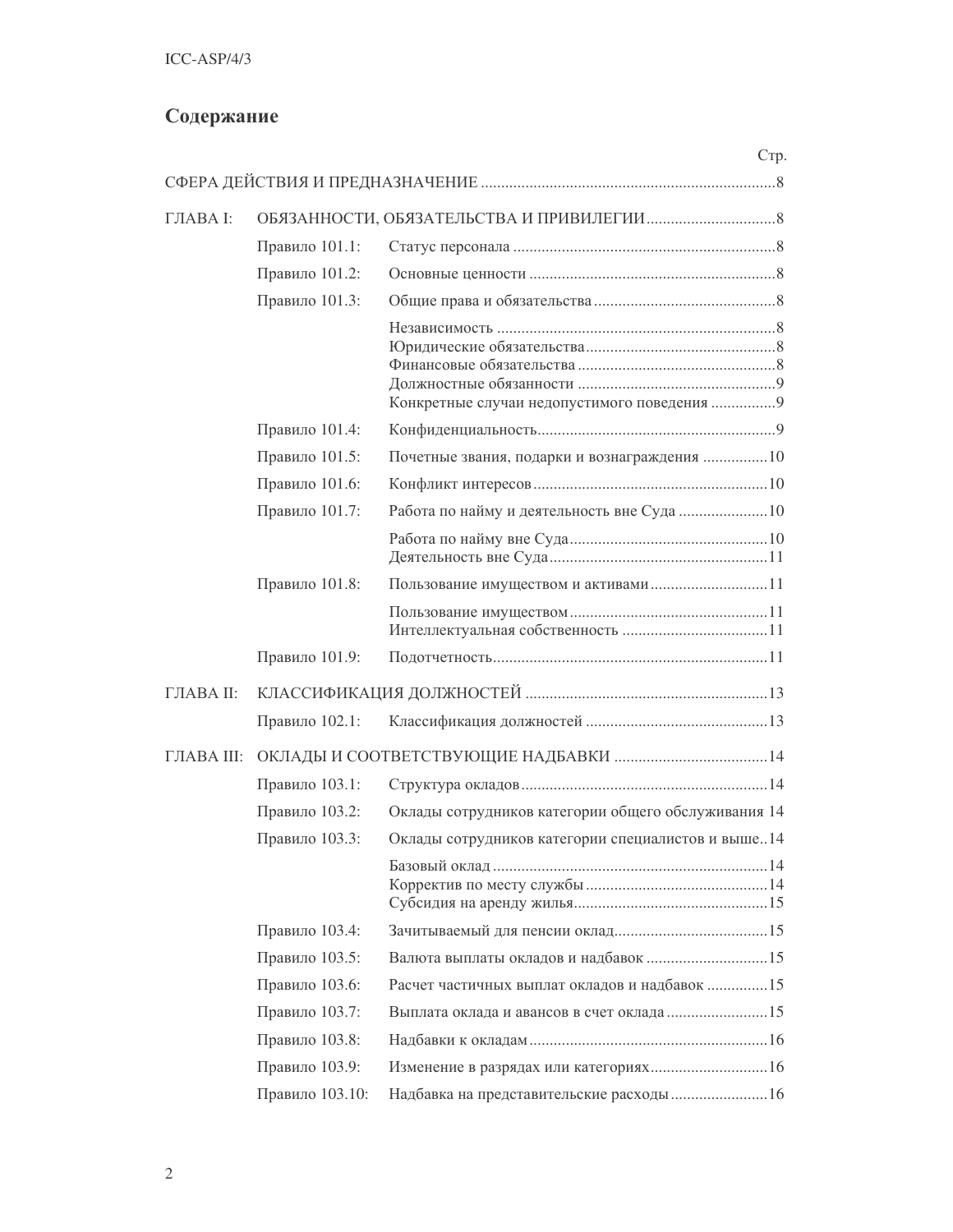|           | Правило 103.11: |                                                                                      |     |
|-----------|-----------------|--------------------------------------------------------------------------------------|-----|
|           | Правило 103.12: | Поощрение за знание языков сотрудников категории                                     |     |
|           | Правило 103.13: | Поощрение за знание языков сотрудников категории                                     |     |
|           | Правило 103.14: | Надбавки за мобильность, работу в трудных                                            |     |
|           | Правило 103.15: |                                                                                      |     |
|           | Правило 103.16: |                                                                                      |     |
|           | Правило 103.17: |                                                                                      |     |
|           |                 | Скорректированная надбавка на иждивенцев в                                           |     |
|           | Правило 103.18: |                                                                                      |     |
|           |                 | Заявления на субсидию на образование и ее выплата 23                                 |     |
|           | Правило 103.19: |                                                                                      |     |
|           |                 | Сумма специальной субсидии на образование 24<br>Заявления на специальную субсидию на | .24 |
|           | Правило 103.20: |                                                                                      |     |
|           | Правило 103.21: |                                                                                      |     |
| ГЛАВА IV: |                 |                                                                                      |     |
|           | Правило 104.1:  |                                                                                      |     |
|           | Правило 104.2:  |                                                                                      |     |
|           | Правило 104.3:  |                                                                                      |     |
|           | Правило 104.4:  |                                                                                      |     |
|           | Правило 104.5:  |                                                                                      |     |
|           | Правило 104.6:  | Повторный прием на службу и восстановление в                                         |     |
|           | Правило 104.7:  |                                                                                      |     |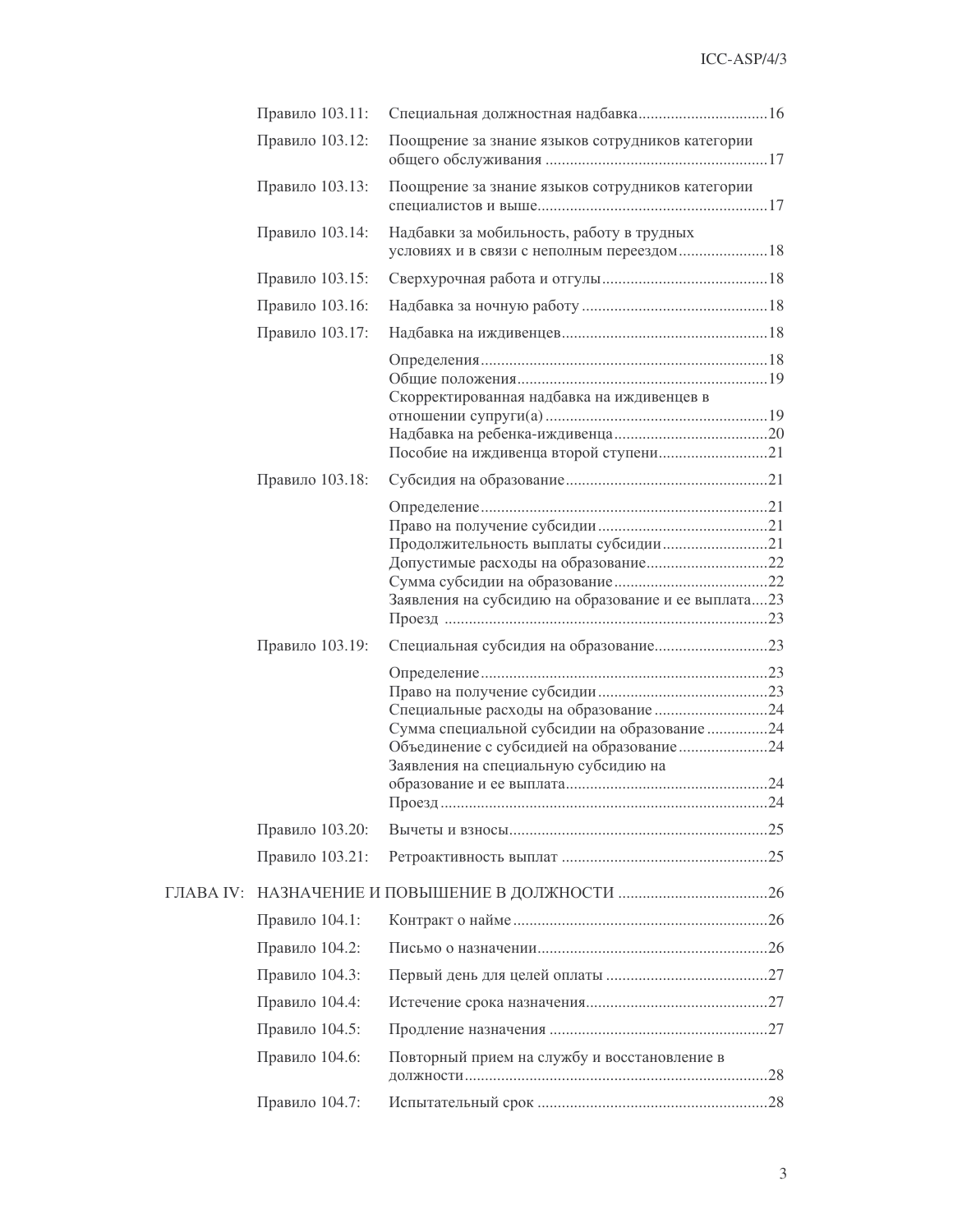|                 | Правило 104.8:  | Неподтверждение назначения в конце испытательного                                          |
|-----------------|-----------------|--------------------------------------------------------------------------------------------|
|                 | Правило 104.9:  | Набранные на местной основе сотрудники29                                                   |
|                 | Правило 104.10: | Набранные на международной основе сотрудники29                                             |
|                 | Правило 104.11: |                                                                                            |
|                 | Правило 104.12: |                                                                                            |
|                 | Правило 104.13: |                                                                                            |
|                 | Правило 104.14: |                                                                                            |
|                 | Правило 104.15: | Обязательство предоставлять информацию -                                                   |
|                 | Правило 104.16: |                                                                                            |
|                 | Правило 104.17: |                                                                                            |
|                 | Правило 104.18: |                                                                                            |
| <b>ГЛАВА V:</b> |                 |                                                                                            |
|                 | Правило 105.1:  |                                                                                            |
|                 | Правило 105.2:  |                                                                                            |
|                 | Правило 105.3:  | Специальный отпуск без сохранения содержания 32                                            |
|                 | Правило 105.4:  | Специальный отпуск с сохранением содержания 34                                             |
|                 | Правило 105.5:  | Несанкционированное отсутствие на работе 34                                                |
|                 | Правило 105.6:  |                                                                                            |
|                 |                 | Сроки и продолжительность отпуска на родину 35<br>Поездка членов семьи сотрудника, имеющих |
|                 |                 |                                                                                            |
|                 | Правило 106.1:  | Объединенный пенсионный фонд персонала                                                     |
|                 | Правило 106.2:  |                                                                                            |
|                 | Правило 106.3:  | Планы коллективного страхования жизни или                                                  |
|                 | Правило 106.4:  | Отпуск по болезни на основании справки от врача37                                          |
|                 |                 | Продолжительность отпуска по болезни37                                                     |
|                 | Правило 106.5:  |                                                                                            |
|                 | Правило 106.6:  |                                                                                            |
|                 | Правило 106.7:  | Отпуск в связи с усыновлением/удочерением39                                                |
|                 | Правило 106.8:  |                                                                                            |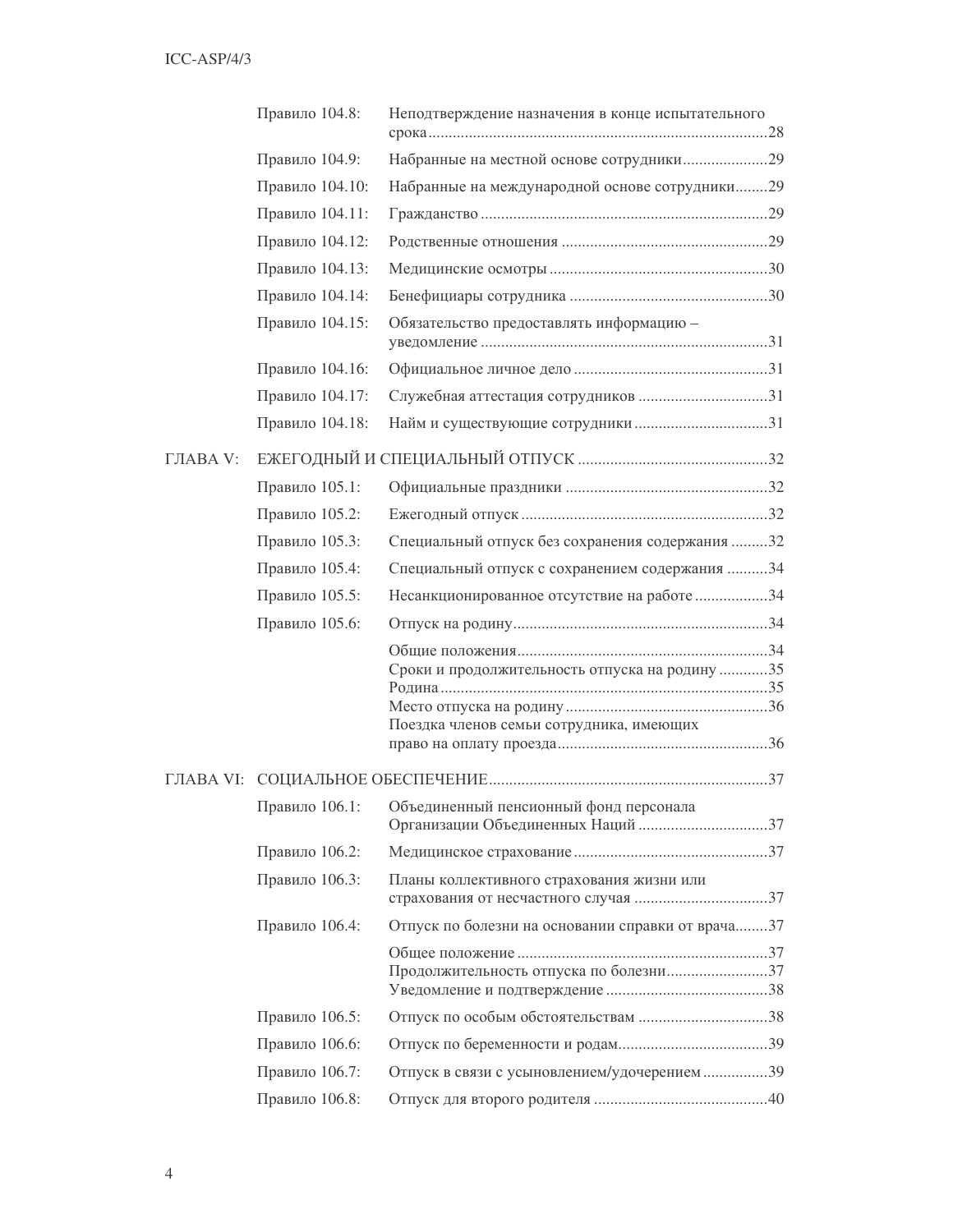| Правило 106.9:  | Компенсация в случае болезни, увечья или смерти в<br>связи с выполнением служебных обязанностей от имени   |
|-----------------|------------------------------------------------------------------------------------------------------------|
| Правило 106.10: | Компенсация в случае утраты или повреждения личных<br>вещей в связи с выполнением служебных обязанностей40 |
| Правило 106.11: |                                                                                                            |
|                 | ГЛАВА VII: ПУТЕВЫЕ РАСХОДЫ И РАСХОДЫ НА ПОЛНЫЙ ПЕРЕЕЗД42                                                   |
| Правило 107.1:  |                                                                                                            |
| Правило 107.2:  | Члены семьи, имеющие право на оплату проезда 42                                                            |
| Правило 107.3:  |                                                                                                            |
|                 |                                                                                                            |
| Правило 107.4:  |                                                                                                            |
|                 | Расходы на перевозку личных вещей и домашнего                                                              |
| Правило 107.5:  |                                                                                                            |
|                 | Расходы на перевозку личных вещей и домашнего                                                              |
| Правило 107.6:  |                                                                                                            |
|                 | Расходы на перевозку личных вещей и домашнего                                                              |
| Правило 107.7:  |                                                                                                            |
| Правило 107.8:  | Поездка в рамках системы субсидирования                                                                    |
| Правило 107.9:  |                                                                                                            |
| Правило 107.10: |                                                                                                            |
|                 |                                                                                                            |
| Правило 107.11: |                                                                                                            |
| Правило 107.12: |                                                                                                            |
| Правило 107.13: |                                                                                                            |
|                 |                                                                                                            |
| Правило 107.14: |                                                                                                            |
| Правило 107.15: |                                                                                                            |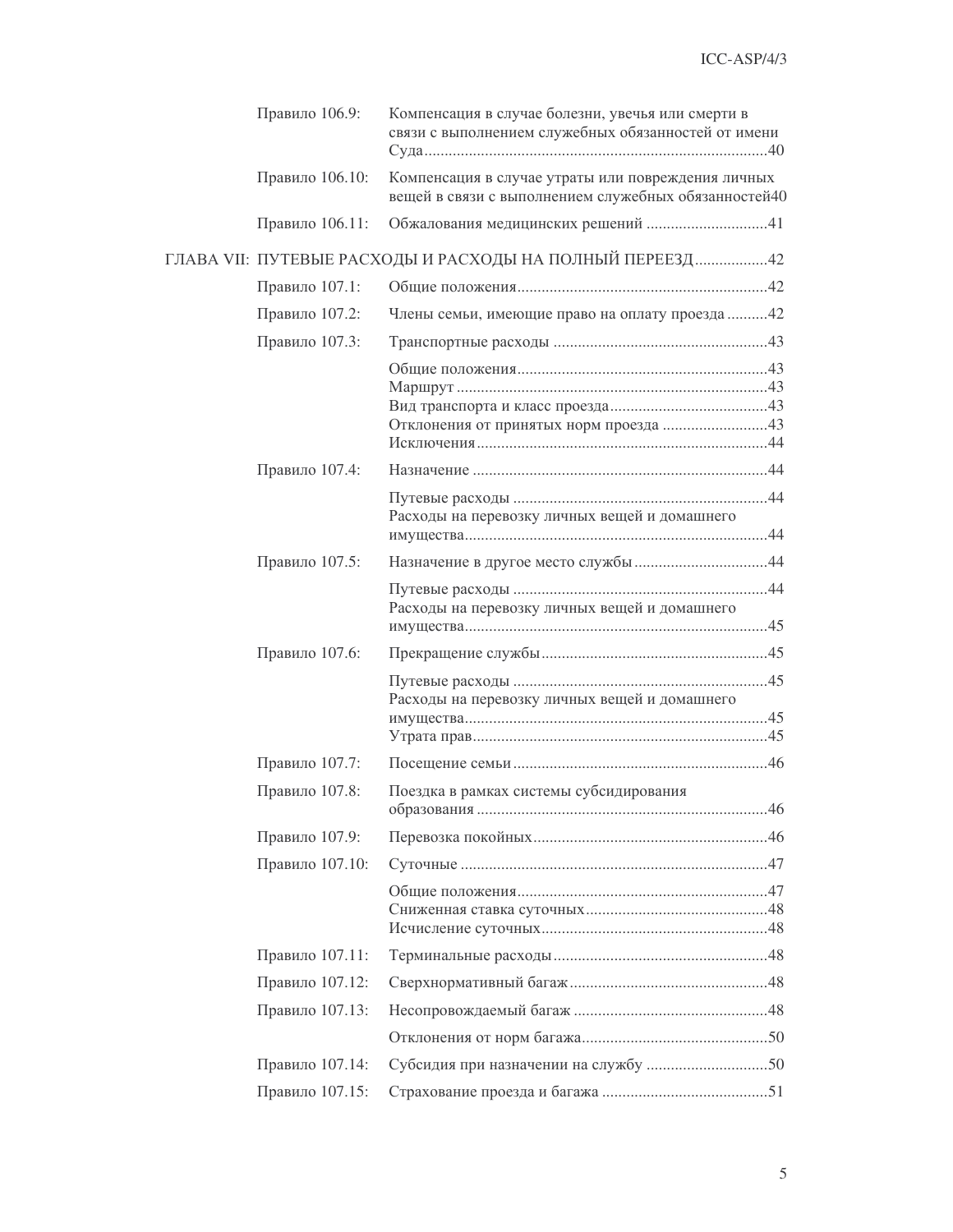|          |                 | ГЛАВА VIII: ВЗАИМООТНОШЕНИЯ АДМИНИСТРАЦИИ И ПЕРСОНАЛА53 |  |
|----------|-----------------|---------------------------------------------------------|--|
|          | Правило 108.1:  |                                                         |  |
|          |                 |                                                         |  |
|          | Правило 109.1:  |                                                         |  |
|          | Правило 109.2:  |                                                         |  |
|          |                 |                                                         |  |
|          |                 |                                                         |  |
|          | Правило 109.3:  |                                                         |  |
|          | Правило 109.4:  |                                                         |  |
|          | Правило 109.5:  | Прекращение службы в связи со смертью сотрудника57      |  |
|          |                 |                                                         |  |
|          |                 |                                                         |  |
|          |                 | Субсидия на репатриацию и другие выплаты в случае       |  |
|          | Правило 109.6:  |                                                         |  |
|          |                 |                                                         |  |
|          |                 |                                                         |  |
|          |                 |                                                         |  |
|          |                 | Предельный срок представления требований59              |  |
|          |                 | Выплата в случае смерти сотрудника, имеющего            |  |
|          |                 |                                                         |  |
|          | Правило 109.7:  |                                                         |  |
|          |                 |                                                         |  |
|          |                 |                                                         |  |
|          | Правило 109.8:  |                                                         |  |
|          | Правило 109.9:  |                                                         |  |
|          | Правило 109.10: |                                                         |  |
| ГЛАВА Х: |                 |                                                         |  |
|          | Правило 110.1:  |                                                         |  |
|          | Правило 110.2:  |                                                         |  |
|          | Правило 110.3:  |                                                         |  |
|          | Правило 110.4:  | Порядок работы Дисциплинарного консультативного         |  |
|          | Правило 110.5:  | Отстранение от работы на период дисциплинарного         |  |
|          | Правило 110.6:  |                                                         |  |
|          | Правило 110.7:  | Увольнение в дисциплинарном порядке за серьезный        |  |
|          | Правило 110.8:  |                                                         |  |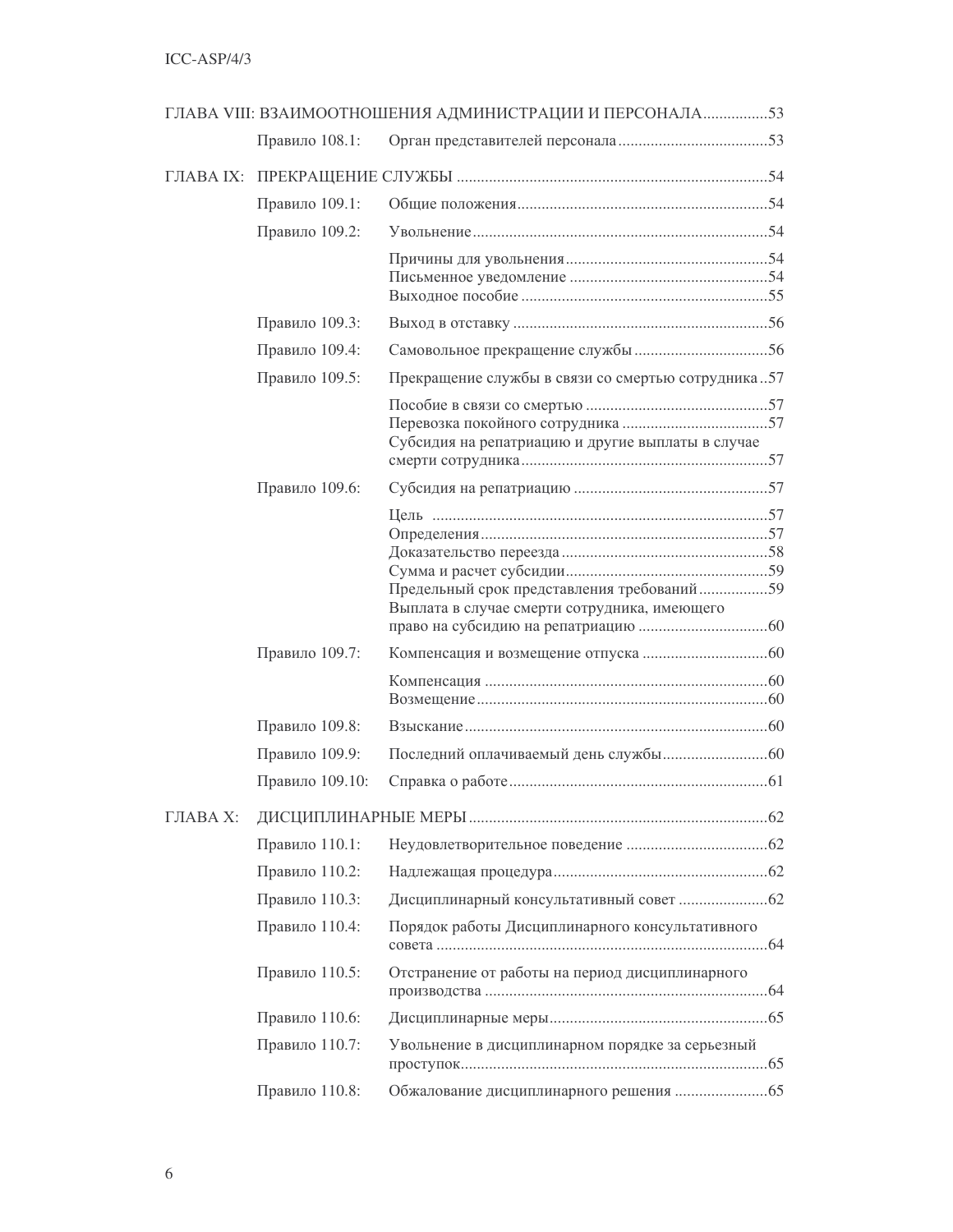| Правило 111.1: |                                              |
|----------------|----------------------------------------------|
| Правило 111.2: |                                              |
| Правило 111.3: |                                              |
| Правило 111.4: | Приостановление действия административного   |
| Правило 111.5: | Подача апелляции в Административный трибунал |
|                |                                              |
|                |                                              |
| Правило 112.1: |                                              |
| Правило 112.2: |                                              |
| Правило 112.3: |                                              |
| Правило 112.4: |                                              |
| Правило 112.5: |                                              |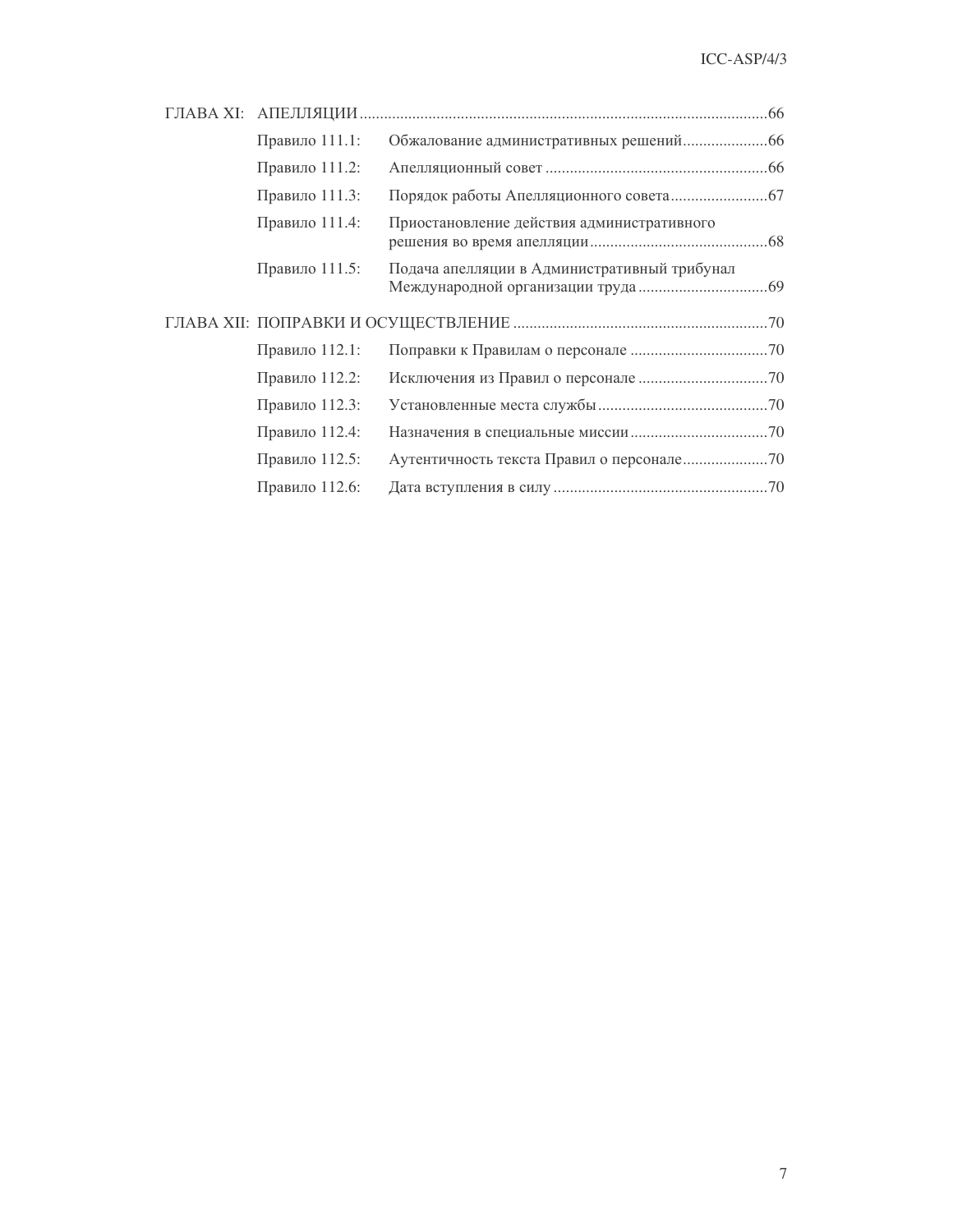## СФЕРА ДЕЙСТВИЯ И ПРЕДНАЗНАЧЕНИЕ

Настоящие Правила о персонале применяются к сотрудникам Суда, работающим по срочным контрактам. Работа сотрудников Суда, имеющих краткосрочные контракты, регулируется отдельными правилами, составленными Секретарем, с согласия Президиума и Прокурора. Правила о персонале применяются, mutatis mutandis, к сотрудникам Секретариата Ассамблеи государств-участников. В случае конфликта между Правилами о персонале и положениями, касающимися сотрудников Секретариата Ассамблеи государств-участников и содержащимися в резолюции ICC-ASP/2/Res.3 и приложениях к ней, применяются последние.

## ГЛАВА І: ОБЯЗАННОСТИ, ОБЯЗАТЕЛЬСТВА И ПРИВИЛЕГИИ

### Правило 101.1: Статус персонала

Сотрудники Суда являются международными гражданскими служащими. Они имеют в качестве сотрудников Суда не национальные, а исключительно международные обязанности.

#### Правило 101.2: Основные ценности

В соответствии с основными ценностями, перечисленными в положении о персонале 1.2, запрещаются любые проявления дискриминации или домогательств, включая сексуальные домогательства или притеснения по признаку пола, или оскорбление действием или словом на рабочем месте или в связи с работой.

### Правило 101.3: Общие права и обязательства

#### Независимость

- Интересы Суда и обязательства сотрудников по отношению к нему должны всегда a) превалировать над их другими интересами или связями. Сотрудники обеспечивают свою независимость от любого лица, ведомства или органа за пределами Суда.
- Членство в политических партиях разрешается при условии, что такое членство не  $b)$ влечет за собой со стороны сотрудника действий или обязательства действовать вопреки положению о персонале 1.2 (h). Перевод политической партии денежных средств в форме обычных взносов не считается деятельностью, не совместимой с принципами, установленными в положении о персонале 1.2(h).

#### Юридические обязательства

Сотрудники соблюдают местные законы и выполняют свои частные юридические  $\mathcal{C}$ ) обязательства, включая обязательство выполнять решения компетентных судов, но не ограничиваясь им.

#### Финансовые обязательства

 $\mathbf{d}$ От сотрудников может потребоваться произвести возмещение или компенсацию Суду, частичную или полную, за любые финансовые убытки, понесенные Судом в результате грубой небрежности, злого умысла, мошенничества или несоблюдения любого из обязательств в соответствии с документами Суда, такими как Положения и Правила о персонале, Финансовые положения и правила и административные распоряжения.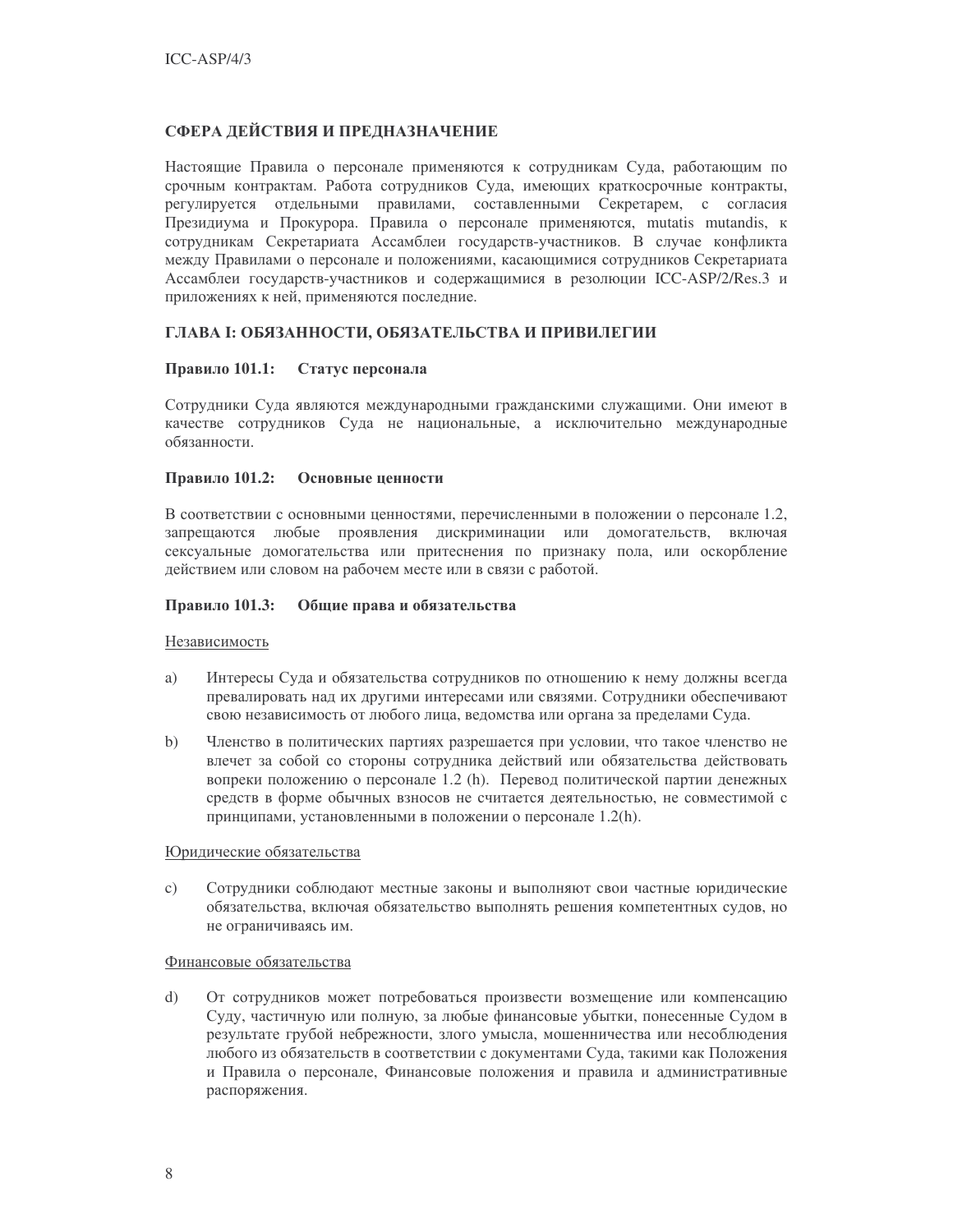### Должностные обязанности

- От каждого сотрудника требуется исполнение обязанностей, связанных с его или ее  $e)$ должностью, как это определено в письме о назначении. Однако сотруднику может быть поручено временное исполнение любых других обязанностей в соответствии с его или ее компетенцией, если в этом возникает необходимость в результате оперативных потребностей Суда. Это может включать временное замещение отсутствующего сотрудника более высокого или более низкого разряда или иной категории.
- $f$ В случае, когда сотрудник вынужден временно заместить отсутствующего сотрудника более высокого разряда или иной категории, такое временное замещение не становится закрепленным правом и не затрагивает возвращение сотрудника на его или ее прежнюю должность.

### Конкретные случаи недопустимого поведения

- Сотрудники не должны нарушать ход заседаний или каким-либо иным образом g) препятствовать ему или иной официальной деятельности Суда, не должны угрожать, запугивать или иным образом заниматься любой деятельностью, призванной прямо или косвенно повлиять на способность других сотрудников выполнять свои служебные обязанности.
- Сотрудники не должны умышленно давать неправильную информацию о своих  $h)$ должностных обязанностях, официальном названии должности или характере обязанностей третьим сторонам.
- $i)$ Хотя личные мнения и убеждения сотрудников, в том числе их политические и религиозные убеждения, остаются неприкосновенными, сотрудники должны обеспечивать, чтобы эти мнения и убеждения не сказывались негативно на выполнении ими своих служебных обязанностей или на интересах Суда. Их поведение всегда должно соответствовать их статусу международных гражданских служащих, и они не должны заниматься какой-либо деятельностью, несовместимой с надлежащим исполнением ими своих обязанностей в Суде. Они должны воздерживаться от любых действий, в особенности от всякого рода публичных заявлений, которые могут нанести ущерб их статусу или той добросовестности, независимости и беспристрастности, которых требует этот статус.

#### Правило 101.4: Конфиденциальность

- В соответствии с требованиями письма о назначении сотрудники никогда не будут, a) не обладая на это конкретными полномочиями, прямо или косвенно пользоваться конфиденциальной информацией Суда, которая стала им известна в период их занятости, раскрывать, предоставлять ее или делать доступной для какой-либо третьей стороны.
- $b)$ Секретарь в консультации с Президиумом и Прокурором может устанавливать критерии для классификации информации в качестве конфиденциальной вместе с процедурами, подлежащими выполнению для безопасного хранения, обработки, предания гласности или раскрытия конфиденциальной информации.
- Без ущерба для действия пунктов (а) и (b) сотрудники сохраняют  $\mathcal{C}$ ) конфиденциальной любую информацию в отношении операций Суда, в том числе в отношении свидетельств и информации, касающихся потерпевших и свидетелей, а также сотрудников Суда, но не ограничиваясь этим, когда по самому характеру этой информации сотрудник знает или, исходя из разумных соображений, должен знать, что она должна быть конфиденциальной.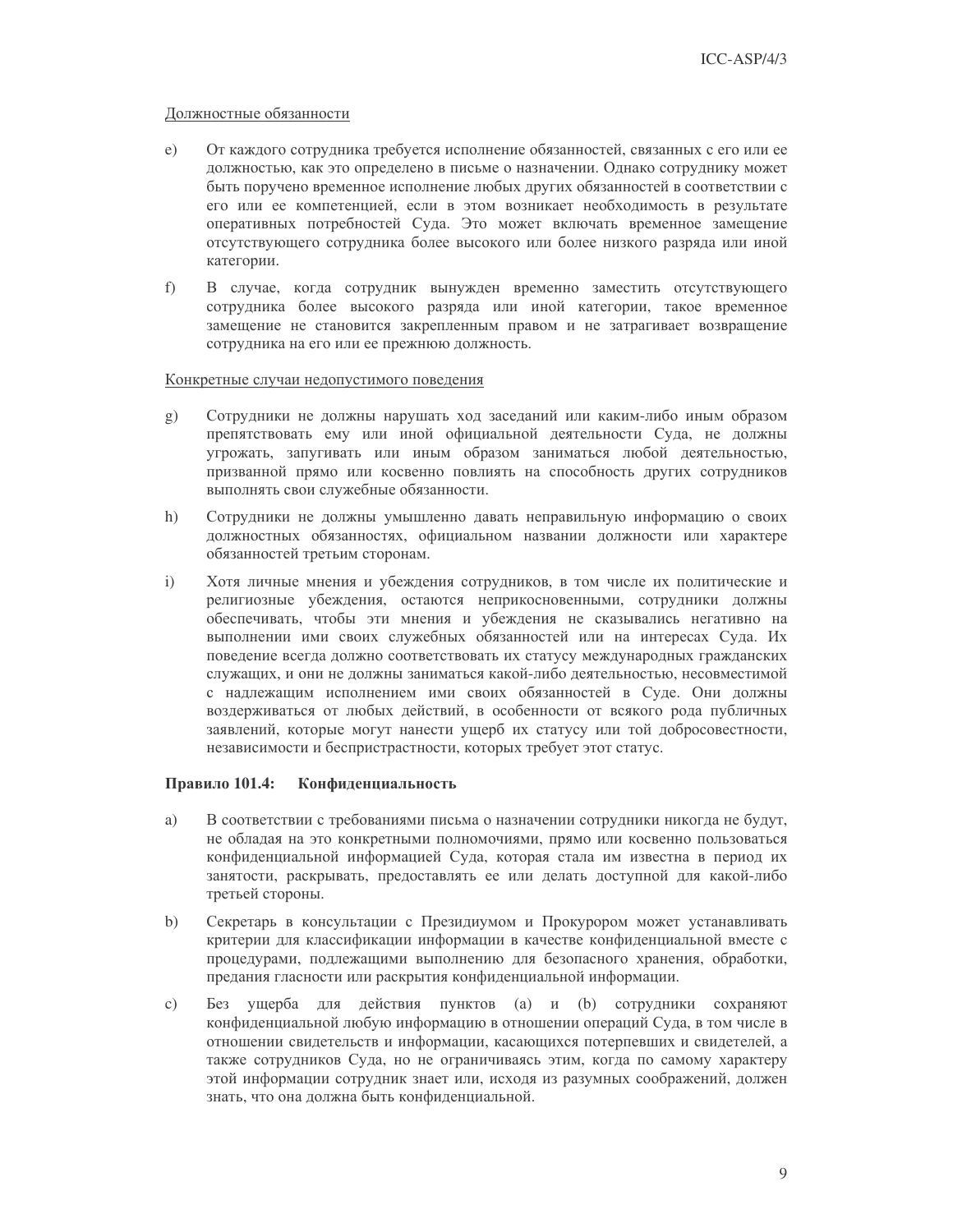$\overline{d}$ Обязательства сотрудников в отношении конфиденциальности остаются в силе и после прекращения службы.

#### Правило 101.5: Почетные звания, подарки и вознаграждения

- a) Принятие сотрудниками любых почетных званий, наград, услуг, подарков или вознаграждения от любого правительства или любого неправительственного источника требует предварительного разрешения Секретаря или Прокурора, в зависимости от обстоятельств. Разрешение дается только в исключительных случаях и когда такое принятие не является несовместимым с интересами Суда и со статусом сотрудников в качестве международного гражданского служащего. Однако сотрудники могут время от времени принимать без предварительного разрешения небольшие подарки, как правило, номинальной стоимости, имеющие отношение к соответствующему месту службы, при условии, что обо всех таких подарках будет незамедлительно информироваться Секретарь или Прокурор, в зависимости от обстоятельств, который может дать указание о передаче этого подарка Суду или его возвращении дарителю.
- $\mathbf{b}$ Ожидается, что время от времени сотрудники в рамках выполнения своих служебных обязанностей будут посещать правительственные или другие приемы, такие как обеды и дипломатические приемы. Такие посещения не рассматриваются в качестве принятия услуг, подарков или вознаграждения в значении Положений и Правил о персонале.
- $\mathbf{c})$ Сотрудники не должны ни предлагать, ни обещать каких-либо услуг, подарков, вознаграждения или любых других личных преимуществ другому сотруднику или любой третьей стороне с целью побуждения его или ее к выполнению, невыполнению или задержке в выполнении любого служебного действия. Аналогичным образом сотрудники не должны стремиться к получению или принимать любые услуги, подарки, вознаграждение или любые другие личные выгоды от другого сотрудника или от любой третьей стороны в обмен на выполнение, невыполнение или задержку в выполнении любого служебного действия.

### Правило 101.6: Конфликт интересов

- a) Сотрудники должны воздерживаться от любого поведения, которое может прямо или косвенно вступить в конфликт с выполнением их служебных обязанностей.
- $\mathbf{b}$ Сотрудники, которым приходится по роду своих служебных обязанностей работать по любому делу, связанному с приносящим прибыль или иным предприятием, в котором они имеют прямую или косвенную финансовую заинтересованность, немелленно сообшают о характере такой заинтересованности Секретарю или Прокурору, в зависимости от обстоятельств. За исключением случаев, когда это будет разрешено Секретарем или Прокурором, в зависимости от обстоятельств, сотрудники либо отказываются от этой финансовой заинтересованности, либо официально отказываются от участия в этом деле.
- Секретарь в консультации с Прокурором устанавливает процедуры подачи и  $c)$ использования деклараций о доходах.

#### Правило 101.7: Работа по найму и деятельность вне Суда

#### Работа по найму вне Суда

Сотрудники Суда не должны заниматься какой-либо профессиональной a) деятельностью или работать по найму вне Суда, будь то за вознаграждение или без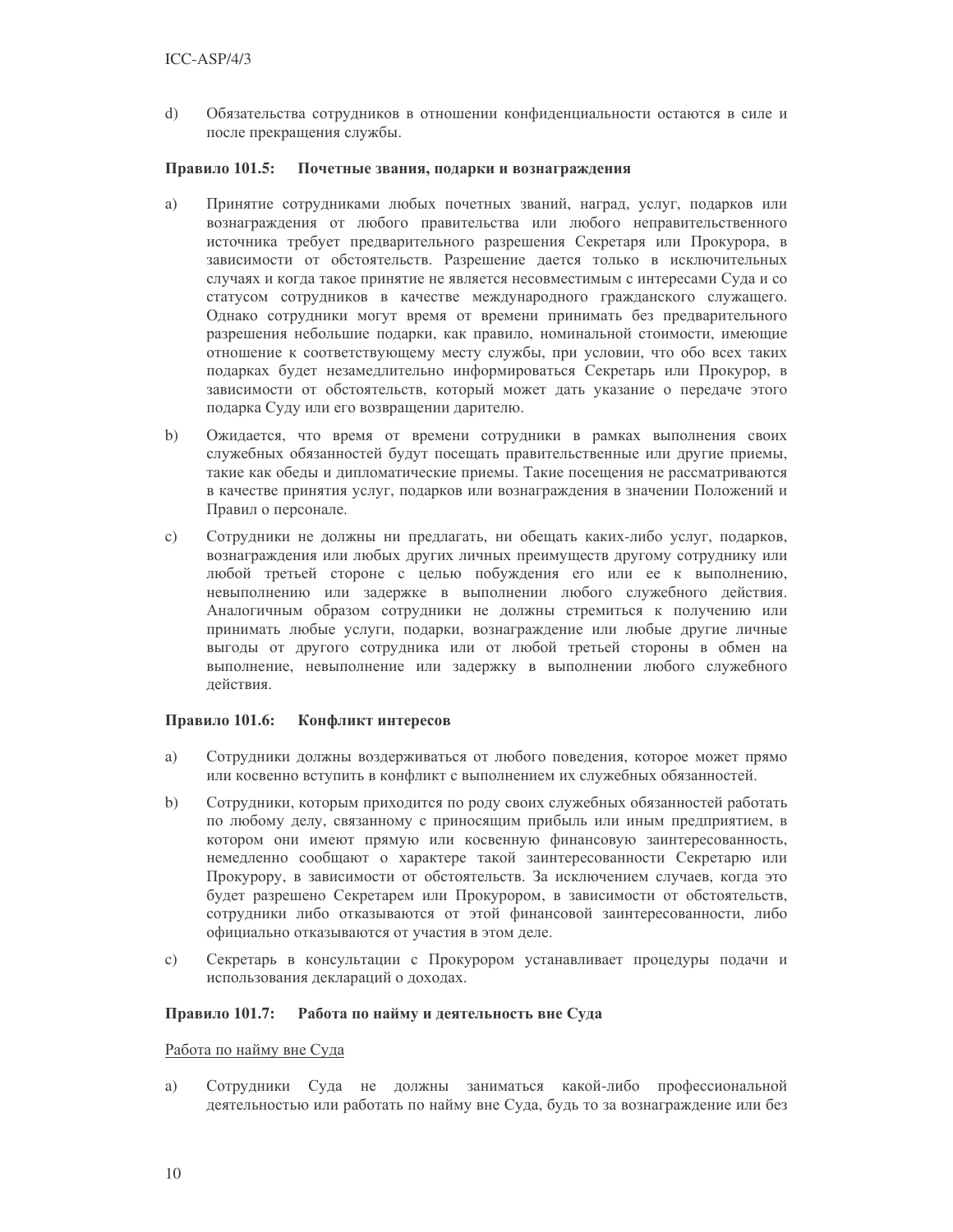такового, не получив предварительного согласия Секретаря или Прокурора, в зависимости от обстоятельств.

#### Деятельность вне Суда

- $\mathbf{b}$ Сотрудники не должны совершать перечисленных ниже действий, если такие действия затрагивают цели, деятельность или интересы Суда, за исключением случаев, когда они совершается в порядке обычного выполнения ими своих служебных обязанностей или с предварительного согласия Секретаря или Прокурора, в зависимости от обстоятельств:
	- $\mathbf{i}$ делать заявления для печати, радио или других органов общественной информации;
	- $\mathbf{ii}$ принимать предложения о выступлении;
	- $iii)$ принимать участие в фильмах, театральных постановках, радио и телевизионных передачах или видеоматериалах;
	- $iv)$ передавать в печать заявления, комментарии, статьи, книги или другие материалы, включая публикации в любой форме электронных средств информации.
- $\mathbf{c})$ Секретарь в консультации с Прокурором устанавливает процедуры, в соответствии с которыми сотрудники могут конфиденциально запросить разъяснение относительно того, является ли предлагаемая деятельность вне Суда вступающей в конфликт с их статусом в качестве международных гражданских служащих.

#### Правило 101.8: Пользование имуществом и активами

#### Пользование имуществом

Сотрудники Суда должны пользоваться имуществом и активами Суда только в a) служебных целях и проявлять разумную заботливость при пользовании таким имуществом и активами.

#### Интеллектуальная собственность

- $\mathbf{b}$ Все права, титулы и собственность, включая авторские права и патентные права, а также другие права интеллектуальной собственности, касающиеся любой работы, проделанной сотрудниками в рамках выполнения своих служебных обязанностей, остаются у Суда.
- Сотрудники не должны намеренно изменять, уничтожать, перемещать или  $c)$ приводить в непригодное состояние какой-либо официальный документ, запись, файл или свидетельство, которое было поручено им по роду выполнения ими своих служебных обязанностей и которое планируется хранить в архивах Суда.

#### Правило 101.9: Подотчетность

a) Сотрудники Суда несут ответственность перед Председателем, Секретарем или Прокурором, в зависимости от обстоятельств, за надлежащее исполнение своих служебных обязанностей. Сотрудники должны обеспечивать высокий уровень работоспособности, компетентности и добросовестности при выполнении своих функций, и их служебная деятельность будет периодически аттестовываться для обеспечения того, чтобы выполнялись установленные нормы служебной леятельности.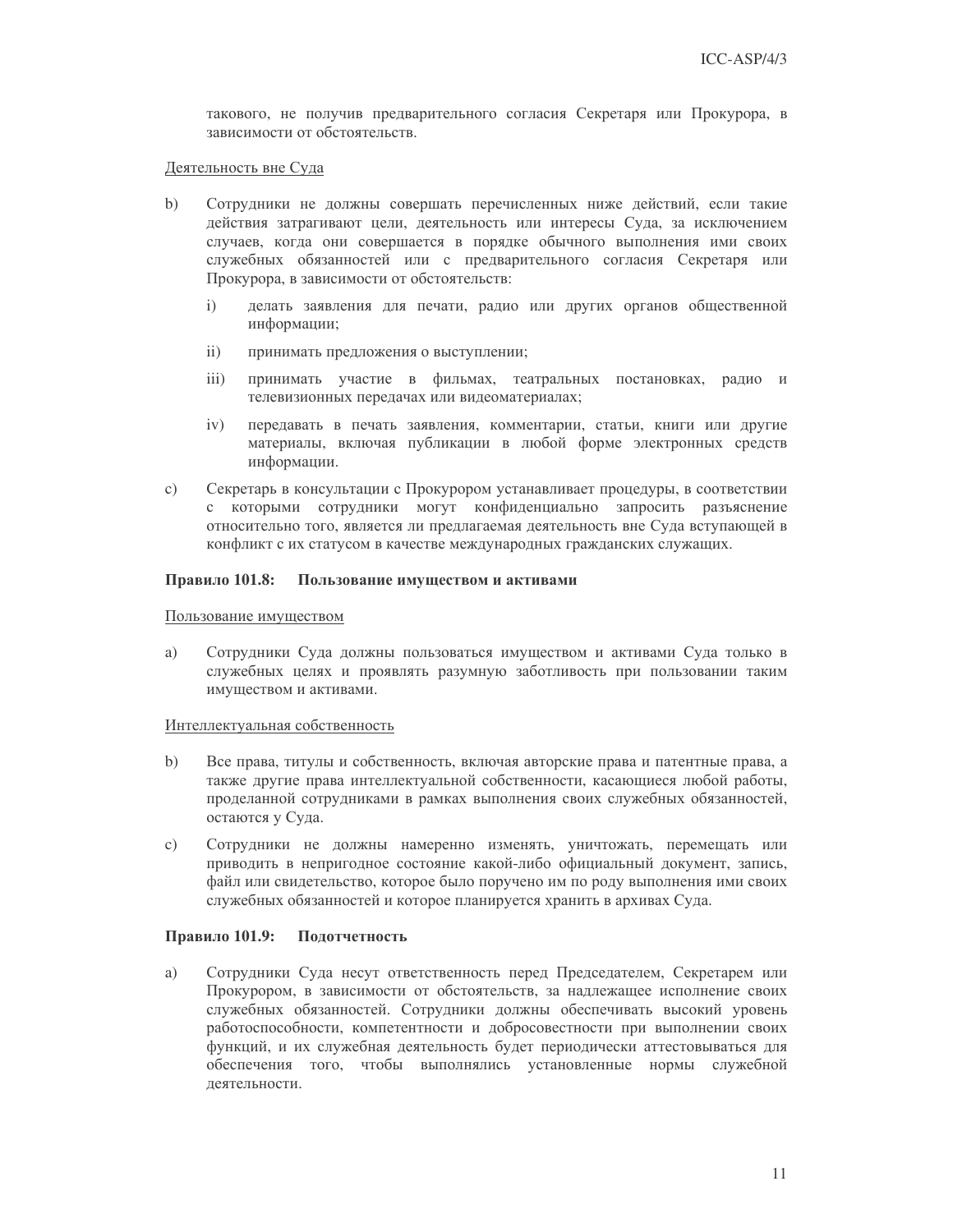### $ICC-ASP/4/3$

 $b)$ Сотрудники Суда находятся в распоряжении Секретаря или Прокурора, в зависимости от обстоятельств, для целей выполнения служебных функций; однако Секретарь в консультации с Прокурором устанавливает продолжительность обычной рабочей недели и официальные праздники для Суда. Секретарь или Прокурор, в зависимости от обстоятельств, может делать исключения, и сотрудники должны работать сверх обычного установленного времени, когда это потребуется.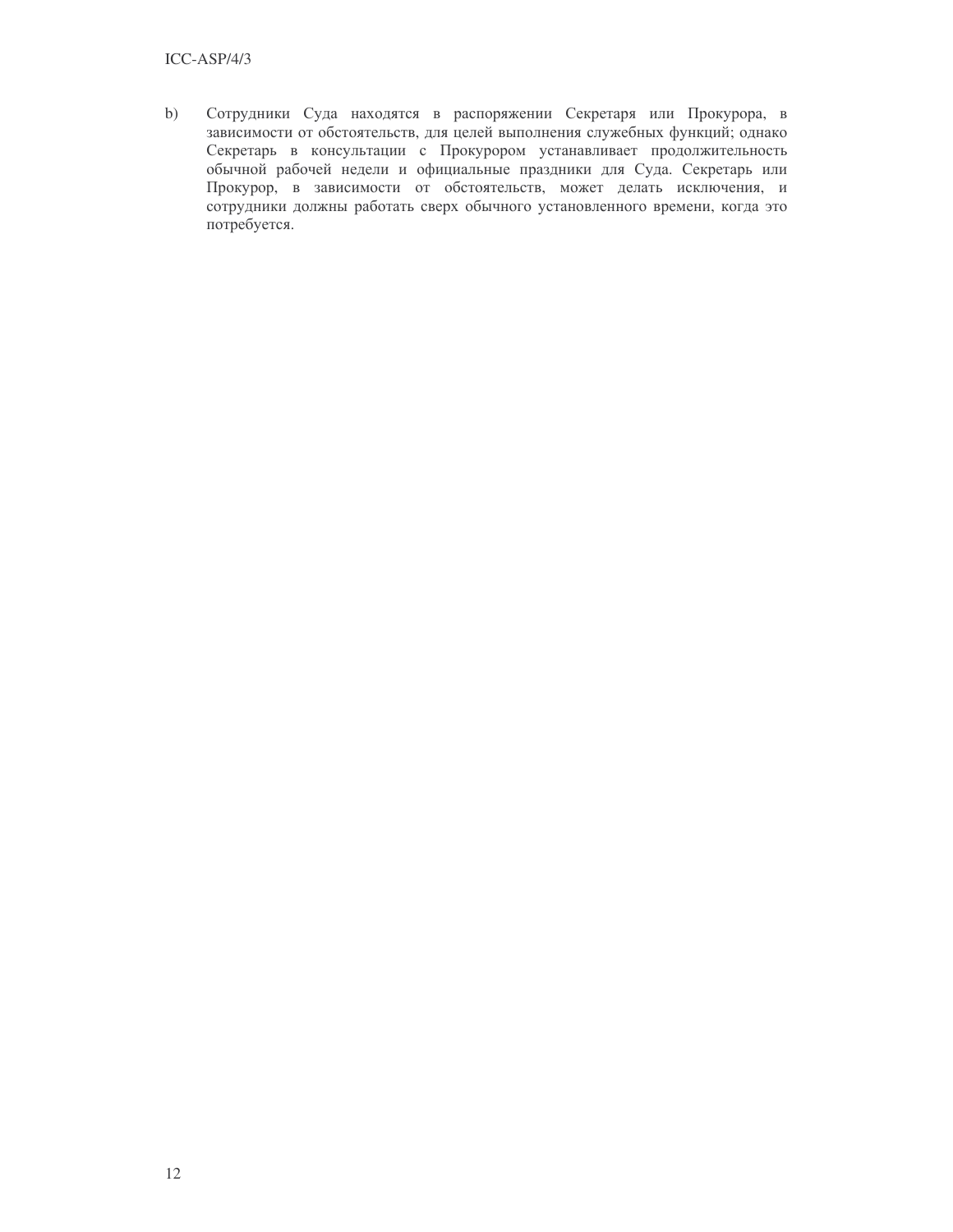### ГЛАВА II: КЛАССИФИКАЦИЯ ДОЛЖНОСТЕЙ

#### Правило 102.1: Классификация должностей

- Система классификации должностей ведется для обеспечения назначения a) надлежащих разрядов и названий для всех должностей в Суде.
- $(b)$ В соответствии с принципами, установленными Ассамблеей государствучастников, должности классифицируются в зависимости от характера связанных с ними обязанностей и ответственности в соответствии с общей системой окладов, надбавок и льгот Организации Объединенных Наций (именуемых далее «стандарты общей системы Организации Объединенных Наций»).
- $c)$ В Суде применяются следующие категории должностей:
	- $i)$ категория общего обслуживания;
	- $\mathbf{ii}$ категории специалистов и выше.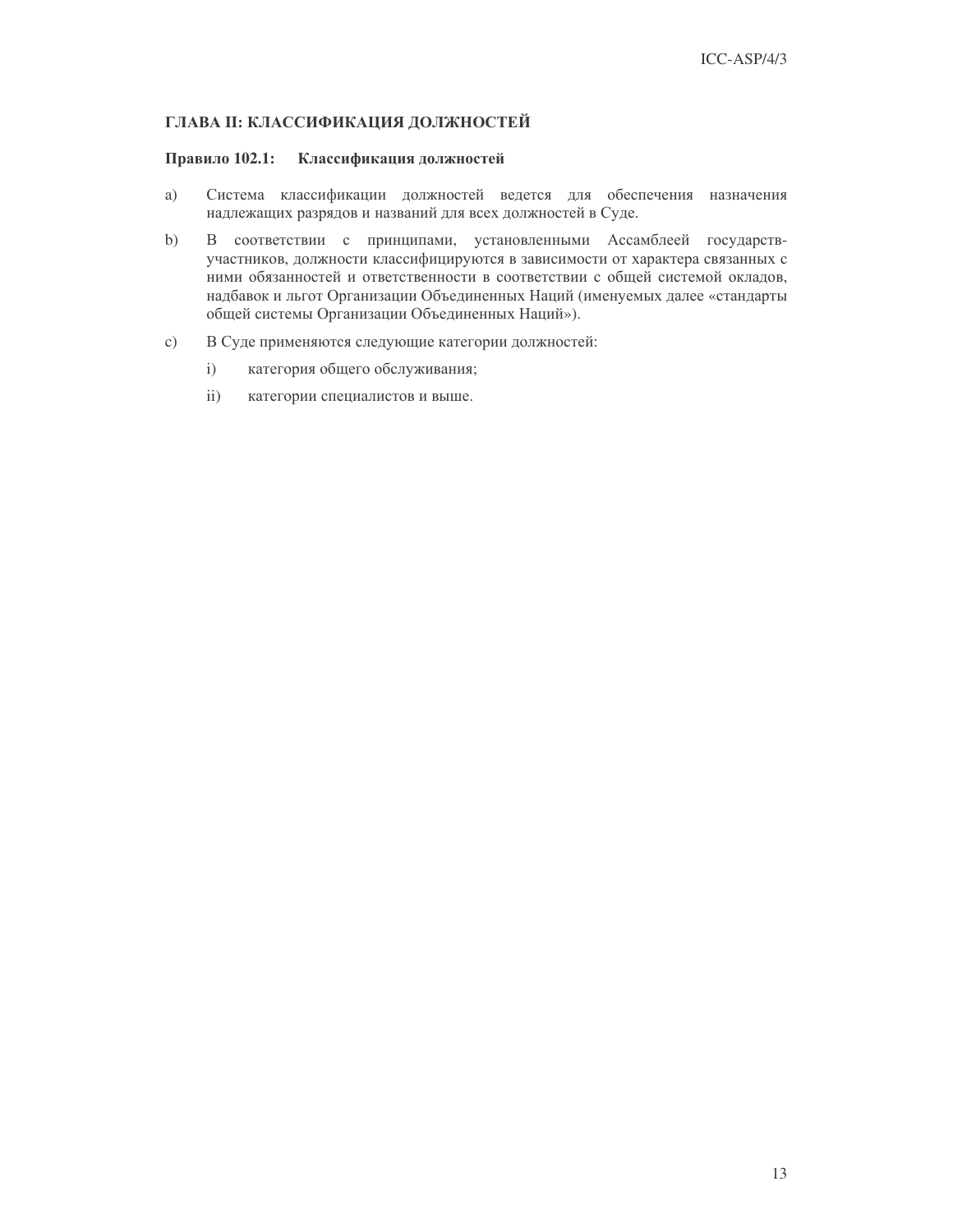### ГЛАВА III: ОКЛАДЫ И СООТВЕТСТВУЮЩИЕ НАДБАВКИ

#### Правило 103.1: Структура окладов

Каждая категория сотрудников состоит из разрядов, обозначающих уровень должности. Каждый разряд подразделяется на ступени, отражающие прибавки к окладу.

#### Правило 103.2: Оклады сотрудников категории общего обслуживания

Шкалы окладов сотрудников категории общего обслуживания в каждом месте службы Суда определяют оклад таких сотрудников по каждому разряду и ступени в соответствии со стандартами общей системы Организации Объединенных Наций.

#### Правило 103.3: Оклады сотрудников категории специалистов и выше

a) Оклады сотрудников категории специалистов и выше включают базовый оклад и корректив по месту службы.

### Базовый оклад

- $b)$ Шкалы окладов сотрудников категории специалистов и выше определяют базовый оклад по ставкам для сотрудников, не имеющих иждивенцев, и для сотрудников, имеющих иждивенцев, по каждому разряду и ступени в соответствии со стандартами общей системы Организации Объединенных Наций.
- $\mathcal{C}$ ) Сотрудник имеет право на ставку для сотрудников, не имеющих иждивенцев, если он или она не имеет супруга/и иждивенца(ки) или находящегося на иждивении ребенка, как это определено в пунктах (a)(iii) и (a)(iv) правила о персонале 103.17, соответственно. Сотрудник имеет право на ставку оклада для сотрудников, имеющих иждивенцев, если он или она имеет супруга(у) иждивенца(ку), находящегося на иждивении ребенка, за исключением тех случаев, когда оба супруга являются сотрудниками категории специалистов и выше в организациях, применяющих стандарты общей системы Организации Объединенных Наций, и они имеют одного или более находящихся на иждивении детей, - в этом случае ставка оклада для сотрудников, имеющих иждивенцев, применяется только к супругу(е), имеющему(ей) более высокий базовый оклад.

#### Корректив по месту службы

- d) Базовый оклад сотрудников категории специалистов и выше в каждом месте службы Суда корректируется с учетом соответствующего множителя корректива по месту службы в соответствии со стандартами общей системы Организации Объелиненных Наций.
- Хотя оклад сотрудника, как правило, зависит от корректива по месту службы при  $e)$ назначениях в то или иное место службы на срок в один год или более. Секретарем в консультации с Прокурором могут быть предусмотрены альтернативные договоренности при следующих обстоятельствах:
	- $\mathbf{i}$ сотрудник, получивший назначение в место службы с более низким множителем корректива по месту службы, чем тот, который применяется в месте службы, где он или она работал(а) до того, может по-прежнему получать применявшийся ранее корректив по месту службы в течение периода до шести месяцев, пока его или ее ближайшие члены семьи остаются в предыдущем месте службы;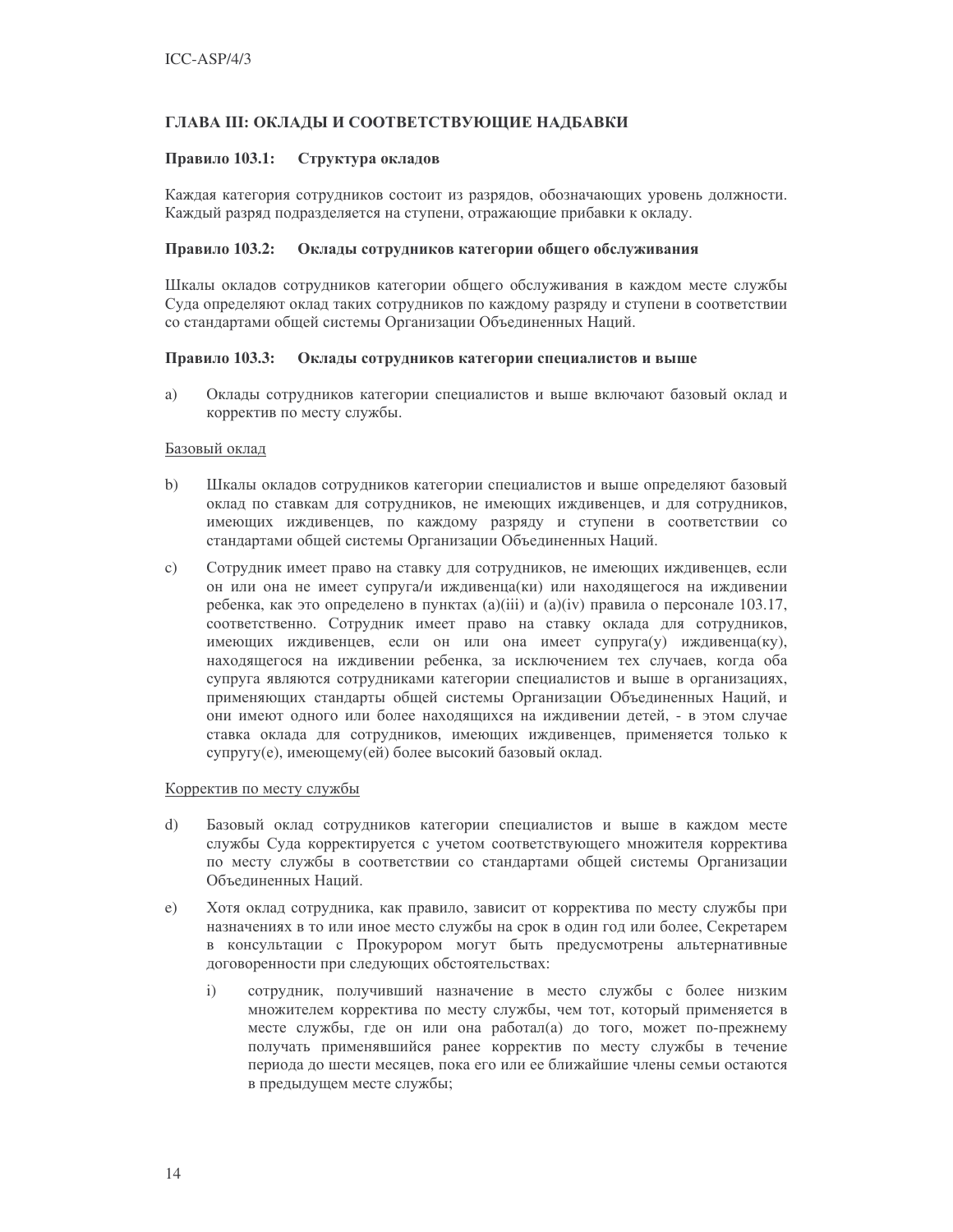$\mathbf{ii}$ для сотрудников, получивших назначение в место службы на срок менее одного года, Секретарь в консультации с Прокурором устанавливает руководящие принципы, определяющие, когда вместо соответствующих суточных применять корректив по месту службы и, если это применимо, выплачивать субсидию при назначении в соответствии с правилом о персонале 107.14 и элементы выплат за работу в трудных условиях и в связи с неполным переездом в рамках надбавки за мобильность, надбавки за работу в трудных условиях и надбавки в связи с неполным переездом в соответствии с правилом о персонале 103.14.

#### Субсидия на аренду жилья

 $f$ ) В местах службы, где средние расходы на аренду используются при расчетах индекса коррективов по месту службы, сотрудникам, которым приходится арендовать жилье по существенно более высоким рыночным ставкам, могут выплачиваться дополнительные субсидии к коррективу по месту службы в форме субсидии на аренду жилья в соответствии с условиями, установленными Секретарем в консультации с Прокурором в соответствии со стандартами общей системы Организации Объединенных Наций.

#### Зачитываемый для пенсии оклад Правило 103.4:

Валовой зачитываемый для пенсии оклад сотрудников категории общего обслуживания и сотрудников категории специалистов и выше определяется в соответствии со стандартами общей системы Организации Объединенных Наций.

#### Валюта выплаты окладов и надбавок Правило 103.5:

- Оклады и надбавки сотрудников категории общего обслуживания выплачиваются в a) валюте применимой шкалы окладов.
- $b)$ Оклады и надбавки сотрудников категории специалистов и выше выплачиваются в операционной валюте Суда и, при необходимости, конвертируются в эту валюту в соответствии с применимым операционным обменным курсом на время выплаты.

#### Расчет частичных выплат окладов и надбавок Правило 103.6:

Расчет частичных выплат окладов основывается на следующей методике:

- $\mathbf{i}$ год состоит из 261 рабочего дня (365 дней минус 104 еженедельных выходных);
- $\mathbf{ii}$ месяц состоит из 21,75 дней, за которые выплачивается оклад (261/12);
- $iii)$ для определения ставок окладов в расчете на один день и на один месяц годовой оклад делится на 261 и 12, соответственно; и
- $iv)$ для определения почасовой ставки оклада дневная ставка оклада делится на  $7.5.$

#### Правило 103.7: Выплата оклада и авансов в счет оклада

- a) Оклады сотрудников выплачиваются ежемесячно в конце каждого месяца.
- $b)$ Аванс в счет оклада может выплачиваться сотруднику:
	- $i)$ при прекращении службы, когда окончательное урегулирование счетов по оплате не может быть произведено во время отъезда, при условии, что аванс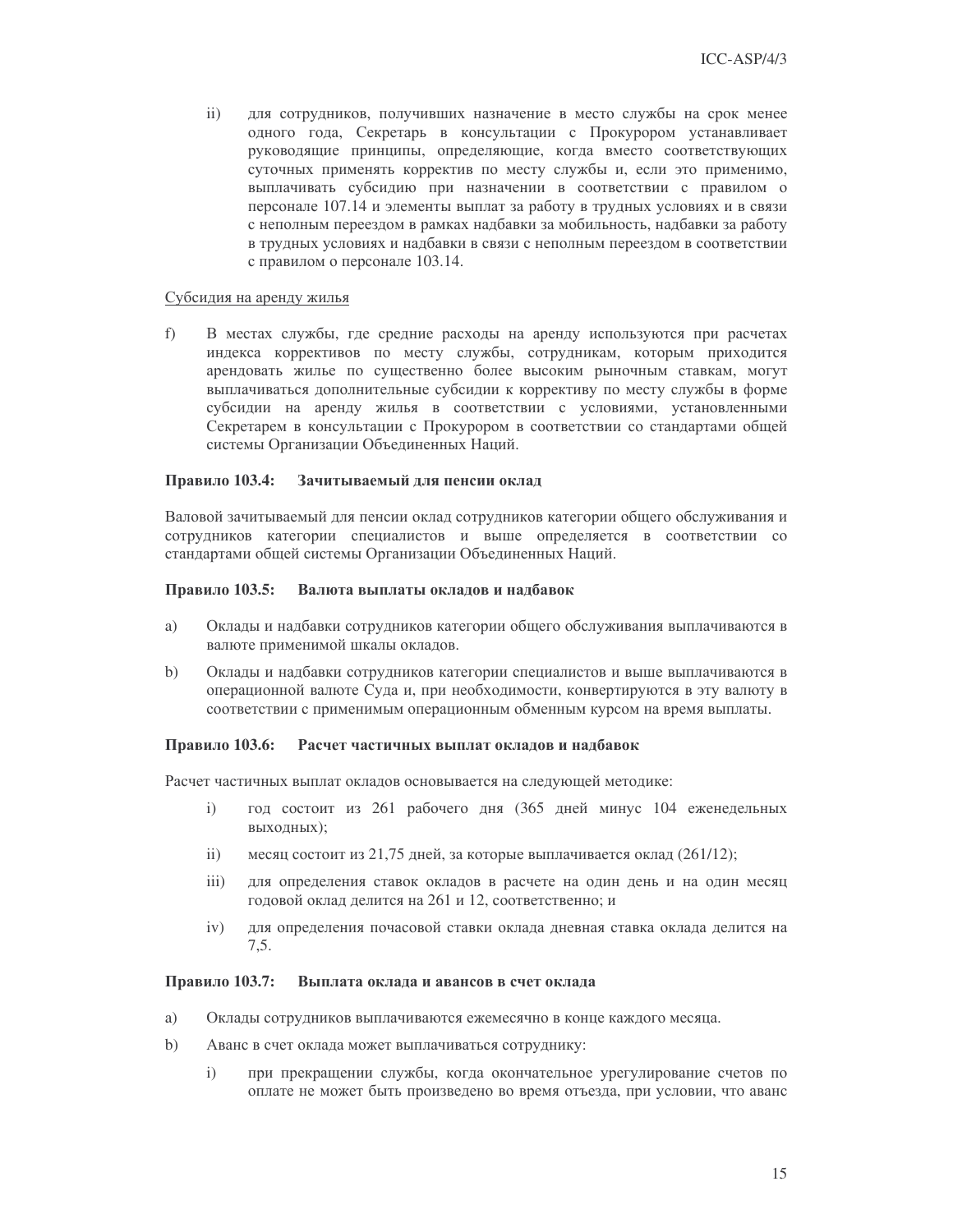не будет превышать 80 процентов расчетных окончательных подлежащих выплате чистых платежей; и

- в случаях, когда новый сотрудник прибывает в место службы без  $\overline{ii}$ достаточных средств, в суммах, которые будут сочтены необходимыми Секретарем или Прокурором, в зависимости от обстоятельств.
- Секретарь или Прокурор, в зависимости от обстоятельств, могут разрешить  $\mathbf{c})$ произвести выплату аванса в счет оклада в исключительных и вынужденных обстоятельствах, когда от сотрудника будет получена в достаточной мере обоснованная просьба об этом.
- Аванс в счет оклада, как правило, вычитается в полном объеме из месячного  $\mathbf{d}$ вознаграждения сотрудника, начиная с цикла заработной платы, следующего после цикла, в течение которого была произведена выплата аванса.

#### Правило 103.8: Надбавки к окладам

Если сотрудник исполняет обязанности в соответствии со своим письмом о назначении удовлетворительно, то он или она имеет право на получение надбавки к окладу после завершения первого календарного дня месяца, в котором он или она завершит 12 месяцев непрерывной занятости и ежегодно после этого, за исключением следующих случаев:

- надбавка не может быть произведена сотруднику, служба которого  $i)$ прекращается в течение месяца, в котором надбавка полагалась бы, если бы не имело место прекращения службы;
- для определенных ступеней, указанных в шкалах взносов категории  $\mathbf{ii}$ специалистов и выше, надбавки к окладам производятся по состоянию на первый календарный день месяца, в котором они завершили 24 месяца непрерывной занятости на предыдущей ступени.

#### Правило 103.9: Изменение в разрядах или категориях

- a) Когда сотрудник переходит в другой разряд с более высоким базовым окладом, то он или она имеет право на получение ступени, в результате которого произойдет увеличение базового оклада на сумму, по меньшей мере равную сумме, которую он или она получили бы при повышении на две ступени в более низком разряде.
- $\mathbf{b}$ После изменения в разряде или категории сотрудника его или ее цикл надбавок к окладам корректируется соответствующим образом.

#### Правило 103.10: Надбавка на представительские расходы

На функциональных уровнях, определяемых Ассамблеей государств-участников, сотрудникам может выплачиваться не зачитываемая для пенсии надбавка для компенсации таких специальных расходов, которые могут быть, с учетом разумной необходимости, понесены в интересах Суда при исполнении возложенных на них обязанностей. Максимальная надбавка в расчете на разряд включается в бюджет по программам, утверждаемый Ассамблеей государств-участников.

#### Правило 103.11: Специальная должностная надбавка

От сотрудников может потребоваться временное взятие на себя обязанностей и a) функций, предусмотренных для должностей более высокого уровня, в нормальных рамках исполнения своих обычных обязанностей и без дополнительной компенсации.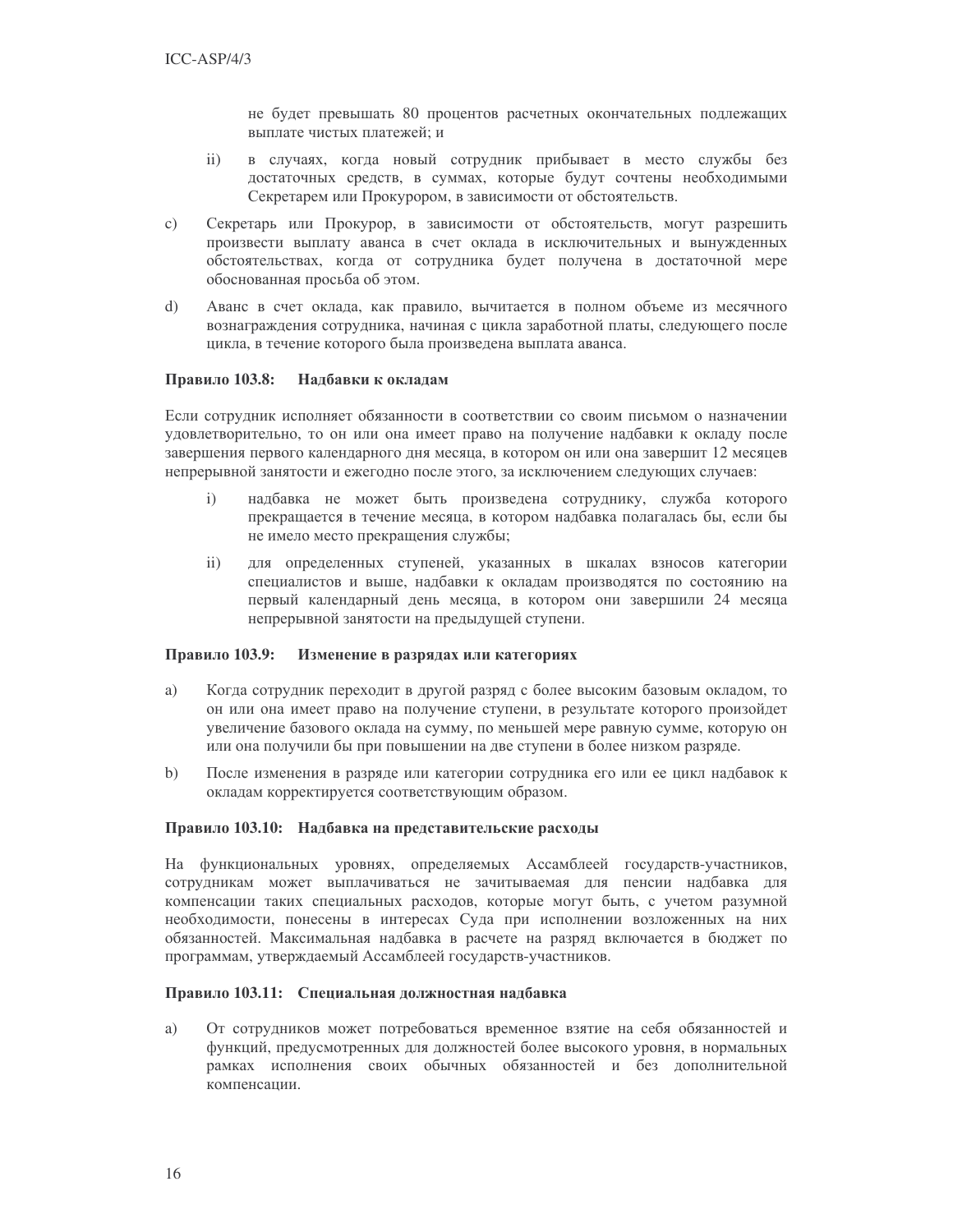- Сотруднику, к которому обращаются с просьбой взять на себя полное исполнение  $b)$ обязанностей и функций, связанных с другой должностью, классифицируемой по более высокому разряду, нежели его или ее собственная должность, в течение временного периода в три месяца или более и который выполняет такие обязанности и функции удовлетворительным образом, может выплачиваться не зачитываемая для пенсии специальная должностная надбавка.
- $c)$ Сумма специальной должностной надбавки равна увеличению оклада, включая надбавки в связи с коррективом по месту службы и в связи с наличием иждивенцев, если таковые имеются, что будет применимо после перехода в иной разряд с более высоким окладом в соответствии с правилом о персонале 103.9.

### Правило 103.12: Поощрение за знание языков сотрудников категории общего обслуживания

- Надбавка за знание языка выплачивается сотрудникам категории общего a) обслуживания после успешной сдачи предусмотренного экзамена, где будет продемонстрировано знание второго официального языка Суда. Сотрудники, чей родной язык является официальным языком Суда, сдают предусмотренный экзамен по второму официальному языку. Сотрудники, чей родной язык не является официальным языком, сдают предусмотренный экзамен по официальному языку, отличному от того, знание которого требуется для их работы.
- $\mathbf{b}$ Надбавка за знание второго языка, равная половине суммы надбавки за знание первого языка, выплачивается за знание языка, продемонстрированное в результате сдачи предусмотренного экзамена по третьему официальному языку. Сотрудники, чей родной язык является официальным языком, сдают предусмотренный экзамен по третьему официальному языку для получения надбавки за знание второго языка. Сотрудники, чей родной язык не является официальным языком, сдают экзамен по двум официальным языкам, отличным от того, знание которого требуется для их работы. Ни одному из сотрудников не выплачивается надбавка за знание языка за более чем три официальных языка.
- $\circ$ ) К сотрудникам, получающим надбавку за знание языка, может предъявляться требование о прохождении последующих экзаменов для демонстрации подтверждения своего знания двух или более официальных языков.
- $\mathbf{d}$ Сумма надбавки за знание языка определяется в соответствии со стандартами общей системы Организации Объединенных Наций.
- Надбавка за знание языка принимается во внимание при расчете взносов в  $e)$ Объединенный пенсионный фонд персонала Организации Объединенных Наций, на медицинское и коллективное страхование, компенсаций за сверхурочную работу и работу в вечернее и ночное время, а также выплат и компенсаций при прекращении службы.

#### Правило 103.13: Поощрение  $3a$ знание языков сотрудников категории специалистов и выше

Интервал между начислением надбавок к окладам сотрудникам категории специалистов и выше сокращается от 12 до 10 месяцев и от 24 до 20 месяцев, в зависимости от того, что применимо, после успешной сдачи предусмотренного экзамена на знание второго официального языка Суда. Сотрудники, чей родной язык является официальным языком, сдают предусмотренный экзамен по другому официальному языку. Сотрудники, чей родной язык не является официальным языком, сдают предусмотренный экзамен по иному языку, нежели язык, знание которого требуется для их работы. К сотрудникам, получающим прибавку за знание языка ускоренно, может предъявляться требование о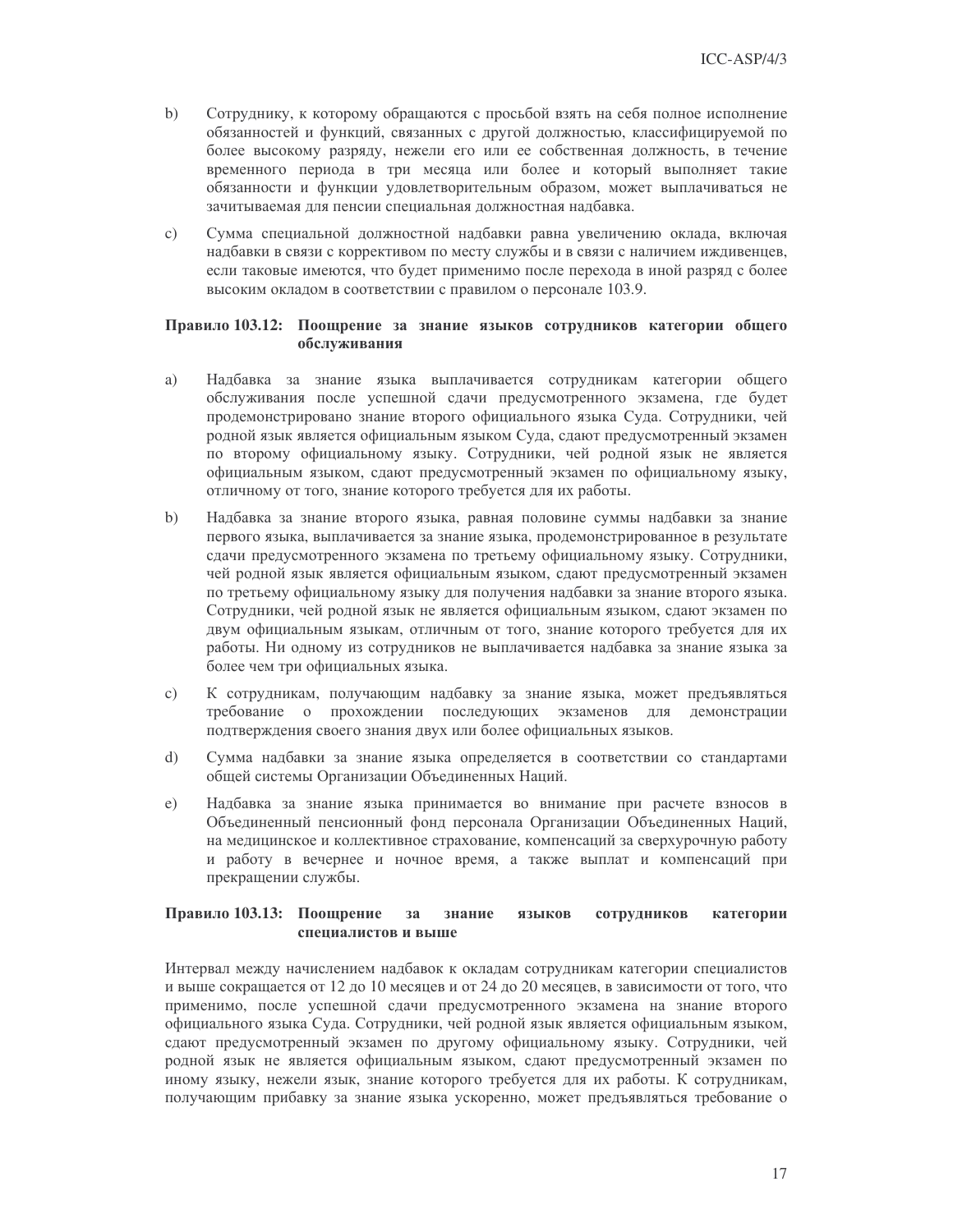прохождении последующих экзаменов для демонстрации подтверждения своего знания двух или более официальных языков.

#### Правило 103.14: Надбавки за мобильность, работу в трудных условиях и в связи с неполным переездом

Для стимулирования мобильности и компенсации за работу в трудных условиях и неполную перевозку личных вещей и домашнего имущества сотрудникам выплачивается незачитываемая для пенсии надбавка, состоящая из трех элементов - мобильность, работа в трудных условиях и неполный переезд - в соответствии с процедурами, установленными Секретарем в консультации с Прокурором и согласно стандартам общей системы Организации Объединенных Наций.

### Правило 103.15: Сверхурочная работа и отгулы

- Сотрудники должны стремиться к выполнению своих обычных обязанностей в a) рабочее время.
- $b)$ К сотрудникам категории специалистов и выше может предъявляться требование о выполнении их обязанностей в соответствии со своими обязательствами вне рабочего времени в той степени, в какой это требуется по работе. Секретарь и Прокурор, в зависимости от обстоятельств, могут в исключительных случаях предоставлять отгулы за сверхурочную работу.
- Сотрудники категории общего обслуживания, к которым их руководитель  $\mathbf{c})$ обращается с просьбой о выполнении обязанностей вне рабочее время, имеют право на компенсацию за сверхурочную работу. В зависимости от условий службы, работа в сверхурочное время, как правило, компенсируется путем предоставления отгулов. Если отгулы не могут быть предоставлены из-за оперативных потребностей Суда, то сверхурочная работа может в виде исключения компенсироваться путем оплаты.

#### Правило 103.16: Надбавка за ночную работу

- Сотрудники категории общего обслуживания получают за любую регулярную a) работу в период между 18 ч. 00 м. и 9 ч. 00 м. надбавку за ночную работу в размере десяти процентов от их базового почасового оклада, включая надбавку за знание языка, если таковая имеется, за исключением того, что такая надбавка за ночную работу не выплачивается за любую часть командировки, которая начинается в период между 6 ч. 00 м. и 9 ч. 00 м.
- Сотрудники, чьи регулярные рабочие часы дают им право на получение надбавки  $\mathbf{b}$ за ночную работу и которые работают сверхурочно в течение часов, за которые выплачивается надбавка за ночную работу, имеют право на получение как надбавки за ночную работу, так и компенсации за сверхурочную работу за такую сверхурочную работу.
- $\mathbf{c})$ Надбавка за ночную работу округляется до ближайших полчаса.

### Правило 103.17: Надбавка на иждивенцев

#### Определения

- Для целей настоящего правила: a)
	- $\mathbf{i}$ «иждивенец первой ступени» - это состоящие на иждивении муж или жена и каждый состоящий на иждивении ребенок;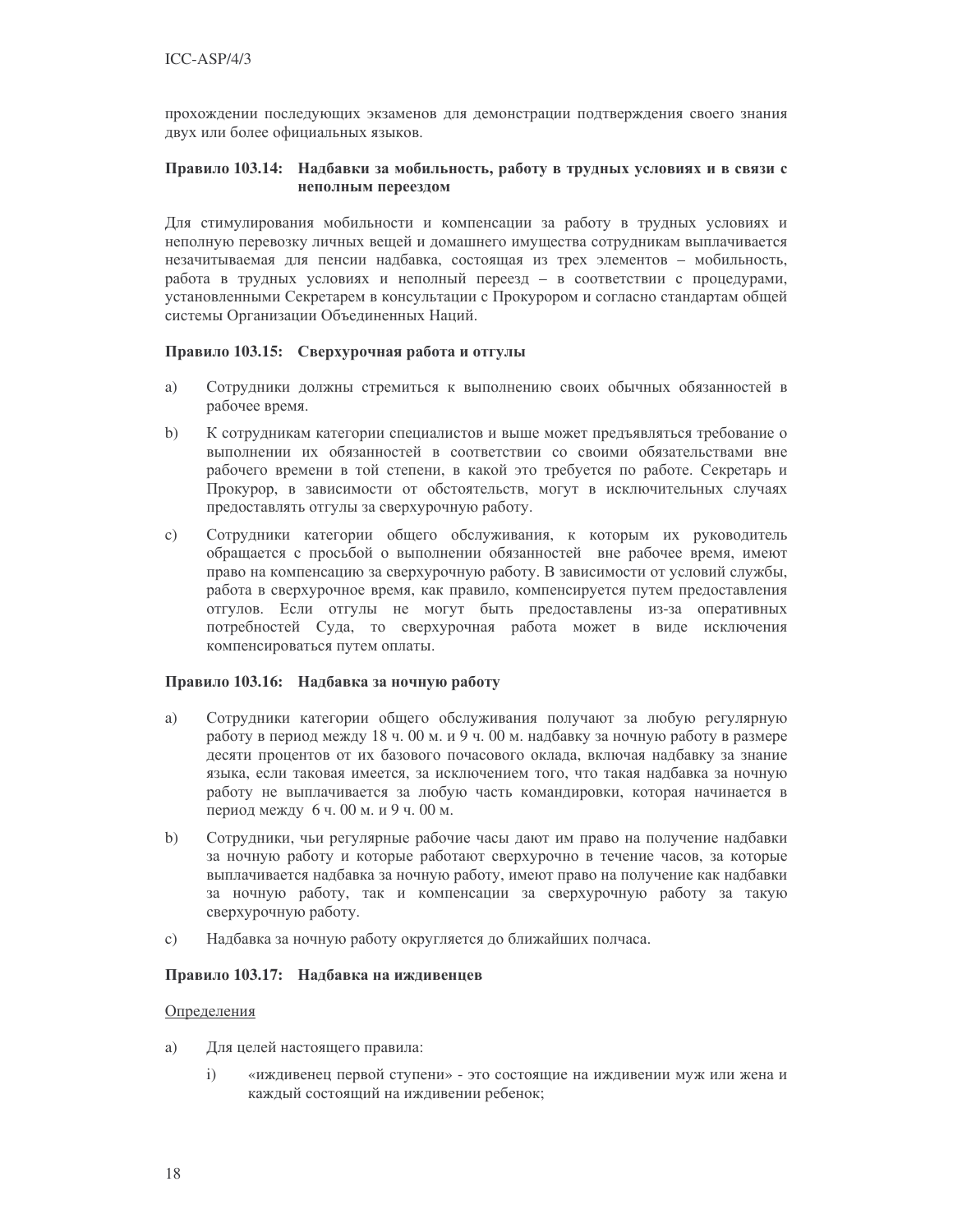- $ii)$ «супруга/супруг» - это партнер по браку, признанному действительным в соответствии с законами страны гражданства сотрудника, или по юридически признанному совместному партнерству по контракту, заключенному сотрудником в соответствии с законами страны его или ее гражданства;
- $iii)$ «супруга/супруг-иждивенец» означает супругу/супруга, чей профессиональный заработок, если он имеется, не превышает оклада самого низкого класса шкалы валовых окладов сотрудников категории общего обслуживания, действующей на 1 января соответствующего года, для места службы в стране, которая является местом работы супруги/супруга. Однако в том случае, когда сотрудники принадлежат к категории специалистов и выше, минимальная сумма заработка супруги/супруга в любом месте службы не должна быть меньше оклада самого низкого класса в системе окладов в соответствии со стандартами общей системы Организации Объединенных Наций;
- $iv)$ «ребенок-иждивенец» означает родного или законно усыновленного ребенка сотрудника или неродного ребенка сотрудника, если он проживает вместе с сотрудником, которому сотрудник оказывает основную и постоянную помощь. Ребенок-иждивенец должен быть в возрасте до 18 лет или, если ребенок проходит полный курс обучения на дневном отделении учебного заведения, в возрасте до 21 года;
- $V)$ «иждивенец второй ступени» - это отец, мать, брат или сестра сотрудника, которым сотрудник оказывает финансовую помощь, составляющую половину или более финансовых поступлений этих иждивенцев, но в любом случае не менее чем вдвое превышающую размер надбавки на иждивенцев, причем брат или сестра должны удовлетворять тем же требованиям в отношении возраста и посещения школы, которые установлены для ребенкаижливенца.

### Общие положения

- $b)$ Сотрудникам может выплачиваться надбавка на иждивенцев в отношении их иждивенца(ев) первой ступени и/или в отношении одного иждивенца второй ступени, в соответствии с стандартами общей системы Организации Объединенных Наций и с учетом приводимых ниже условий.
- $\mathbf{c}$ ) Надбавки на иждивенцев, применимые к сотрудникам, определяются в соответствии со стандартами общей системы Организации Объединенных Наций.
- $\mathbf{d}$ Заявления для получения надбавок на иждивенцев представляется в письменном виде с подтверждающими документами, удовлетворяющими получателя заявления. Сотрудники немедленно сообщают о любых изменениях в статусе, которые могут повлиять на выплату надбавок на иждивенцев.

#### Скорректированная надбавка на иждивенцев в отношении супруги(а)

- В случаях, когда валовой годовой профессиональный заработок супруги(а)  $e)$ превышает минимальный уровень, указанный в пункте (а) (iii), скорректированная налбавка на ижливениев может выплачиваться:
	- $i)$ сотрудникам категории специалистов и выше, не имеющим детей; и
	- $\mathbf{ii}$ сотрудникам категории общего обслуживания, имеющим или не имеющим летей на ижливении.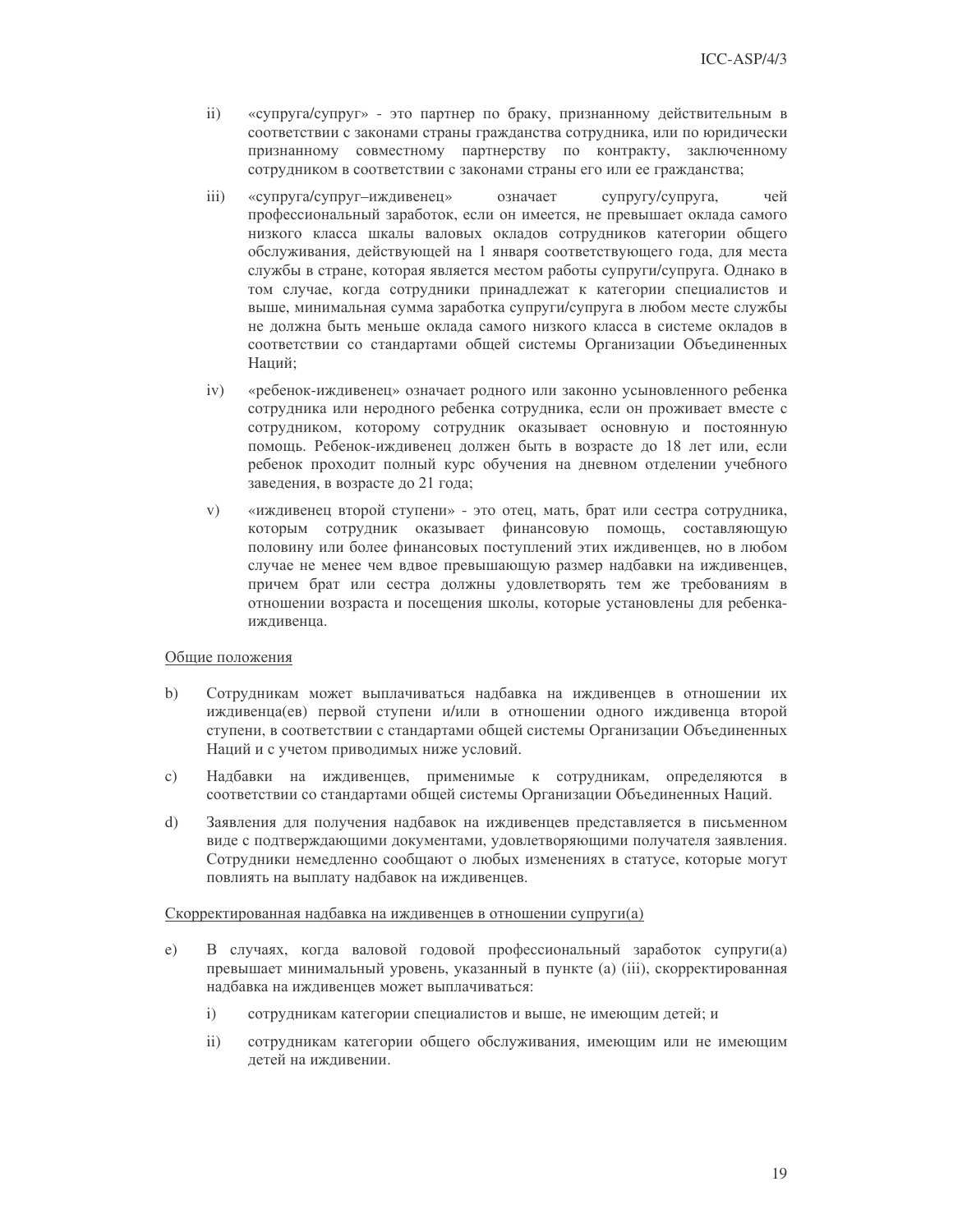Скорректированная надбавка на иждивенцев равняется сумме, на которую сумма минимальных доходов плюс соответствующая надбавка на иждивенцев превышает валовой годовой профессиональный заработок супруги(а).

### Надбавка на ребенка-иждивенца

- $f$ Если ребенок в возрасте старше восемнадцати лет имеет физические или умственные недостатки, не позволяющие ему на протяжении всей жизни либо в течение продолжительного периода получать значительный заработок, на него не распространяются требования в отношении посещения школы и возраста.
- $(g)$ Сотрудник, заявляющий о ребенке-иждивенце, должен засвидетельствовать, что он или она оказывает такому ребенку основную и постоянную помощь. Для соответствия требованию, предусмотренному в пункте (d) о представлении подтверждающих документов, это свидетельство должно сопровождаться дополнительными подтверждающими документами, удовлетворяющими Секретаря или Прокурора, в зависимости от обстоятельств, если ребенок:
	- $i)$ не проживает с сотрудником;
	- $\overline{11}$ женат/замужем; или
	- $\overline{iii}$ ) рассматривается в качестве иждивенца в соответствии со специальными условиями, упомянутыми в пункте (f).
- $h)$ В отношении первого ребенка-иждивенца в соответствии со стандартами общей системы Организации Объединенных Наций надбавка на иждивенцев может выплачиваться по более высокой ставке.
- Сотрудники категории специалистов и выше получают для находящегося на  $i)$ иждивении ребенка-инвалида:
	- $\mathbf{i}$ сумму, вдвое превышающую обычный размер надбавки на иждивенцев, если они имеют право на получение надбавки на иждивенцев в отношении этого ребенка; или
	- дополнительную выплату в размере обычной надбавки на иждивенцев, если  $\mathbf{ii}$ им выплачивается оклад и корректив по месту службы по ставке для сотрудников, имеющих иждивенцев, с учетом этого ребенка.
- Сотрудники категории общего обслуживанию получают на находящегося на  $j)$ иждивении ребенка-инвалида надбавку на иждивенцев, равную сумме, вдвое превышающей сумму обычной надбавки на иждивенцев.
- В местах службы, где надбавка на иждивенцев выплачивается сотрудникам  $k)$ категории общего обслуживания по более высокой ставке в отношении первого находящегося на иждивении ребенка, а первый находящийся на иждивении ребенок является инвалидом, сотрудники получают на этого ребенка:
	- $\mathbf{i}$ более высокую сумму надбавки на иждивенцев, подлежащую выплате для первого находящегося на иждивении ребенка; и
	- сумму, эквивалентную надбавке на ребенка, подлежащей выплате в  $\mathbf{ii}$ отношении детей помимо первого ребенка-иждивенца.
- $\overline{1}$ Сотрудники заявляют Секретарю или Прокурору, в зависимости от обстоятельств, о любой государственной или аналогичной надбавке на иждивенцев, которую они или их супруги получают в отношении иждивенца. Выплачиваемая Судом надбавка на иждивенцев корректируется соответствующим образом.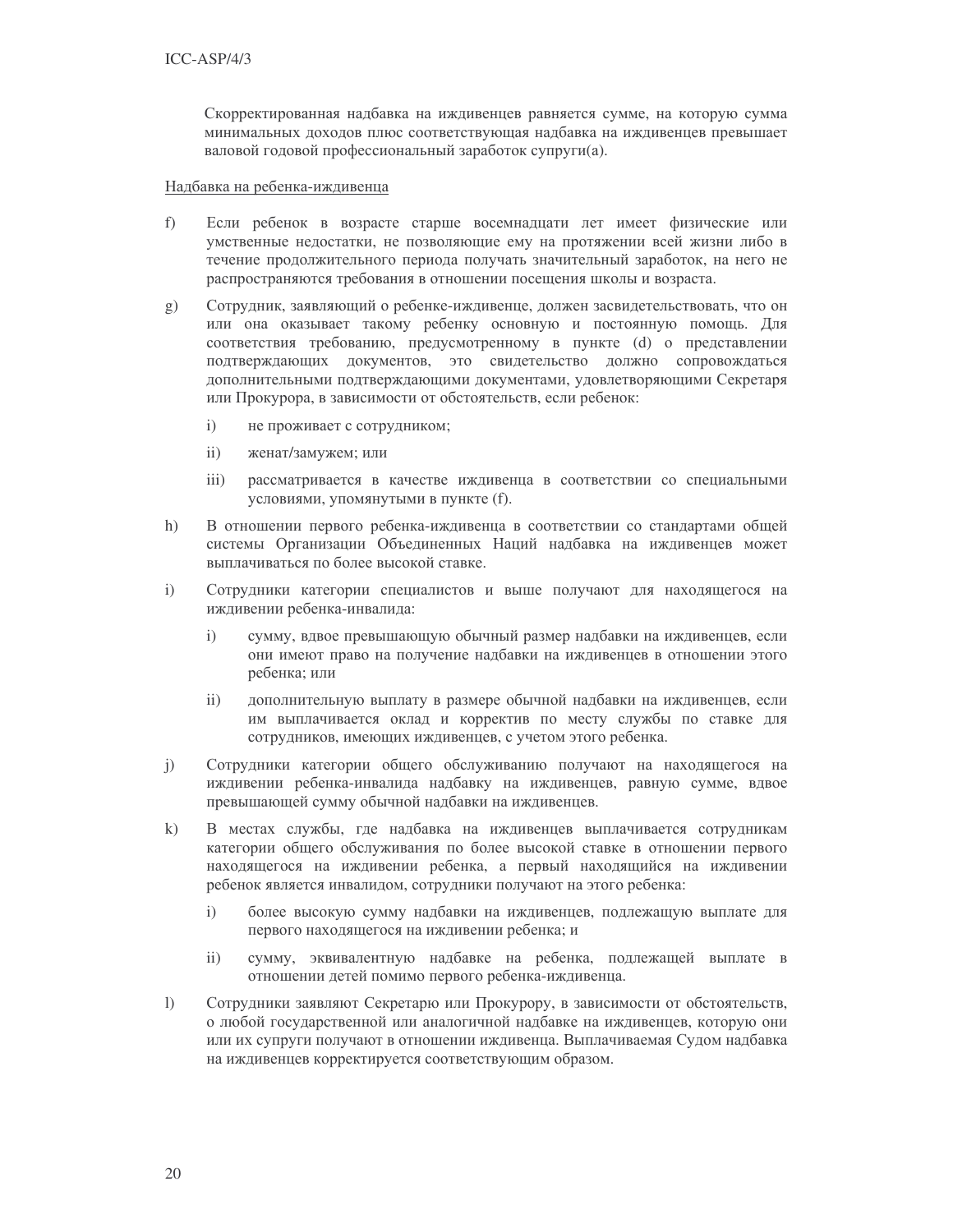#### Пособие на иждивенца второй ступени

- Если брат или сестра сотрудника в возрасте старше восемнадцати лет имеют  $m)$ физические или умственные недостатки, не позволяющие им либо на протяжении всей жизни, либо в течение продолжительного периода получать значительный заработок, на них не распространяются требования в отношении посещения школы и возраста.
- Сотрудникам может выплачиваться лишь одна надбавка на иждивенцев второй  $n)$ ступени. Сотруднику категории общего обслуживания не выплачиваются надбавки на иждивенцев второй ступени, если он или она получает надбавку на супругу/супруга-иждивенца. Сотруднику категории специалистов надбавка на иждивенцев второй ступени выплачивается только тогда, когда не существует признанных иждивенцев первой ступени.

## Правило 103.18: Субсидия на образование

#### Определение

a) Для целей настоящего правила «ребенок» означает родного или законно усыновленного ребенка сотрудника или неродного ребенка сотрудника, если он проживает вместе с сотрудником, которому сотрудник оказывает основную и постоянную помощь.

#### Право на получение субсидии

- $b)$ Сотрудник имеет право на получение субсидии на образование на каждого ребенка, еспи:
	- $\mathbf{i}$ сотрудник является набранным на международной основе сотрудником и проживает и работает в месте службы, находящемся за пределами его или ее родины;
	- $\mathbf{ii}$ ребенок проходит полный курс обучения в учебном заведении; и
	- $\overline{111}$ сотрудник назначен на работу на минимальный период в шесть месяцев или сотрудник постоянно работает по меньшей мере шесть месяцев.
- $\circ$ ) Если сотрудник в соответствии с пунктом (b) переводится в место службы на своей родине в ходе учебного года, то он или она может получать субсидию на образование в течение оставшейся части этого учебного года.

#### Продолжительность выплаты субсидии

- $\mathbf{d}$ Субсидия на образование выплачивается:
	- с начала начального образования, при условии, что ребенок достиг по  $i)$ крайней мере пятилетнего возраста или достигнет пятилетнего возраста в течение трех месяцев после начала учебного года;
	- $ii)$ до конца учебного года, в котором ребенок завершает четырехлетний курс обучения после окончания среднего учебного заведения, получает первую признанную степень или до возраста двадцати пяти лет, в зависимости от того, что наступает раньше. Однако если обучение ребенка прерывается по причинам государственной повинности, болезни или других вынужденных обстоятельств, период действия может быть продлен на срок перерыва до лвалцати восьми лет.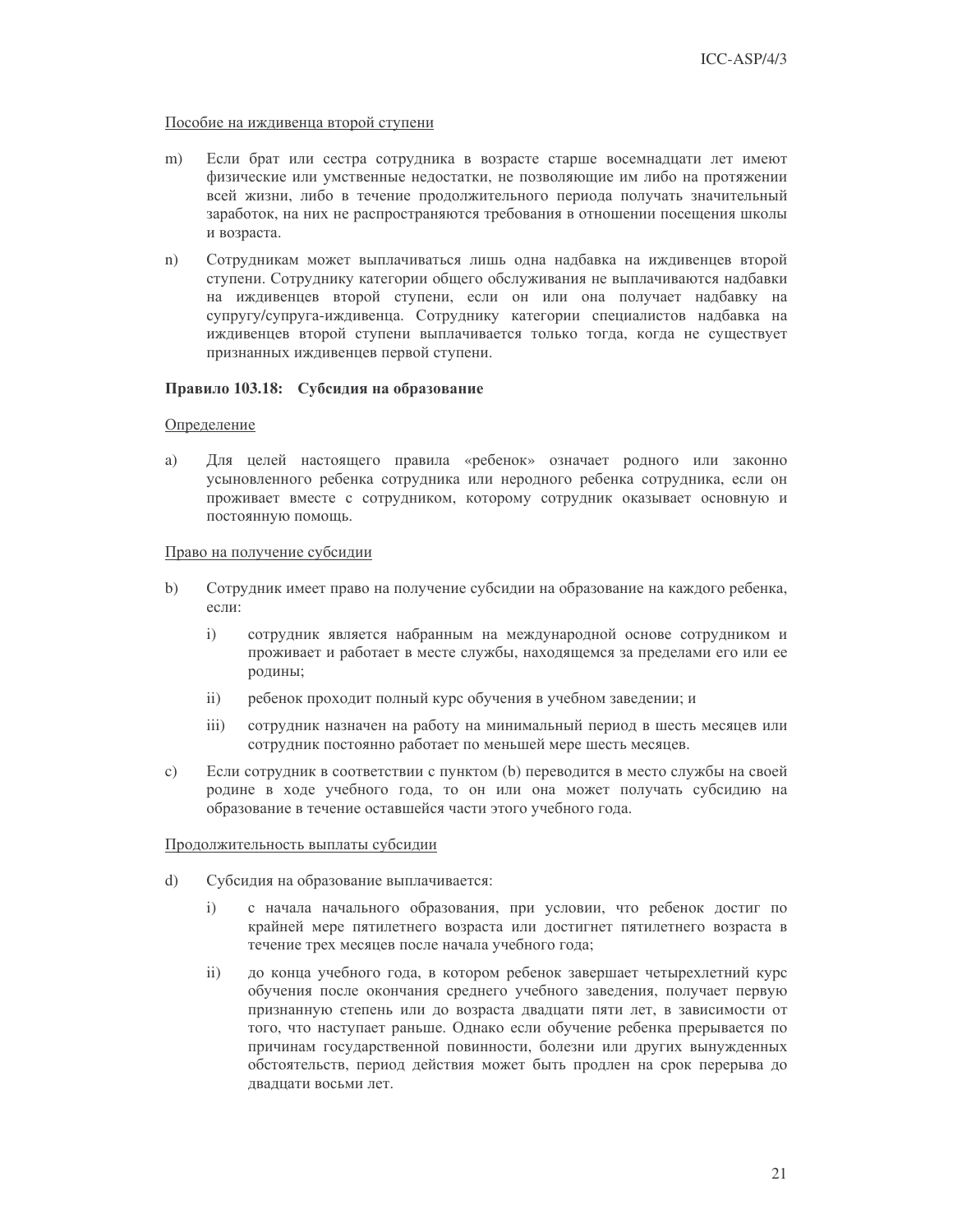#### Допустимые расходы на образование

- «Допустимые расходы на образование» означают такие расходы на образование,  $e)$ которые необходимы для посещения учебного заведения и прохождения обычной программы или полного курса дневного обучения. Подобные расходы ограничиваются:
	- $\mathbf{i}$ платой за зачисление, регистрацию, экзамены, обучение, предусмотренные учебники, дипломы, а также другими расходами, непосредственно связанными с обычной программой или курсом обучения учебного завеления:
	- $\mathbf{ii}$ платой за программы обедов до уровня средней школы включительно, если они предлагаются учебным заведением или через него и включаются в счет за обучение ребенка;
	- $iii)$ платой за ежедневную перевозку в составе группы в учебное заведение и из него, если она обеспечивается учебным заведением или организуется для всего учебного заведения другой организацией, а не самой школой;
	- $iv)$ платой или расходами в связи с пансионом, если:
		- ребенок посещает учебное заведение за пределами страны места  $\overline{a}$ . службы сотрудника; или
		- $h_{-}$ по мнению Секретаря или Прокурора, в зависимости от обстоятельств, в месте службы сотрудника отсутствуют адекватные или подходящие для ребенка учебные заведения, и ребенок посещает учебное заведение, находящееся на расстоянии, исключающем ежедневные поездки из места службы.
- $f$ ) Кроме того, расходы на частное обучение на родном языке сотрудника считаются допустимыми расходами на образование при том условии, что:
	- обучение осуществляется квалифицированным преподавателем, который не  $\mathbf{i}$ является членом семьи сотрудника
	- $ii)$ сотрудник служит в стране, язык которой отличается от его родного языка; и
	- $\overline{iii}$ ребенок посещает местное учебное заведение, в котором преподавание ведется не на родном языке сотрудника.

#### Сумма субсидии на образование

- Если ребенок посещает учебное заведение по месту службы, субсидия на  $(g)$ образование, выплачиваемая сотруднику за каждый учебный год, составляет 75 процентов от допустимых расходов на образование, определенных в пунктах (e)(i)  $-$  (iii)  $\pi$  (f).
- $h)$ Если ребенок посещает учебное заведение за пределами страны места службы или если, по мнению Секретаря в консультации с Прокурором, в месте службы сотрудника отсутствуют адекватные или подходящие для ребенка учебные заведения и ребенок посещает учебное заведение, находящееся на расстоянии, исключающем ежедневные поездки из места службы, субсидия на образование, выплачиваемая сотруднику, составляет:
	- 75 процентов допустимых расходов на образование, включая пансион, если  $\mathbf{i}$ пансион предоставляется учебным заведением; или
	- $\mathbf{ii}$ 75 процентов допустимых расходов на образование плюс 100 процентов фиксированной ставки оплаты расходов на пансион в соответствии со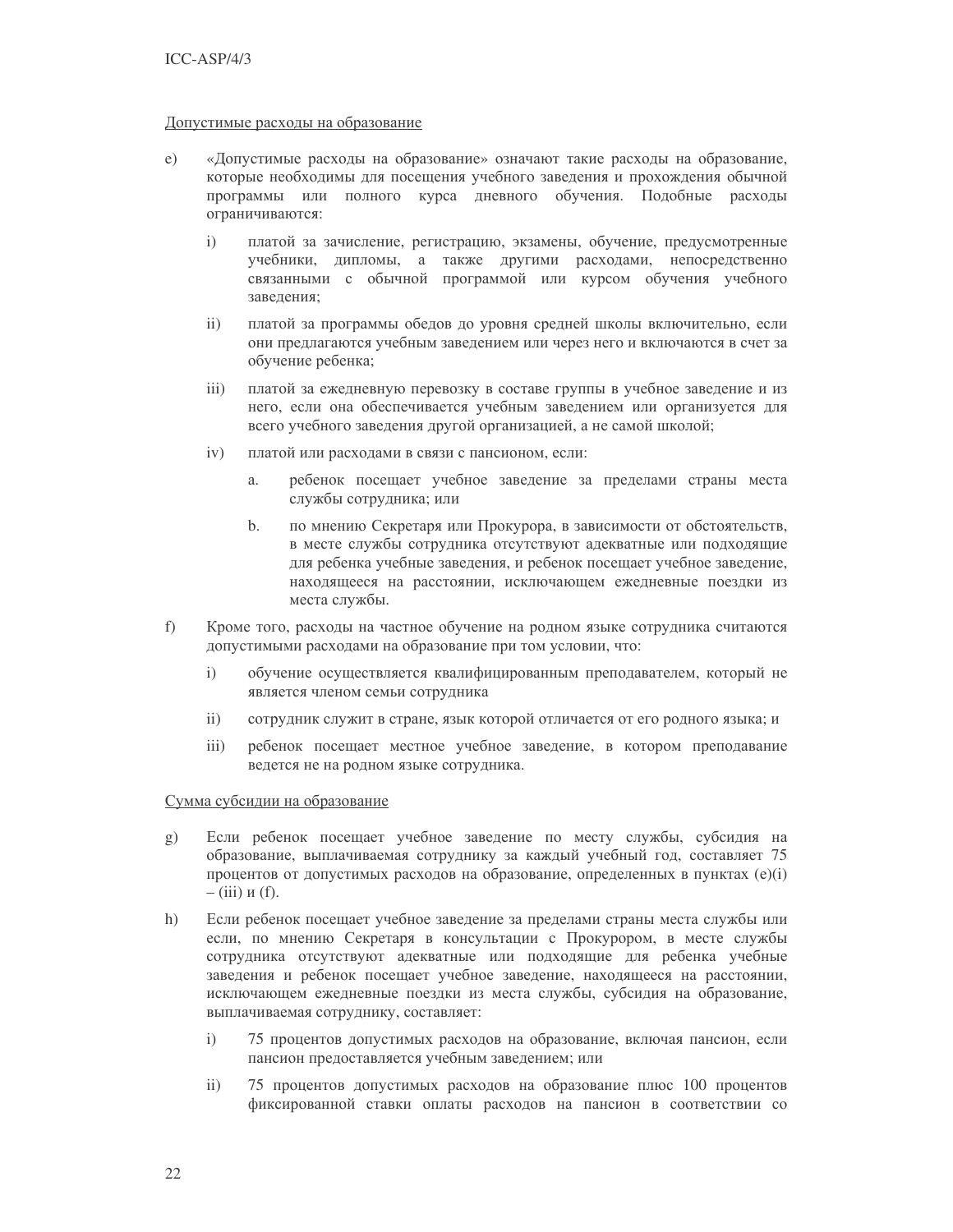стандартами общей системы Организации Объединенных Наций, если пансион не предоставляется учебным заведением.

- $i)$ Общая сумма субсидии, выплачиваемой в соответствии с пунктами (g) и (h), не превышает максимальной суммы для страны учебного заведения ребенка, установленной в соответствии со стандартами общей системы Организации Объединенных Наций.
- $\mathbf{i}$ Сотрудник сообщает о любых стипендиях или аналогичных пособиях, получаемых сотрудником или ребенком. Общая цифра таких получаемых сумм вычитается из общей суммы допустимых расходов на образование до расчета причитающейся части субсидии на образование.

#### Заявления на субсидию на образование и ее выплата

- $k)$ Авансы в счет субсидии на образование и заявления на нее оформляются в соответствии с процедурами, установленными Секретарем в консультации с Прокурором.
- $\left| \right|$ Субсидия на образование рассчитывается в валюте расходов на образование и выплачивается сотруднику в валюте его оклада, конвертируемой в соответствии с действующим обменным курсом на момент утверждения к оплате этой субсидии на образование.
- $m)$ Если срок службы сотрудника или период посещения ребенком учебного заведения не охватывает по меньшей мере двух третей полного учебного года, то размер подлежащей выплате субсидии корректируется пропорционально соотношению этого срока службы или периода посещения к полному учебному году. Никакой корректировки не производится, если находящийся на службе сотрудник умирает после начала учебного года.

#### Проезд

 $n)$ В соответствии с правилом о персонале 107.8 сотрудник, которому выплачивается субсидия на образование, может иметь право на возмещение расходов на проезд ребенка между учебным заведением и местом службы.

#### Правило 103.19: Специальная субсидия на образование

#### Определение

a) Для целей настоящего правила «ребенок-инвалид» означает ребенка, который, согласно определению, содержащемуся в правиле о персонале 103.18 (а), в силу физической недееспособности или умственной неполноценности не может посещать обычное учебное учреждение или, хотя и посещает обычное учебное заведение, нуждается в специальном обучении или подготовке для оказания ему помощи в преодолении его недееспособности или неполноценности.

#### Право на получение субсидии

 $\mathbf{b}$ Сотрудник имеет право на получение специальной субсидии на образование на каждого ребенка-инвалида, который зависит от сотрудника в отношении получения основной и постоянной поддержки.

#### Продолжительность выплаты субсидии

 $\mathbf{c}$ ) Право на получение субсидии наступает с той даты, когда появляется необходимость в специальном обучении или учебной подготовке, и прекращается,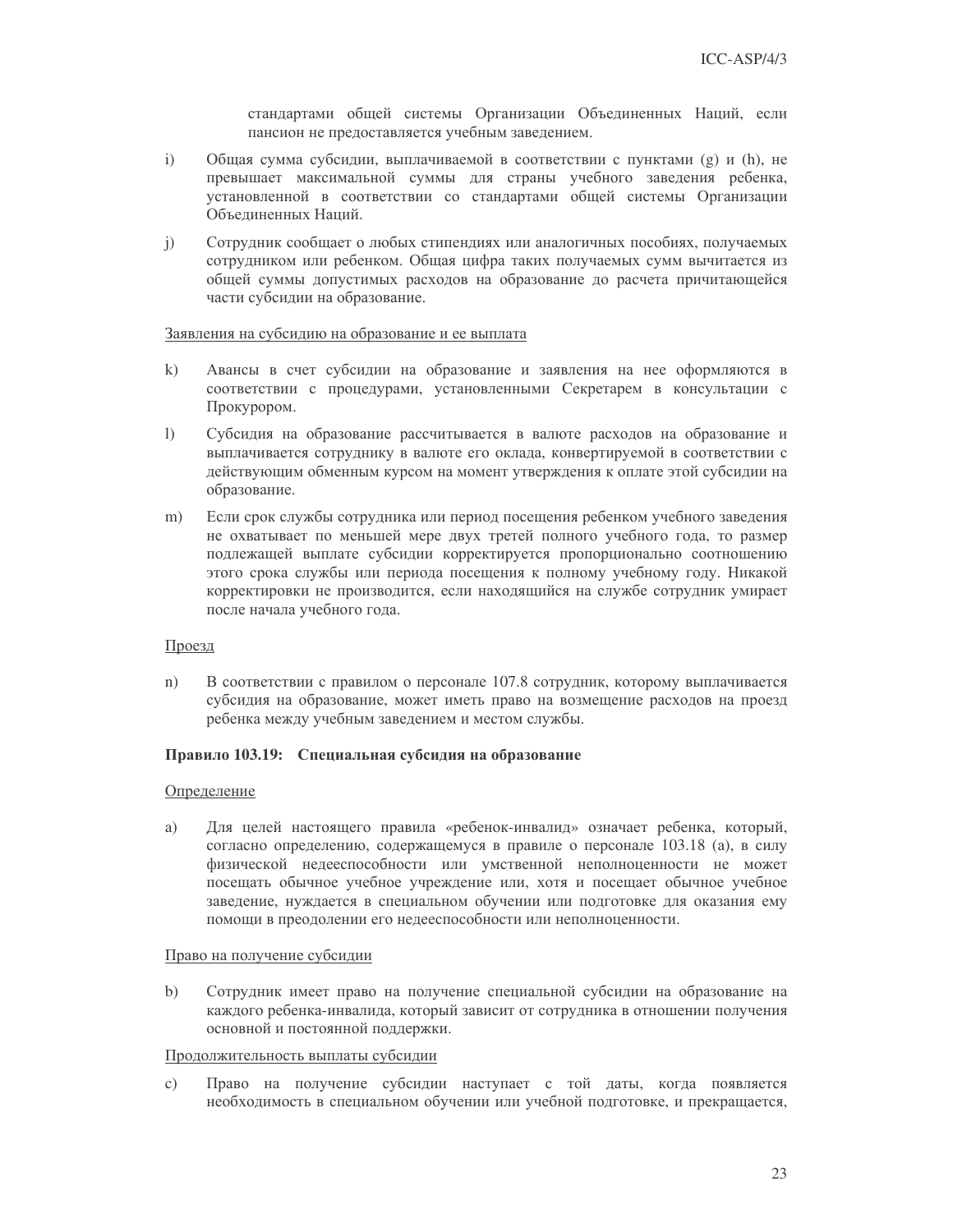когда ребенок-инвалид получает первую признанную степень после окончания среднего учебного заведения, или субсидия выплачивается до конца учебного года, в котором ребенок-инвалид достигает возраста 28 лет, в зависимости от того, что наступает раньше.

#### Специальные расходы на образование

 $\mathrm{d}$ «Специальные расходы на образование» означают расходы, понесенные в связи с прохождением учебной программы, специально разработанной для удовлетворения потребностей ребенка-инвалида, с тем чтобы этот ребенок мог достичь наивысшего уровня функциональных возможностей.

### Сумма специальной субсидии на образование

- Сумма специальной субсидии на образование равна 100 процентам специальных  $e)$ расходов на образование в пределах максимальной суммы для страны учебного заведения ребенка, установленной в соответствии со стандартами общей системы Организации Объединенных Наций.
- $f$ ) Сотрудник представляет Секретарю или Прокурору, в зависимости от обстоятельств, убедительные доказательства того, что он исчерпал все другие источники оплаты за образование и учебную подготовку ребенка-инвалида, включая средства, предоставляемые правительствами или по линии страхования. Сотрудник декларирует любые пособия, имеющиеся из таких источников, и общая цифра полученных сумм вычитается из общей суммы специальных расходов на образование до расчета причитающейся части специальной субсидии на образование.

#### Объединение с субсидией на образование

- Если ребенок-инвалид в состоянии посещать обычное учебное заведение, в  $\mathbf{g}$ ) котором не обеспечиваются специальные преподавание, учебная подготовка или условия, сотрудник получает компенсацию в соответствии с правом на субсидию на обычное образование, если таковая предусматривается, согласно правилу о персонале 103.18.
- Независимо от пункта (g), любые специальные расходы на образование,  $h)$ понесенные в связи с инвалидностью ребенка, компенсируются в соответствии с пунктом (е).

#### Заявления на специальную субсидию на образование и ее выплата

- Авансы в счет специальной субсидии на образование и заявления на нее, а также  $i)$ убедительные медицинские свидетельства, подтверждающие инвалидность ребенка, представляются в соответствии с процедурами, установленными Секретарем в консультации с Прокурором.
- $\mathbf{i}$ Субсидия на образование рассчитывается в валюте расходов на образование и выплачивается сотруднику в валюте его оклада, конвертируемой в соответствии с действующим обменным курсом на момент утверждения к оплате этой субсидии на образование.

#### Проезд

 $k)$ В соответствии с правилом о персонале 107.8 сотрудник, которому выплачивается субсидия на образование, может иметь право на возмещение расходов на проезд ребенка между учебным заведением и местом службы.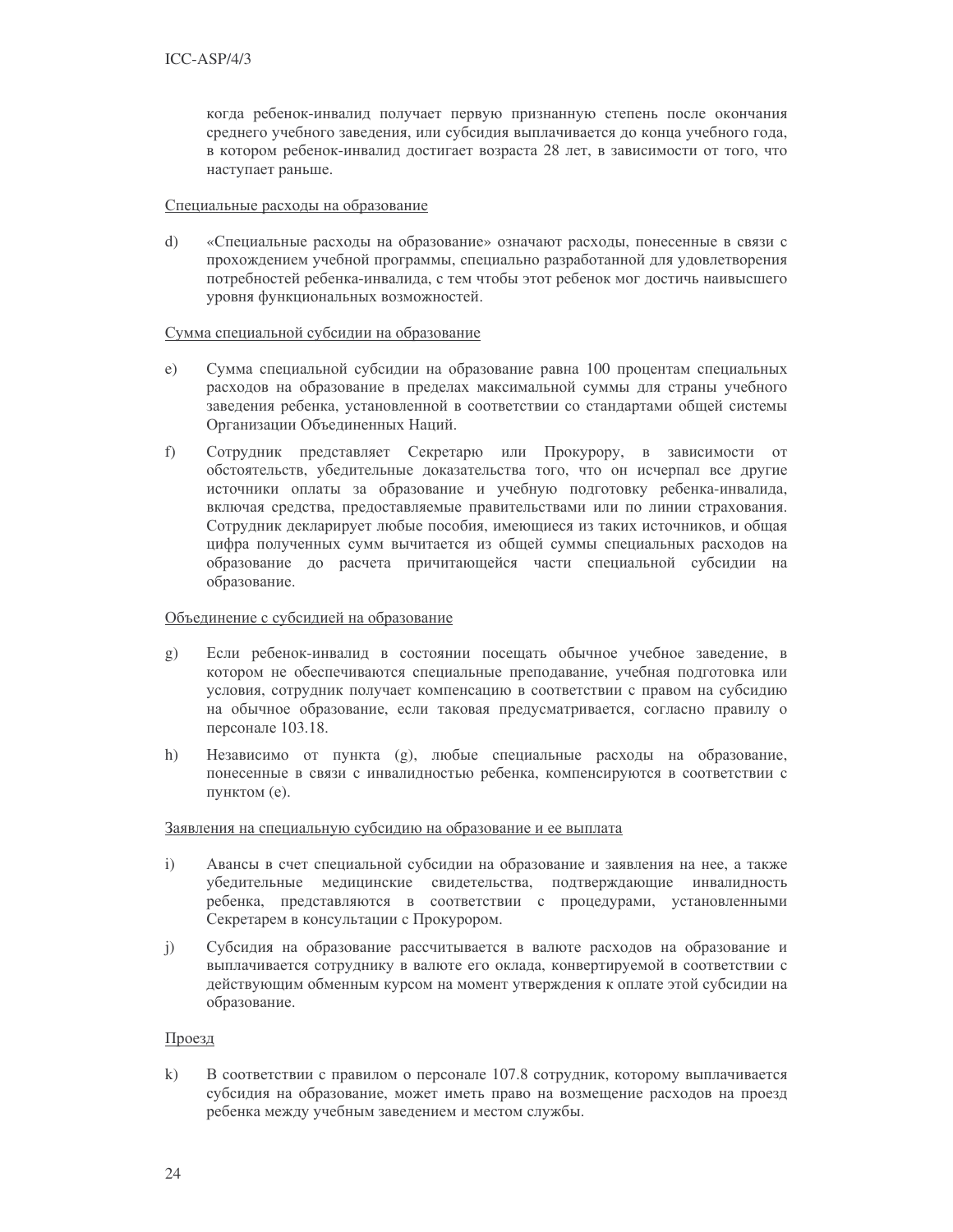### Правило 103.20: Вычеты и взносы

- a) Из общей суммы платежей, причитающихся каждому сотруднику в каждый период оплаты, производится вычет для уплаты взносов в Объединенный пенсионный фонд персонала Организации Объединенных Наций в соответствии с Положениями Фонда.
- $b)$ Кроме того, вычеты из общего объема выплат, причитающихся каждому сотруднику в каждый период оплаты, или из выплат, осуществляемых в связи с прекращением службы, могут производиться в следующих целях:
	- $\mathbf{i}$ на выплату взносов, которые предусмотрены в настоящих Правилах, помимо взносов в Объединенный пенсионный фонд персонала Организации Объединенных Наций:
	- $ii)$ для погашения задолженности по расчетам с Судом, включая любой платеж, сделанный сотруднику по ошибке, при том условии, что этот сотрудник был извещен об этом:
	- $\overline{iii}$ ) для погашения задолженности третьим сторонам, если любые вычеты с этой целью разрешены в соответствии с условиями, установленными Секретарем в консультации с Прокурором;
	- $iv)$ для оплаты жилья, предоставленного Судом, правительством или соответствующим учреждением;
	- $V)$ на выплату взносов в орган представителей персонала, учрежденный в соответствии с положением о персонале 8.1, при условии, что каждый сотрудник имеет возможность не давать свое согласие на такие вычеты или в любое время прекратить их, уведомив об этом Секретаря или Прокурора, в зависимости от обстоятельств.

### Правило 103.21: Ретроактивность выплат

Сотруднику, которому не были выплачены оклад, надбавки или другие пособия, на которые он имеет право, будут выплачены такие оклад, надбавки или другие пособия ретроактивно при том условии, что этот сотрудник подаст письменное заявление в течение одного года с той даты, на которую ему должны были быть выплачены оклад, надбавки или другие пособия.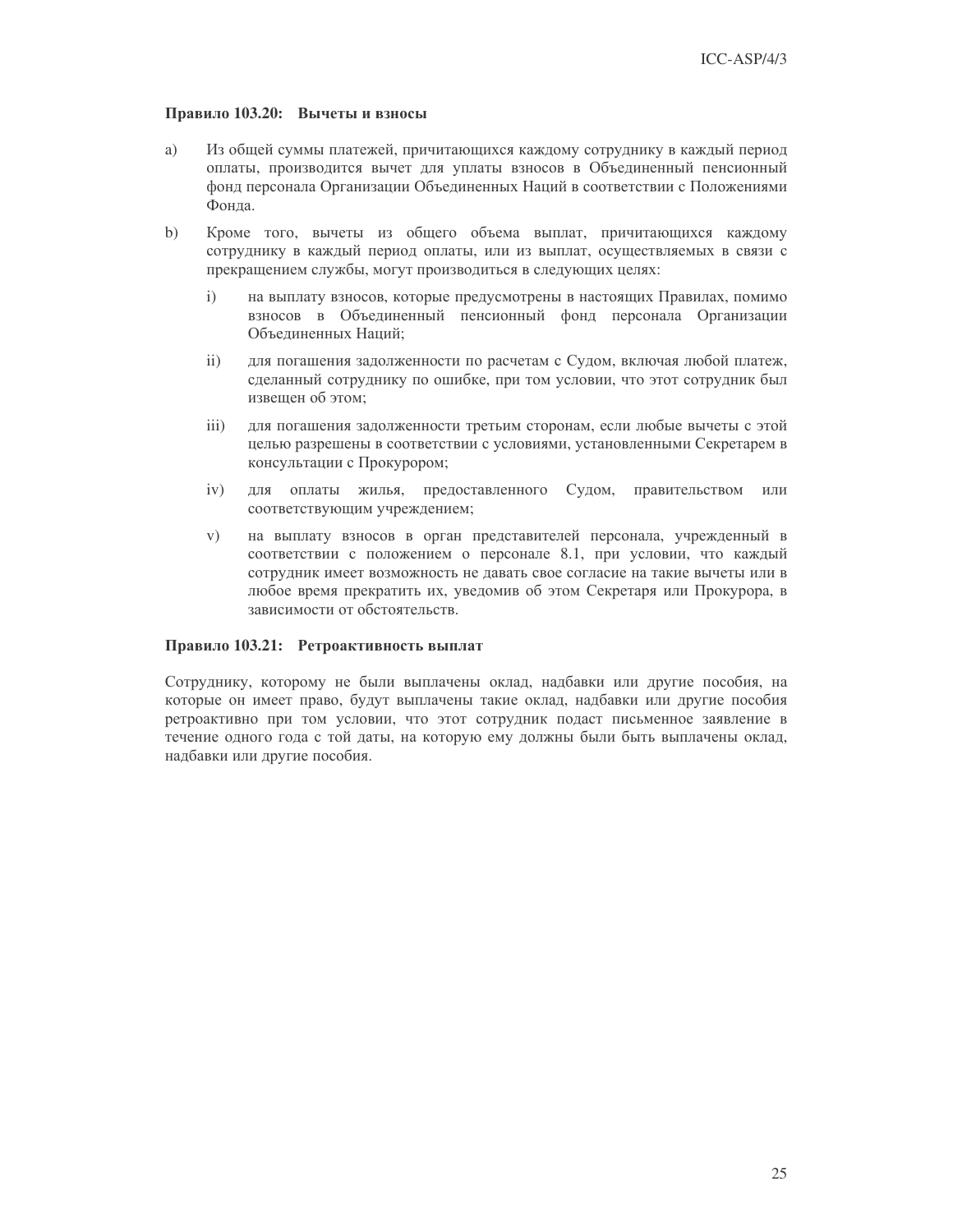### ГЛАВА IV: НАЗНАЧЕНИЕ И ПОВЫШЕНИЕ В ДОЛЖНОСТИ

#### Правило 104.1: Контракт о найме

- a) Согласно условиям, определенным в пункте (с), контракт о найме между сотрудником и Судом заключается посредством предложения о назначении, подписанного Секретарем или Прокурором, в зависимости от обстоятельств, или должностным лицом от имени Секретаря или Прокурора, и после получения Судом письменного согласия.
- $b)$ В предложении о назначении указывается следующее:
	- $i)$ фамилия и гражданство сотрудника;
	- $ii)$ место службы, должность, категория, класс, ступень и начальная ставка оклада в соответствии с применяемыми шкалами окладов согласно стандартам общей системы Организации Объединенных Наций;
	- $\overline{iii}$ ) необходимый для выхода в отставку срок уведомления;
	- любые специальные условия, которые могут применяться, такие как  $iv)$ испытательный срок, если таковой предусматривается; и
	- $V)$ что назначение регламентируется положениями, предусмотренными в Положениях и Правилах о персонале и любых последующих поправках к ним.
- c) Контракт о найме предоставляется при соблюдении следующих условий, если иное не предусматривается в письменном виде Секретарем или Прокурором, в зависимости от обстоятельств:
	- медицинское свидетельство в соответствии с процедурами, установленными  $\mathbf{i}$ Секретарем в консультации с Прокурором;
	- $ii)$ свидетельство о допуске к секретным материалам в соответствии с процедурами, установленными Секретарем в консультации с Прокурором;
	- $iii)$ удовлетворительный результат проверки представленных данных в соответствии с процедурами, установленными Секретарем в консультации с Прокурором;
	- $iv)$ выдача действительной визы и/или других соответствующих документов, необходимых для обеспечения присутствия сотрудника в месте службы, соответствующими властями страны места службы; и
	- выход на работу в месте службы.  $V)$
- $\mathrm{d}$ После выхода на работу сотрудник подписывает письмо о назначении, содержащее непосредственно или в виде ссылок все условия найма и подтверждающие дату начала и дату окончания назначения.

#### Правило 104.2: Письмо о назначении

- a) В письме о назначении указывается следующее:
	- $i)$ фамилия и гражданство сотрудника;
	- $\mathbf{ii}$ место службы, должность, категория, класс, ступень и начальная ставка оклада в соответствии с применяемыми шкалами окладов согласно стандартам общей системы Организации Объединенных Наций;
	- $\overline{111}$ дату начала и дату окончания назначения;
	- $iv)$ необходимый для выхода в отставку срок уведомления;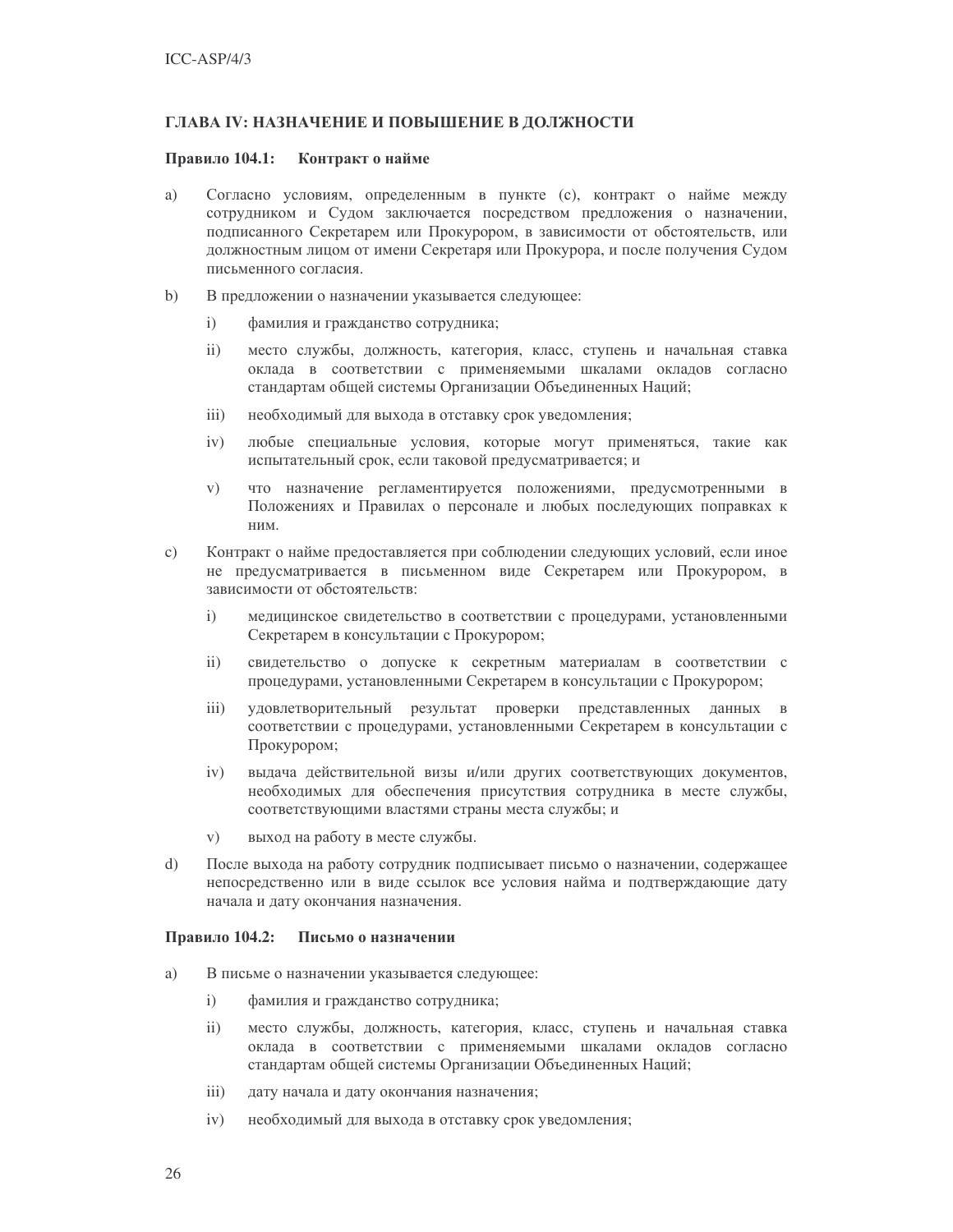- любые специальные условия, которые могут применяться, такие как  $V)$ испытательный срок, если таковой предусматривается; и
- что назначение регламентируется положениями, предусмотренными в  $\rm vi)$ Положениях и Правилах о персонале и любых последующих поправках к ним.
- $b)$ Соглашаясь с назначением, сотрудник указывает, что он принимает условия, изложенные в Положениях и Правилах о персонале.

#### Правило 104.3: Первый день для целей оплаты

- a) При назначении право сотрудника на оклад, надбавки и другие пособия начинает действовать с даты выхода на работу.
- $b)$ Если набранный на международной основе сотрудник имеет право на поездку в связи с назначением согласно правилу 107.1 (а) (i), в соответствии с пунктом (а) это не влияет на определение даты начала службы для целей оплаты. Сотруднику выплачивается дополнительная сумма за дни утвержденной поездки, рассчитанная исходя из поездки без перерыва по утвержденному маршруту и утвержденным видом транспорта от того места, от которого он имеет право на проезд к месту службы. Подобная сумма рассчитывается следующим образом:
	- $i)$ для сотрудника категории специалистов и выше - на основе базового оклада и корректива по месту службы на момент выхода на работу;
	- $ii)$ для сотрудника категории общего обслуживания - на основе базового оклада сотрудника и надбавки за знание языков, если таковая предусматривается, на момент выхода на работу.

#### Правило 104.4: Истечение срока назначения

- a) Срок назначения истекает на дату истечения, указанную в письме о назначении; однако в случаях контрактов сроком на шесть месяцев или больше сотрудник получает подтверждение об истечении срока действия контракта в течение срока уведомления, применяемого в отношении его контракта. Сотрудник не должен ожидать продолжения его найма Судом посредством продления срока назначения, последующего назначения сразу после предыдущего назначения, повторного найма или любой другой формы выполнения профессиональной деятельности.
- $b)$ Прекращение службы в результате истечения срока назначения не является увольнением по смыслу Положений и Правил о персонале.

#### Правило 104.5: Продление назначения

- a) Независимо от правила о персонале 104.4, Секретарь или Прокурор, в зависимости от обстоятельств, могут предложить продлить срок назначения сотрудника. Обычно сотрудника информируют о намерении продлить срок его назначения в пределах разумного периода времени до истечения срока назначения.
- В случае продления срока назначения:  $b)$ 
	- $\mathbf{i}$ сотрудник нанимается на тех же условиях, что и в предыдущем письме о назначении, за исключением случаев, когда обе стороны соглашаются в письменном виде изменить такие условия;
	- $\overline{11}$ найм сотрудника считается непрерывным.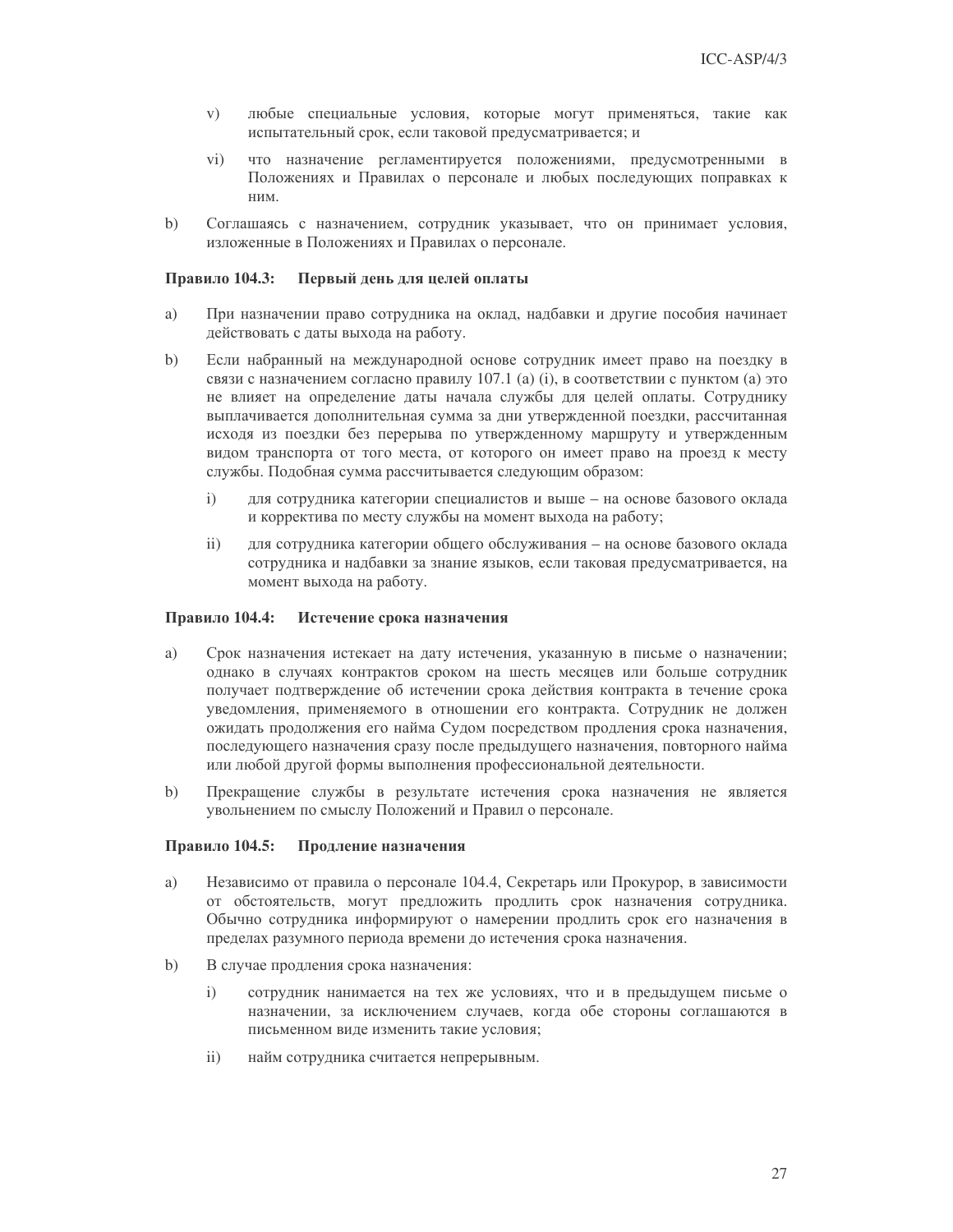#### Правило 104.6: Повторный прием на службу и восстановление в должности

- Бывший сотрудник, принимаемый на службу повторно, получает новое назначение. a) Условия нового назначения применяются к нему полностью без учета любого предыдущего периода службы. Повторный прием на службу сотрудника не считается непрерывным наймом.
- $b)$ В случае повторного приема сотрудника на службу в течение 12 месяцев после прекращения службы или в течение любого более продолжительного периода после ухода на пенсию по возрасту или нетрудоспособности в соответствии с Положениями Объединенного пенсионного фонда персонала Организации Объединенных Наций он может быть восстановлен в должности в соответствии с пунктом (с).
- $\mathbf{c})$ В случае восстановления в должности служба сотрудника считается непрерывной, и сотрудник возвращает Суду все деньги, полученные им в связи с прекращением службы, включая выходное пособие в соответствии с правилом о персонале 109.2, субсидию на репатриацию в соответствии с правилом о персонале 109.6 и компенсацию за накопленный ежегодный отпуск в соответствии с правилом о персонале 109.7. Промежуток времени между прекращением службы и восстановлением на службе рассматривается, насколько это возможно, как ежегодный отпуск, а любой остальной период - как специальный отпуск без сохранения содержания. Продолжительность отпуска по болезни сотрудника в соответствии с правилом о персонале 106.4 восстанавливается по состоянию на дату прекращения службы. Участие сотрудника в Объединенном пенсионном фонде персонала Организации Объединенных Наций регулируется Положениями этого Фонда.

#### Правило 104.7: Испытательный срок

- a) Bce новые назначения МОГУТ подлежать испытательному сроку продолжительностью до шести месяцев. В исключительных обстоятельствах испытательный срок может быть один раз продлен, и в таком случае только на дополнительный период продолжительностью до шести месяцев.
- $b)$ В случае продолжительного разрешенного отсутствия испытательный срок сотрудника корректируется для компенсации периода отсутствия.

#### Правило 104.8: Неподтверждение назначения в конце испытательного срока

- Секретарь или Прокурор, в зависимости от обстоятельств, может решить не a) подтверждать назначение сотрудника, если такой сотрудник не подходит из-за своей работы в Суде или любой иной причины, приведенной в правиле 109.2 (b) или (с).
- $\mathbf{b}$ В подобных случаях сотрудника уведомляют о неподтверждении его назначения в течение разумного периода времени до истечения даты испытательного срока.
- В случае неподтверждения назначения в конце испытательного срока сотрудник не  $\circ$ ) имеет права на выходное пособие согласно правилу о персонале 109.2.
- $\mathrm{d}$ Назначение сотрудника автоматически подтверждается, если он не получает уведомления о неподтверждении.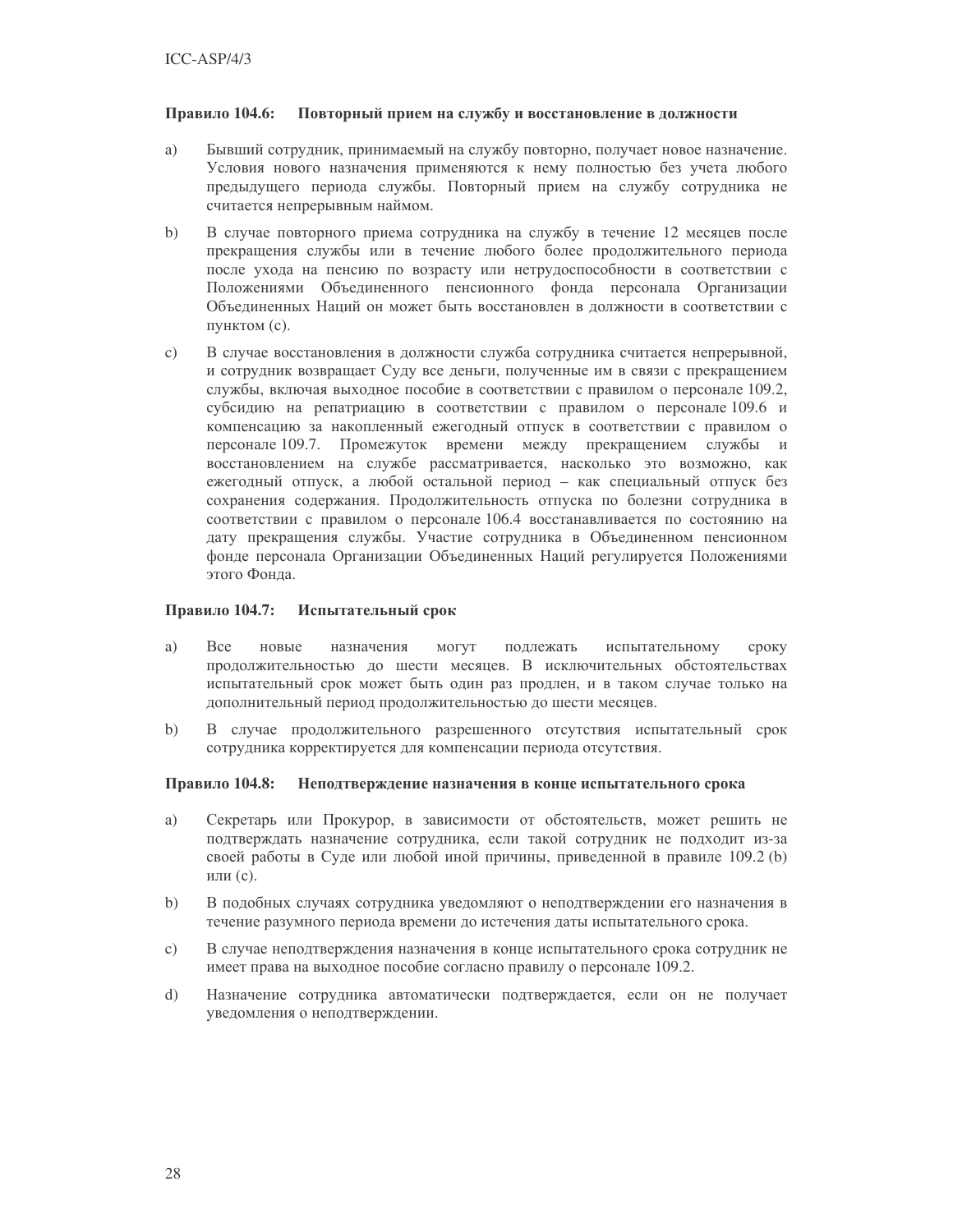#### Правило 104.9: Набранные на местной основе сотрудники

- a) Сотрудники, набранные на должности категории общего обслуживания, считаются набранными на месте, за исключением тех случаев, когда они были набраны на определенную должность, для которой:
	- $\mathbf{i}$ обычно необходимо замещение посредством найма за пределами района службы  $\, {\bf B} \,$ соответствии с руководящими места положениями, установленными Секретарем в консультации с Прокурором; и
	- $\mathbf{ii}$ в письме о назначении они указываются в качестве набранных на международной основе для этой конкретной должности.
- $b)$ Статус сотрудника категории общего обслуживания, набранного на международной основе, ограничивается этой конкретной должностью, и этот статус не может быть перенесен на другую должность категории общего обслуживания.
- $\mathbf{c}$ ) Набранный на местной основе сотрудник категории общего обслуживания считается набранным на международной основе сотрудником после перевода в категорию специалистов.
- $\mathbf{d}$ Независимо от пунктов (b) и (c), сотрудник, который является гражданином страны места службы и который живет на своей родине во время работы в месте службы, не имеет права на все надбавки и пособия набранного на международной основе сотрудника. Надбавки и пособия, на которые могут иметь право сотрудники, включают поездку в связи с назначением, субсидию при назначении на службу и субсидию на аренду жилья.

#### Правило 104.10: Набранные на международной основе сотрудники

- Сотрудники, набранные на должности категории специалистов и выше, считаются a) набранными на международной основе.
- $b)$ Независимо от пункта (а), сотрудник, который является гражданином страны места службы или проживает на своей родине во время работы в месте службы, не может иметь права на все надбавки и пособия набранного на международной основе сотрудника.
- $\mathbf{c})$ Сотрудник, который изменяет свое гражданство или постоянное местожительство, утрачивает свое право на надбавки и пособия набранного на международной основе сотрудника, если продление подобного права будет противоречить тем целям, ради которых были учреждены эти надбавки и пособия.

### Правило 104.11: Гражданство

- a) При применении Положений и Правил о персонале Суд не признает более одного гражданства для каждого сотрудника.
- $h)$ Если статус гражданина предоставлен сотруднику на законных основаниях более чем одним государством, гражданством сотрудника для целей Положений и Правил о персонале считается гражданство, указанное в письме о назначении.

### Правило 104.12: Родственные отношения

- Не может быть заключен никакой контракт о найме с отцом, матерью, сыном, a) дочерью, братом или сестрой сотрудника.
- $b)$ Сотрудник: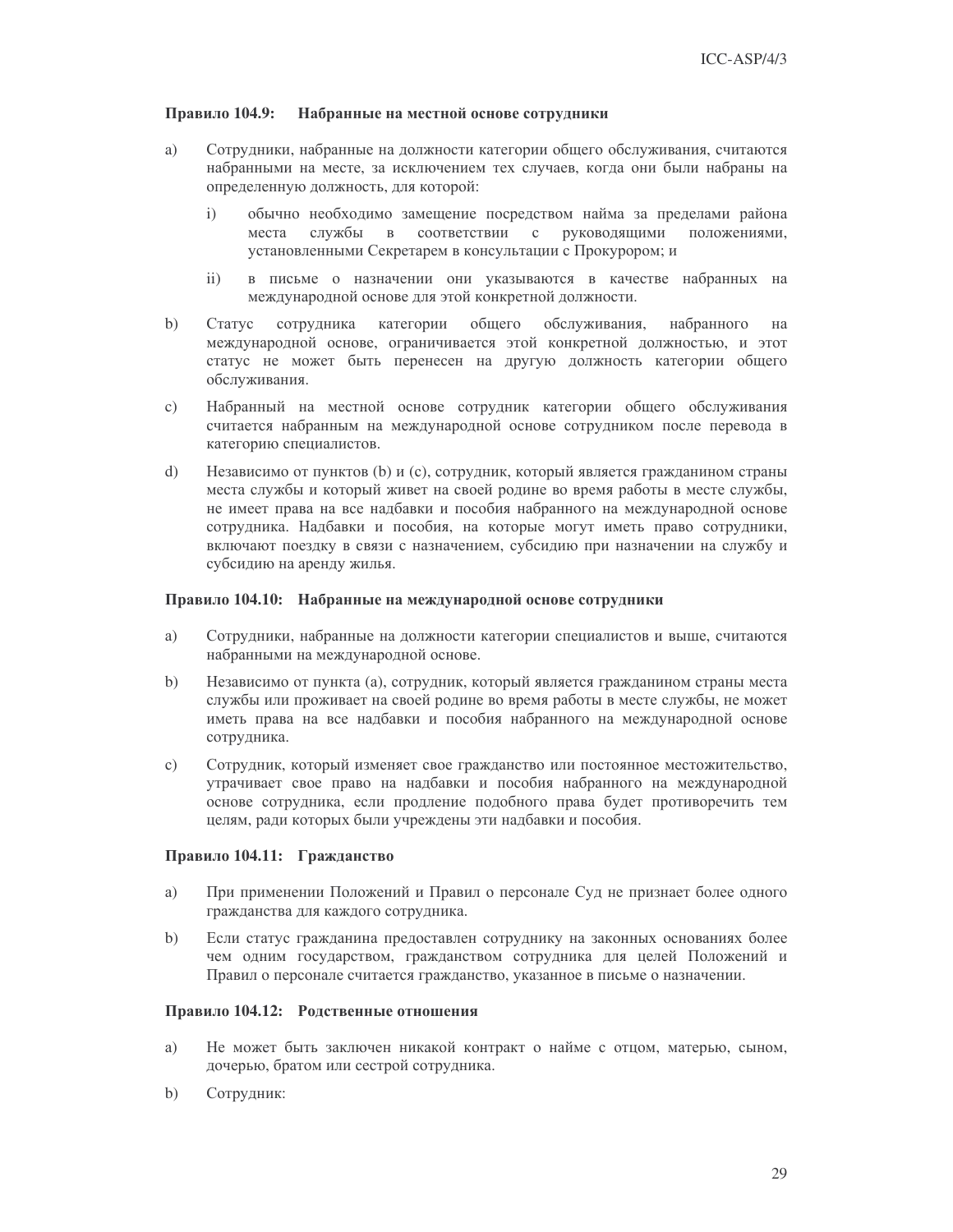- не назначается на выше- или нижестоящие должности в системе  $i)$ субординации, распространяющейся на его/ее супругу/супруга;
- не имеет права участвовать в процессе принятия или рассмотрения  $\overline{ii}$ административного решения, затрагивающего статус или права его/ее супруги/супруга.

#### Правило 104.13: Медицинские осмотры

- Вопрос о назначении всех сотрудников решается с учетом разрешения сотрудника a) Суда по медицинским вопросам, основанного на результатах медицинского осмотра. Если результат осмотра является неблагоприятным, Секретарь или Прокурор, в зависимости от обстоятельств, могут в соответствии с правилом о персонале 104.1 отозвать предложение о назначении или изменить его условия.
- $b)$ Сотруднику в некоторых случаях могут предложить:
	- $i)$ пройти медицинский осмотр у сотрудника Суда по медицинским вопросам, чтобы он или она мог убедиться, что сотрудник не страдает какой-либо болезнью, представляющей опасность для его работоспособности или для здоровья окружающих;
	- представить медицинскую справку сотруднику Суда по медицинским  $\mathbf{ii}$ вопросам о состоянии его здоровья; или
	- $\overline{iii}$ сделать такие прививки, которые, по мнению сотрудника Суда по медицинским вопросам, могут оказаться необходимыми.
- $\mathbf{c})$ Если, по мнению сотрудника Суда по медицинским вопросам, состояние здоровья сотрудника представляет опасность для его работоспособности или здоровья окружающих, этому сотруднику может быть дано указание не выходить на работу и обратиться к практикующему врачу для прохождения лечения. В подобных случаях в соответствии с правилом о персонале 106.4 отсутствие сотрудника считается отпуском по болезни на основании справки от врача.
- $\mathbf{d}$ Сотрудник немедленно уведомляет сотрудника Суда по медицинским вопросам о любом случае инфекционного заболевания, имеющем место в его домохозяйстве, или о любом режиме карантина, затрагивающем домохозяйство. В таком случае сотрудник по медицинским вопросам принимает решение о том, освободить ли сотрудника от присутствия на работе. В этом случае отсутствие сотрудника считается, в соответствии с правилом о персонале 106.4, отпуском по болезни на основании справки от врача.

### Правило 104.14: Бенефициары сотрудника

- a) При назначении на службу каждый сотрудник в письменном виде назначает своих бенефициаров. Сотрудник обязан в письменном виде уведомлять Суд о любом аннулировании или изменении своих бенефициаров.
- $b)$ Если не предусмотрено иное, в случае смерти сотрудника все причитающиеся сотруднику со стороны Суда средства выплачиваются его бенефициарам, упомянутым в пункте (а).
- $\mathbf{c})$ Если не назначается никаких бенефициаров или нет никаких оставшихся в живых бенефициаров, все причитающиеся сотруднику со стороны Суда средства зачисляются в его наследственное имущество.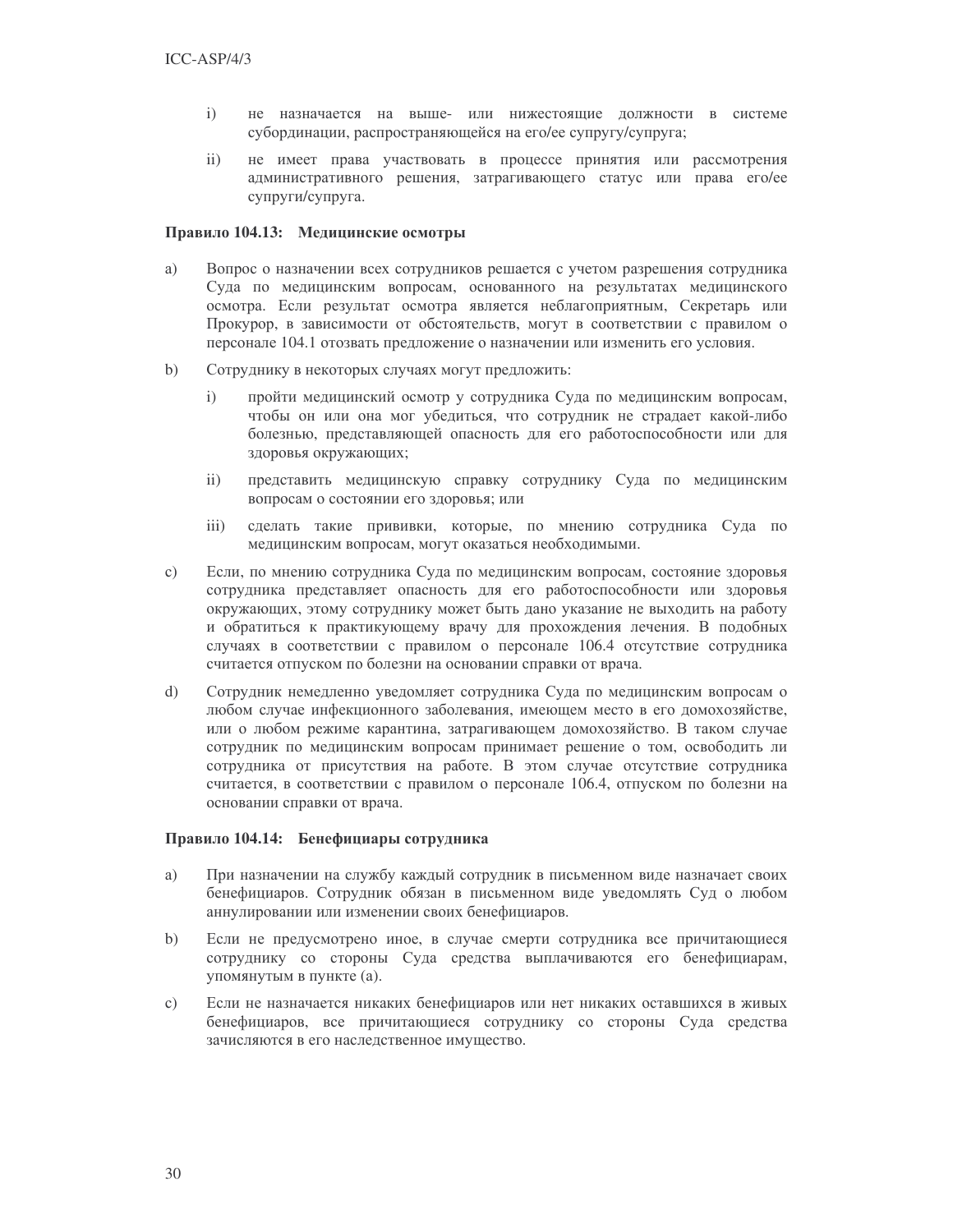#### Правило 104.15: Обязательство предоставлять информацию – уведомление

- Каждый сотрудник предоставляет Секретарю или Прокурору, в зависимости от a) обстоятельств, любую информацию, которая может потребоваться для определения статуса такого сотрудника в соответствии с Положениям и Правилами о персонале или для цели завершения административных процедур, связанных с его назначением.
- Каждый сотрудник должен своевременно в письменном виде уведомлять Секретаря  $b)$ или Прокурора, в зависимости от обстоятельств, о любых последующих изменениях.
- $\mathbf{c})$ Сотрудник, намеревающийся получить статус постоянного жителя в какой-либо стране, помимо страны его гражданства, или намеревающийся изменить свое гражданство, уведомляет Секретаря или Прокурора, в зависимости от обстоятельств, о своем намерении до того, как такое изменение происходит.
- $\mathrm{d}$ Сотрудник, который подвергся аресту, обвиняется в совершении правонарушения, кроме незначительного нарушения правил дорожного движения, вызван в суд в качестве обвиняемого по уголовному делу или осужден, оштрафован или подвергнут тюремному заключению за любое правонарушение, кроме незначительного нарушения правил дорожного движения, немедленно сообщает об этом факте Секретарю или Прокурору, в зависимости от обстоятельств.
- $e)$ Секретарь или Прокурор, в зависимости от обстоятельств, или сотрудник, имеющий делегированные в письменном виде полномочия от Секретаря или Прокурора, в зависимости от обстоятельств, может в любое время предложить сотруднику представить информацию, касающуюся его пригодности для работы в Суде.

#### Правило 104.16: Официальное личное дело

- a) На каждого сотрудника заводится и ведется конфиденциальное официальное личное дело, содержащее документы, касающиеся работы сотрудника в Суде.
- $b)$ В соответствии с процедурами, установленными Секретарем в консультации с Прокурором, сотрудники могут ознакомиться со своим официальным личным делом.

#### Правило 104.17: Служебная аттестация сотрудников

- Служебная деятельность каждого сотрудника регулярно оценивается в a) соответствии с процедурами, установленными Секретарем в консультации с Прокурором.
- В этой связи готовятся служебные аттестационные характеристики, которые  $b)$ обсуждаются с сотрудником для получения его замечаний. В служебной аттестации сотрудника участвует непосредственный начальник.
- Аттестационные характеристики и любые замечания, сделанные сотрудником,  $\mathbf{c})$ являются частью официального личного дела сотрудника.

### Правило 104.18: Найм и существующие сотрудники

С учетом положений статьи 44 Римского статута и без ущерба набору новых способных сотрудников на должности всех уровней при заполнении вакансий в максимальной степени учитываются необходимая квалификация и опыт сотрудников, уже состоящих на службе в Суде.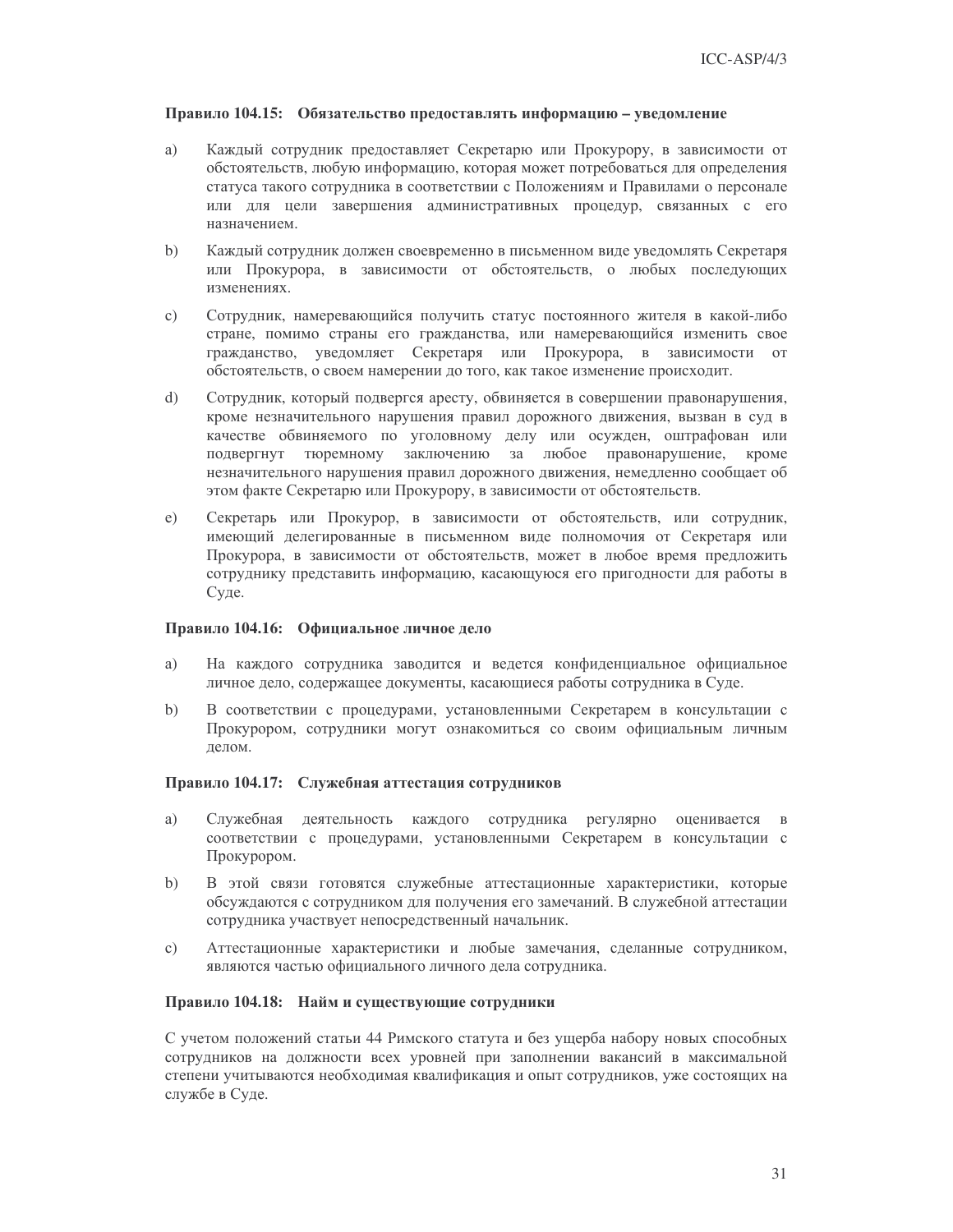## ГЛАВА V: ЕЖЕГОДНЫЙ И СПЕЦИАЛЬНЫЙ ОТПУСК

#### Правило 105.1: Официальные праздники

Официальные праздники, количество которых обычно составляет 10 дней в году, устанавливаются для каждого места службы. Они не считаются ежегодным отпуском, и выбор времени для них меняется в зависимости от местных условий и обычаев.

#### Правило 105.2: Ежегодный отпуск

- a) Сотрудникам, у которых сохраняется полное содержание, ежегодный отпуск начисляется из расчета двух с половиной рабочих дней за каждый календарный месяц службы или любую его часть, которая округляется до ближайшей половины дня.
- Ежегодный отпуск можно брать по целым дням и/или по половине дня и только с  $b)$ соответствующего разрешения.
- $\mathbf{c}$ ) Все вопросы, связанные с отпуском, решаются с учетом интересов службы, которые могут потребовать, чтобы сотрудник брал отпуск в период, установленный Секретарем или Прокурором, в зависимости от обстоятельств. По возможности, должны учитываться личные обстоятельства и пожелания сотрудника.
- $\mathbf{d}$ В исключительных случаях Секретарь или Прокурор, в зависимости от обстоятельств, может отменить разрешение на ежегодный отпуск сотрудника до его начала. В чрезвычайных случаях сотрудник может быть отозван из ежегодного отпуска Секретарем или Прокурором, в зависимости от обстоятельств. Суд компенсирует сотруднику любые не подлежащие возмещению расходы, которые он понес по причине подобной отмены или отзыва.
- Ежегодный отпуск может накапливаться, но с условием, что не более 60 дней e) такого отпуска переносится на период после 1 января любого года.
- f) В исключительных обстоятельствах сотрудникам может авансом предоставляться ежегодный отпуск продолжительностью до 10 рабочих дней при условии, что срок их назначения охватывает период времени, необходимый для накопления такого предоставляемого авансом отпуска.
- В случае ухода со службы сотрудникам оплачивается любой неиспользованный  $g$ ) накопленный ежегодный отпуск максимум до 60 дней. Кроме того, любой предоставляемый авансом ежегодный отпуск, не использованный при уходе со службы, рассматривается в качестве задолженности по расчетам с Судом.
- Ежегодный отпуск накапливается во время отпуска по беременности и родам,  $h)$ отпуска для второго родителя, отпуска в связи с усыновлением/удочерением, отпуска по болезни на основании справки от врача, отпуска по особым обстоятельствам и специального отпуска продолжительностью в 20 или менее рабочих дней. Он не накапливается во время специального отпуска продолжительностью более 20 рабочих дней. Не накапливается никакого отпуска во время получения сотрудником компенсации, эквивалентной окладу или надбавкам в связи с увечьем или болезнью, выплачиваемым согласно правилу о персонале 106.9 в связи с выполнением служебных обязанностей от имени Суда.

#### Правило 105.3: Специальный отпуск без сохранения содержания

a) Специальный отпуск без сохранения содержания может предоставляться по усмотрению Секретаря или Прокурора, в зависимости от обстоятельств, за непрерывный период до двух лет по просьбе сотрудника. Сроки специального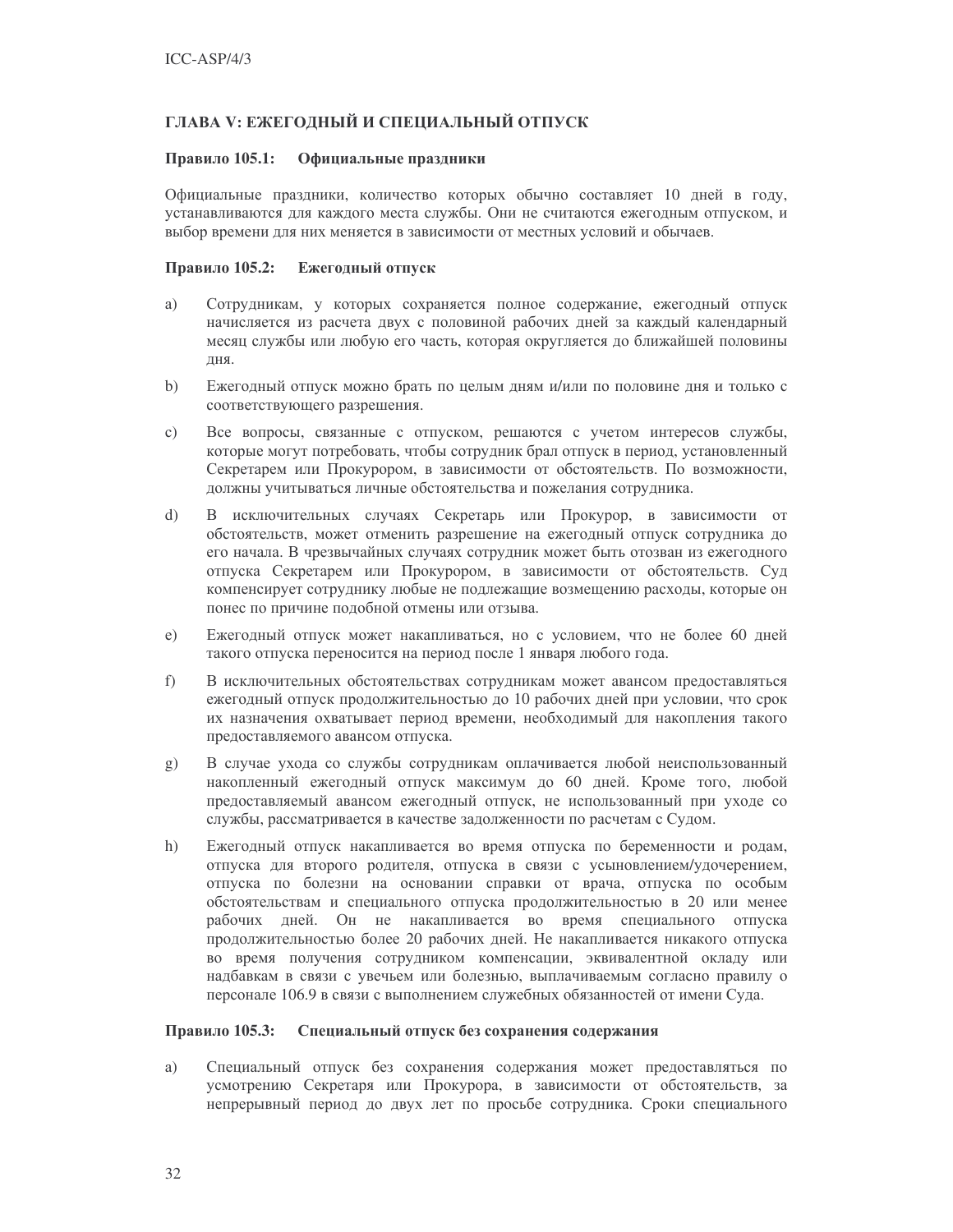отпуска без сохранения содержания не отражаются на непрерывном стаже службы сотрудника.

- $b)$ Специальный отпуск без сохранения содержания может предоставляться по следующим причинам:
	- $i)$ проведение исследовательской или научной работы;
	- $\mathbf{ii}$ ) продолжительная болезнь или увечье;
	- $iii)$ уход за ребенком;
	- продление отпуска по беременности и родам, отпуска для второго родителя  $iv)$ или отпуска в связи с усыновлением/удочерением;
	- $V)$ смерть члена семьи сотрудника;
	- $\rm vi)$ серьезные чрезвычайные семейные обстоятельства;
	- $vii)$ с целью обеспечения непрерывности стажа для защиты в рамках Объединенного пенсионного фонда персонала Организации Объединенных Наций пенсионных прав либо сотрудников, которые достигнут 55-летнего возраста через два года или ранее и срок участия которых в Пенсионном фонде составляет 25 лет, либо сотрудников, которые достигли 55-летнего возраста и срок участия которых в Пенсионном фонде составит 25 лет через два года или ранее; или
	- viii) любая другая причина обязательного характера.
- $\mathbf{c})$ Во время нахождения в специальном отпуске без сохранения содержания в отношении сотрудников по-прежнему действуют все обязанности, обязательства и привилегии.
- $\mathrm{d}$ Специальный отпуск без сохранения содержания не предоставляется:
	- для государственной службы в каком-либо политическом ведомстве, на  $\mathbf{i}$ дипломатическом или другом представительном посту или для выполнения каких-либо функций, не совместимых со статусом сотрудника, который продолжает оставаться международным гражданским служащим; или
	- $\mathbf{ii}$ для выполнения любых других функций, которые несовместимы с интересами Суда.
- $e)$ Секретарь или Прокурор, в зависимости от обстоятельств, могут предложить сотруднику полностью использовать его ежегодный отпуск перед тем как удовлетворить просьбу этого сотрудника о предоставлении ему специального отпуска без сохранения содержания.
- $f$ ) Период специального отпуска без сохранения содержания продолжительностью более 20 рабочих дней не засчитывается сотрудникам с точки зрения накопления ежегодного отпуска и отпуска по болезни, и период специального отпуска без сохранения содержания не учитывается при расчете отпуска на родину, повышения оклада, выходного пособия, субсидии на репатриацию или любых других причитающихся выплат.
- Кроме того, в период специального отпуска без сохранения содержания  $(g)$ продолжительностью более 20 рабочих дней автоматически прекращается покрытие сотрудников медицинским страхованием и любым другим видом страхования, организованного Судом, за исключением того случая, когда сотрудники решают обеспечить подобное покрытие за собственный счет. Сотрудники также продолжают соблюдать требования в отношении непрерывного страхового покрытия.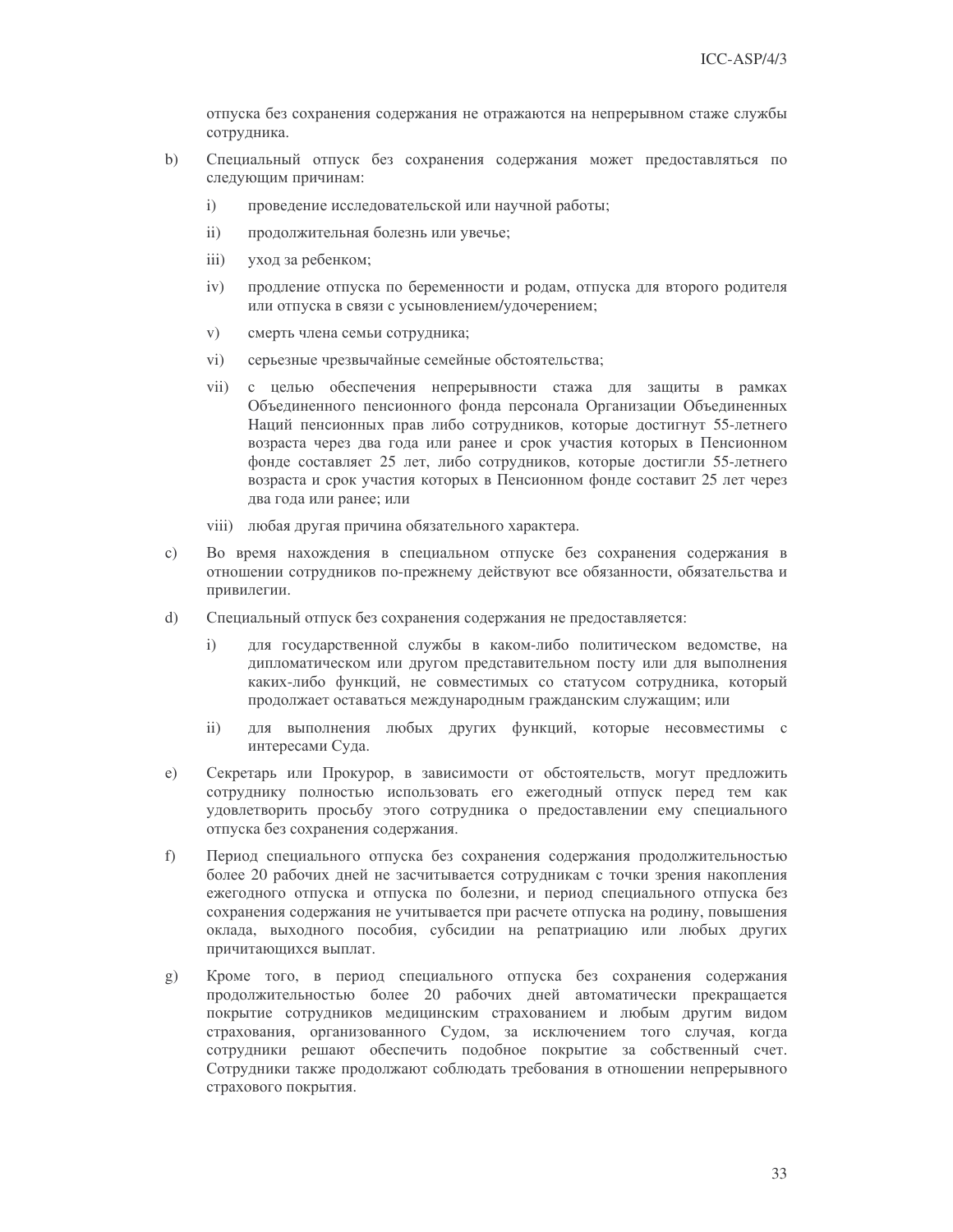#### Правило 105.4: Специальный отпуск с сохранением содержания

В исключительных случаях Секретарь или Прокурор, в зависимости от обстоятельств, после консультации друг с другом может предоставить сотруднику специальный отпуск с сохранением содержания, если Секретарь или Прокурор считает, что подобный отпуск соответствует интересам Суда.

#### Правило 105.5: Несанкционированное отсутствие на работе

Если сотрудник отсутствует на работе без разрешения, выплата оклада и надбавок прекращается на период несанкционированного отсутствия на работе, и подобное отсутствие может рассматриваться в соответствии с правилом о персонале 109.4 в качестве самовольного прекращения службы. Если, однако, по мнению Секретаря или Прокурора, в зависимости от обстоятельств, отсутствие имело место по независящим от сотрудника причинам, период отсутствия может рассматриваться, в зависимости от обстоятельств, в качестве ежегодного отпуска или специального отпуска без сохранения содержания.

### Правило 105.6: Отпуск на родину

### Общие положения

- a) Сотрудники, набранные на международной основе, а также соответствующие члены их семей, имеют право совершить поездку на родину за счет Суда (далее именуется «отпуск на родину»). Подобный отпуск предназначен для того, чтобы дать возможность сотрудникам и их семьям поддерживать или возобновлять связи с их родиной.
- $b)$ «Соответствующим членом семьи» является супруга/супруг или находящийся на иждивении сотрудника ребенок, если таковой имеется.
- $\mathbf{c})$ Сотрудник имеет право на отпуск на родину один раз в каждые два года зачитываемой для этой цели службы, которая является непрерывной службой за пределами родины сотрудника, при условии соблюдения следующих условий:
	- $i)$ родиной сотрудника является страна, иная нежели страна его официального места службы или его обычного местожительства;
	- $ii)$ ожидается, что сотрудник проработает не менее шести месяцев после даты своего возвращения из любого планируемого отпуска на родину, а в случае первого отпуска на родину - не менее шести месяцев после даты, когда исполняется два года зачитываемой для этой цели службы сотрудника;
	- $\overline{iii}$ если в случае отпуска на родину после возвращения из поездки для посещения семьи согласно правилу о персонале 107.7 при обычных обстоятельствах с даты отъезда для посещения семьи прошло не менее девяти месяцев, засчитываемых в непрерывную службу.
- $\overline{d}$ Период зачитываемой службы начинается с той даты, на которую сотрудник приобретает право в соответствии с пунктами (а) и (с).
- Сотрудник, который уходит со службы в Суде в течение шести месяцев после его  $e)$ возвращения на работу из отпуска на родину, либо возмещает Суду все путевые расходы и другие расходы, связанные с отпуском на родину, либо лишается права на оплату обратного проезда.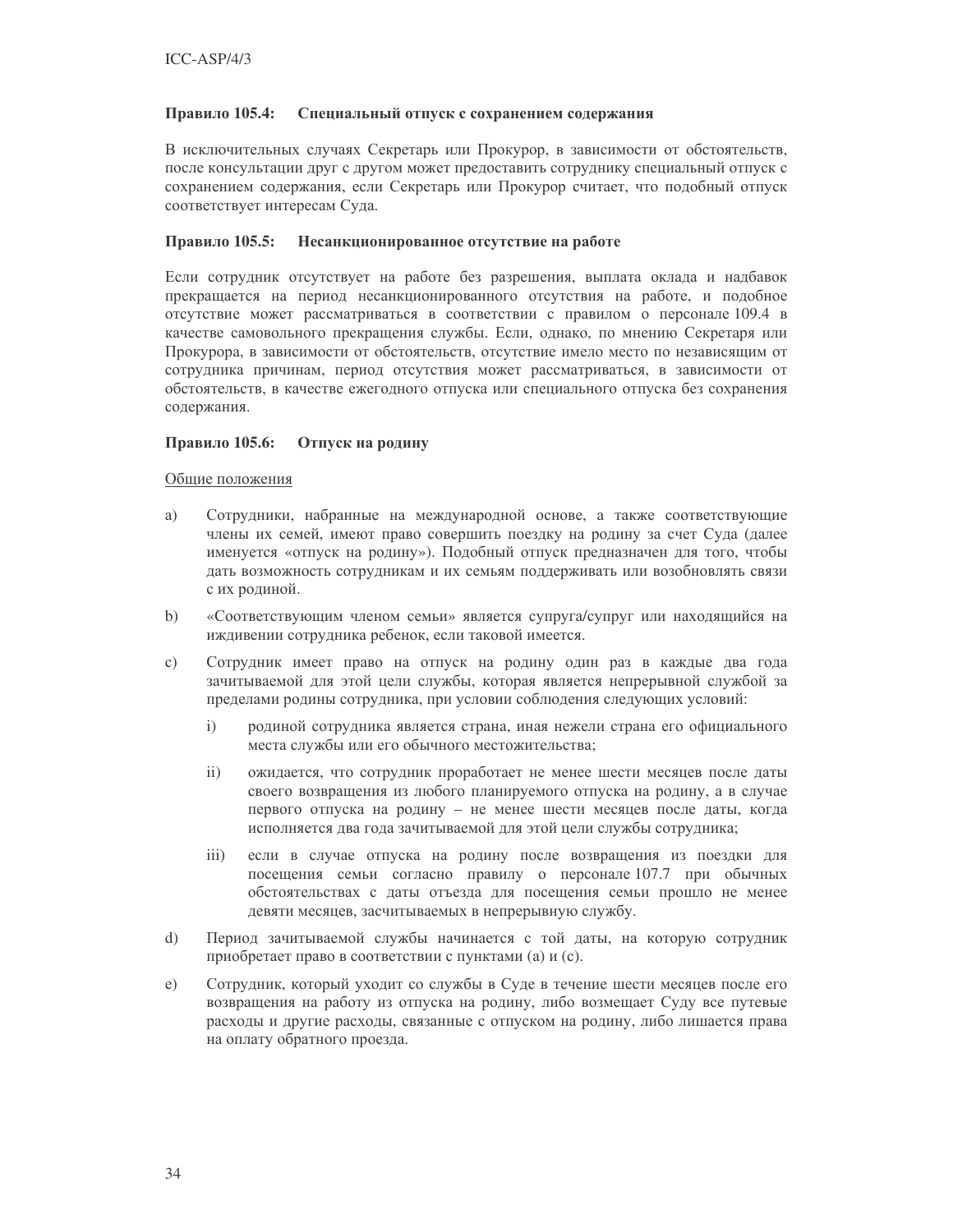#### Сроки и продолжительность отпуска на родину

- $f$ ) Первый отпуск сотрудника на родину полагается в тот год, когда исполняется два года его зачитываемой для отпуска службы.
- Отпуск на родину можно брать, с учетом интересов службы, в любое время в  $g)$ течение года, на который он приходится. Независимо от вышесказанного, отпуск на родину может быть предоставлен досрочно или отложен по следующим причинам:
	- в исключительных обстоятельствах, за исключением случаев первого отпуска  $\mathbf{i}$ сотрудника на родину, Секретарь или Прокурор, в зависимости от обстоятельств, могут предоставлять досрочный отпуск на родину при том, как правило, условии, что его зачитываемый для отпуска срок службы составляет не менее 12 месяцев или с даты возвращения этого сотрудника из послелнего отпуска на родину прошло He менее 12 месяцев зачитываемого для отпуска срока службы. Предоставление подобного отпуска на родину не приближает права этого сотрудника на очередной отпуск на родину и по-прежнему зависит от последующего выполнения условий для получения такого права. Если эти условия не выполняются, то сотрудник должен будет возместить расходы, понесенные Судом в связи с досрочным отпуском;
	- $\overline{11}$ если сотрудник откладывает свой отпуск на родину на период после календарного года, в который он положен, то такой отсроченный отпуск может быть взят без изменения положенных сроков его следующего или последующих отпусков на родину при том, как правило, условии, что со времени возвращения сотрудника из отсроченного отпуска на родину до даты следующего отъезда в отпуск на родину пройдет  $He$ менее 12 месяцев зачитываемой для отпуска службы.
- $h)$ Сотрудник, направляющийся в отпуск на родину, должен провести на родине не менее семи дней, не считая времени нахождения в пути, и от него могут потребовать после его возвращения из отпуска на родину представить убедительные доказательства того, что это требование было полностью выполнено. Ежегодный отпуск, взятый для отпуска на родину, регулируется положениями правила о персонале 105.2.
- С учетом условий, оговоренных в главе VII настоящих Правил о персонале,  $i)$ сотрудники имеют право потребовать в связи с утвержденным проездом в отпуск на родину время, необходимое на проезд, и оплату расходов на себя и каждого имеющего на это право члена семьи в связи с проездом от официального места службы к месту отпуска на родину и обратно.

### Родина

- Родиной как правило является страна гражданства сотрудника. В исключительных  $\mathbf{i}$ случаях и при наличии веских оснований Секретарь или Прокурор, в зависимости от обстоятельств, может разрешить:
	- $i)$ считать для целей настоящего правила в качестве страны отпуска на родину сотрудника иную страну, нежели страна его гражданства. Сотрудник, обращающийся за таким разрешением, должен представить Секретарю или Прокурору, в зависимости от обстоятельств, убедительные доказательства того, что он сохранял обычное местожительство в такой другой стране в течение длительного времени до своего назначения, что он продолжает иметь тесные семейные и личные связи в этой стране и что проведение им отпуска на родину в этой стране не будет противоречить целям и смыслу пункта (а);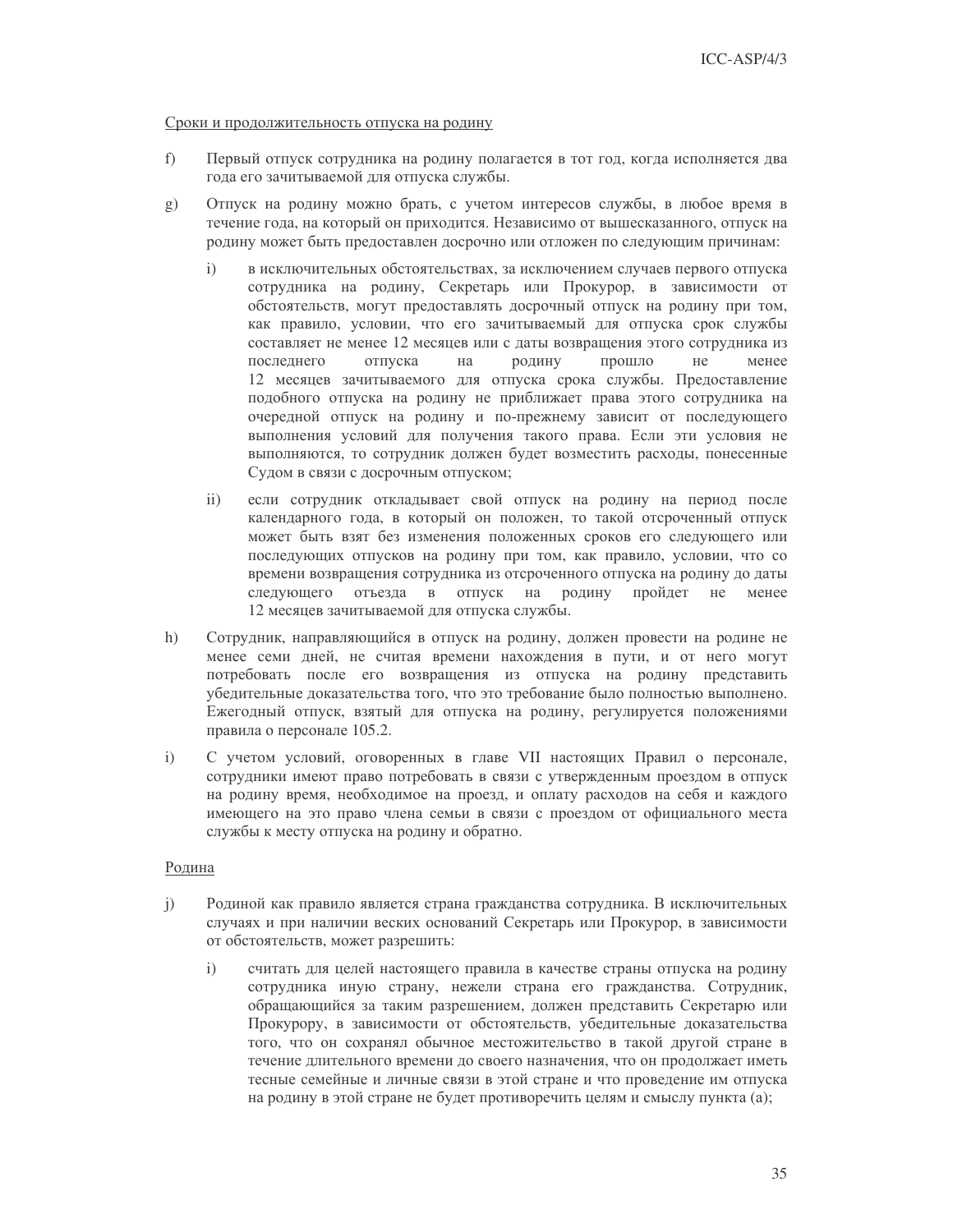$ii)$ совершить поездку в определенный год отпуска на родину в другую страну вместо родины при соблюдении условий, установленных Секретарем или Прокурором, в зависимости от обстоятельств. В таких случаях оплачиваемые Судом путевые расходы не должны превышать стоимости поездки на родину.

### Место отпуска на родину

 $k)$ Местом отпуска на родину сотрудника на территории его родины для целей оплаты проезда и перевозки багажа считается место, с которым сотрудник был наиболее тесным образом связан в последний период своего проживания на родине. В исключительных обстоятельствах изменение места отпуска в стране отпуска на родину может быть разрешено Секретарем или Прокурором, в зависимости от обстоятельств.

#### Поездка членов семьи сотрудника, имеющих право на оплату проезда

- $\overline{1}$ Члены семьи сотрудника, имеющие право на оплату проезда, должны совершать поездку в связи с утвержденным отпуском сотрудника на родину совместно с этим сотрудником; однако могут делаться исключения, если служебная необходимость или другие особые обстоятельства препятствуют совместной поездке сотрудника и имеющих право на оплату проезда членов семьи.
- $m)$ Если и муж, и жена имеют право на отпуск на родину в своем качестве сотрудников общей системы Организации Объединенных Наций, каждый из них может либо воспользоваться собственным правом на отпуск на родину, либо сопровождать супругу/супруга. Сотруднику, решившему сопровождать супругу/супруга, предоставляется время на проезд, соответствующее данной поездке. Дети-иждивенцы, родители которых являются сотрудниками общей системы Организации Объединенных Наций, каждый из которых имеет право на отпуск на родину, могут совершать поездки в сопровождении любого из родителей. Частота поездок как сотрудников, так и их детей-иждивенцев, если таковые имеются, не должна превышать установленную периодичность предоставления отпусков на родину.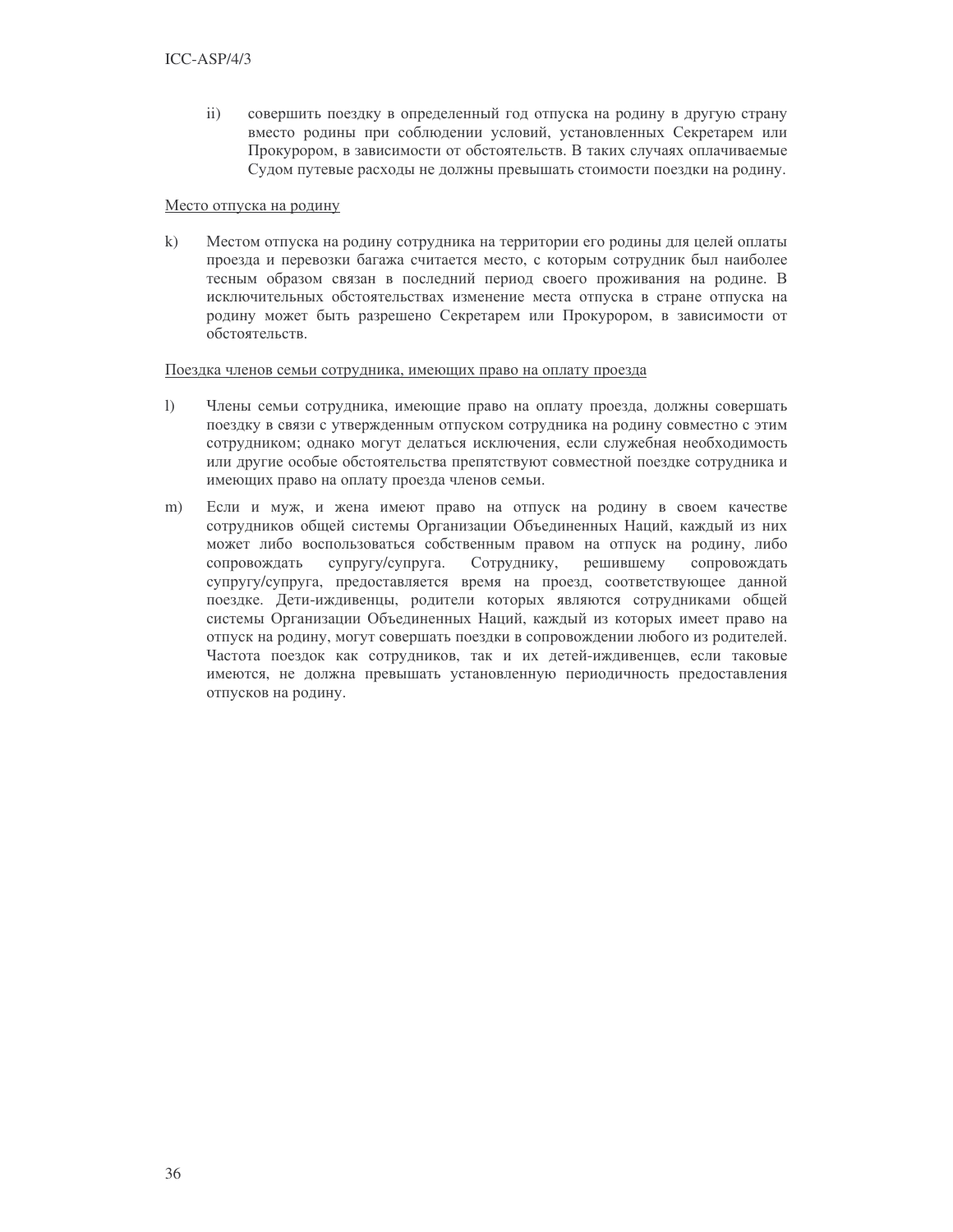### ГЛАВА VI: СОЦИАЛЬНОЕ ОБЕСПЕЧЕНИЕ

#### Правило 106.1: Объединенный пенсионный фонд персонала Организации Объелиненных Наций

- Все сотрудники участвуют в Объединенном пенсионном фонде персонала a) Организации Объединенных Наций в соответствии с имеющимися у них правами согласно Положениям Фонда, если в виде исключения их участие не предусматривается условиями их назначения.
- $b)$ Взносы сотрудников в Фонд вычитаются из их окладов.

#### Правило 106.2: Медицинское страхование

- a) Сотрудники участвуют в организованном Судом плане медицинского страхования.
- Взносы сотрудников в организованный Судом план медицинского страхования  $b)$ вычитаются из их окладов.

#### Правило 106.3: Планы коллективного страхования жизни или страхования от несчастного случая

- a) Суд может предложить сотрудникам возможность для участия в организованных Судом планах коллективного страхования жизни или страхования от несчастного случая. Подобное участие является добровольным.
- $b)$ Суд не субсидирует страховые взносы сотрудников по любому подобному плану коллективного страхования жизни или страхования от несчастного случая. В соответствии с просьбой сотрудника в письменном виде страховые взносы могут вычитаться из оклада сотрудника, участвующего в соответствующем плане.

### Правило 106.4: Отпуск по болезни на основании справки от врача

#### Общее положение

Сотрудникам, которые не могут выполнять свои служебные обязанности a) вследствие болезни или травмы или пребывание которых на службе противоречит нормам общественного здравоохранения, предоставляется отпуск по болезни на основании справки от врача в соответствии с изложенными ниже условиями.

#### Продолжительность отпуска по болезни

- $b)$ Максимальная продолжительность отпуска сотрудника по болезни на основании справки от врача определяется продолжительностью его контракта в соответствии со следующими положениями:
	- сотрудник, имеющий контракт на срок менее года, имеет право при  $\mathbf{i}$ назначении на отпуск по болезни на основании справки от врача из расчета двух рабочих дней за месяц работы по контракту;
	- сотрудник, имеющий контракт на один год или на больший срок, но менее  $\overline{ii}$ чем на три года, или проработавший один год, но меньше трех лет без перерывов, имеет право при назначении или после одного года беспрерывной работы на отпуск по болезни на основании справки от врача продолжительностью до 65 рабочих дней с сохранением полного оклада и 65 рабочих дней с сохранением половины оклада в любые 12 месяцев подряд;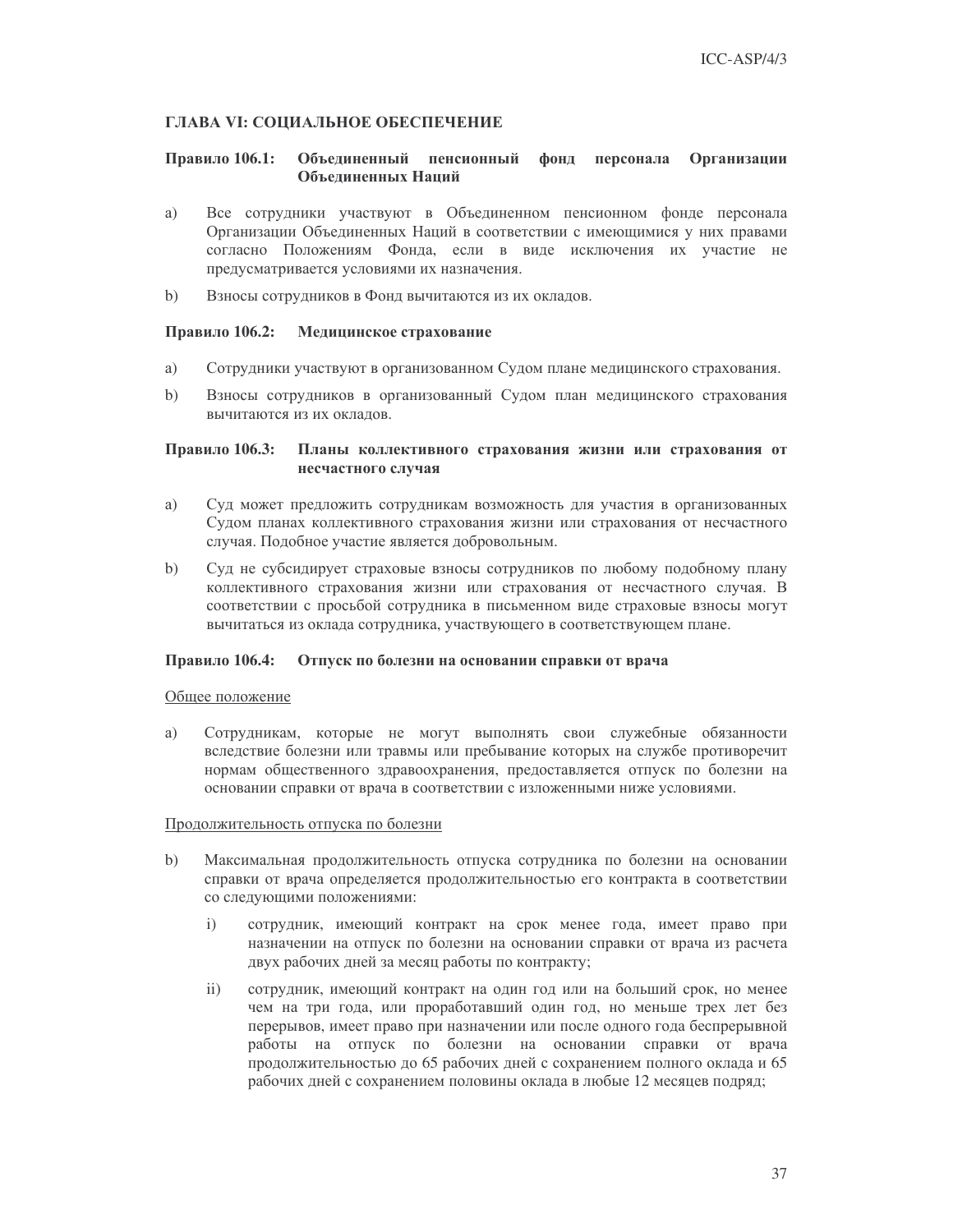$\overline{iii}$ ) сотрудник, имеющий контракт на срок три или более лет или проработавший три года без перерывов, имеет право при назначении или после трех лет работы без перерывов на отпуск по болезни на основании справки от врача сроком до 195 рабочих дней с сохранением полного оклада и до 195 рабочих дней с сохранением половины оклада в любые четыре года подряд.

#### Уведомление и подтверждение

- Сотрудник безотлагательно информирует своего непосредственного начальника об  $\mathbf{c})$ отсутствии вследствие болезни, травмы или норм общественного здравоохранения.
- $\overline{d}$ Сотрудник как можно скорее представляет медицинскую справку, подтверждающую его неспособность выполнять свои обязанности  $\overline{M}$ продолжительность этой нетрудоспособности.
- $e)$ Любой отпуск по болезни на основании справки от врача подтверждается также сотрудником Суда по медицинским вопросам.
- f) Если сотрудник заболевает или получает травму по меньшей мере на пять рабочих дней в любой семидневный период во время нахождения в ежегодном отпуске, подобный период считается отпуском по болезни на основании справки от врача при условии представления сотрудником медицинской справки, которая подтверждается сотрудником Суда по медицинским вопросам.
- g) В случае болезни или получения травмы после истечения срока отпуска по болезни в соответствии с пунктом (b), сотрудник может получить разрешение Секретаря или Прокурора, в зависимости от обстоятельств, взять специальный отпуск без сохранения содержания в соответствии с правилом о персонале 105.3 во время этого периода болезни или травмы максимальной продолжительностью в два года.
- $h)$ Если сотрудник не представляет медицинской справки или если его отпуск по болезни не подтверждается сотрудником Суда по медицинским вопросам, период отсутствия считается, в зависимости от обстоятельств, периодом ежегодного отпуска, отпуска по особым обстоятельствам, специального отпуска без сохранения содержания или несанкционированного отсутствия.
- В случаях продления отпуска по болезни на срок более одного месяца у сотрудника  $i)$ могут потребовать представления новой медицинской справки или прохождения осмотра сотрудником Суда по медицинским вопросам. Если после прохождения такого осмотра сотрудником Суда по медицинским вопросам удостоверяется, что сотрудник может возобновить исполнение своих обязанностей, Секретарь или Прокурор, в зависимости от обстоятельств, может принять решение о том, что данный сотрудник не имеет больше права на отпуск по болезни. Сотрудник может обжаловать это решение согласно правилу 106.11.

#### Правило 106.5: Отпуск по особым обстоятельствам

- a) Отпуск по особым обстоятельствам может предоставляться сотруднику на период не более семи рабочих дней каждого календарного года в случае:
	- болезни или травмы сотрудника, о которых невозможно получить  $i)$ медицинскую справку;
	- $\rm ii)$ болезни или травмы члена семьи сотрудника;
	- $\overline{iii}$ ) смерти члена семьи сотрудника; или
	- $iv)$ любых других обязательных причин, которые создают чрезвычайную ситуацию.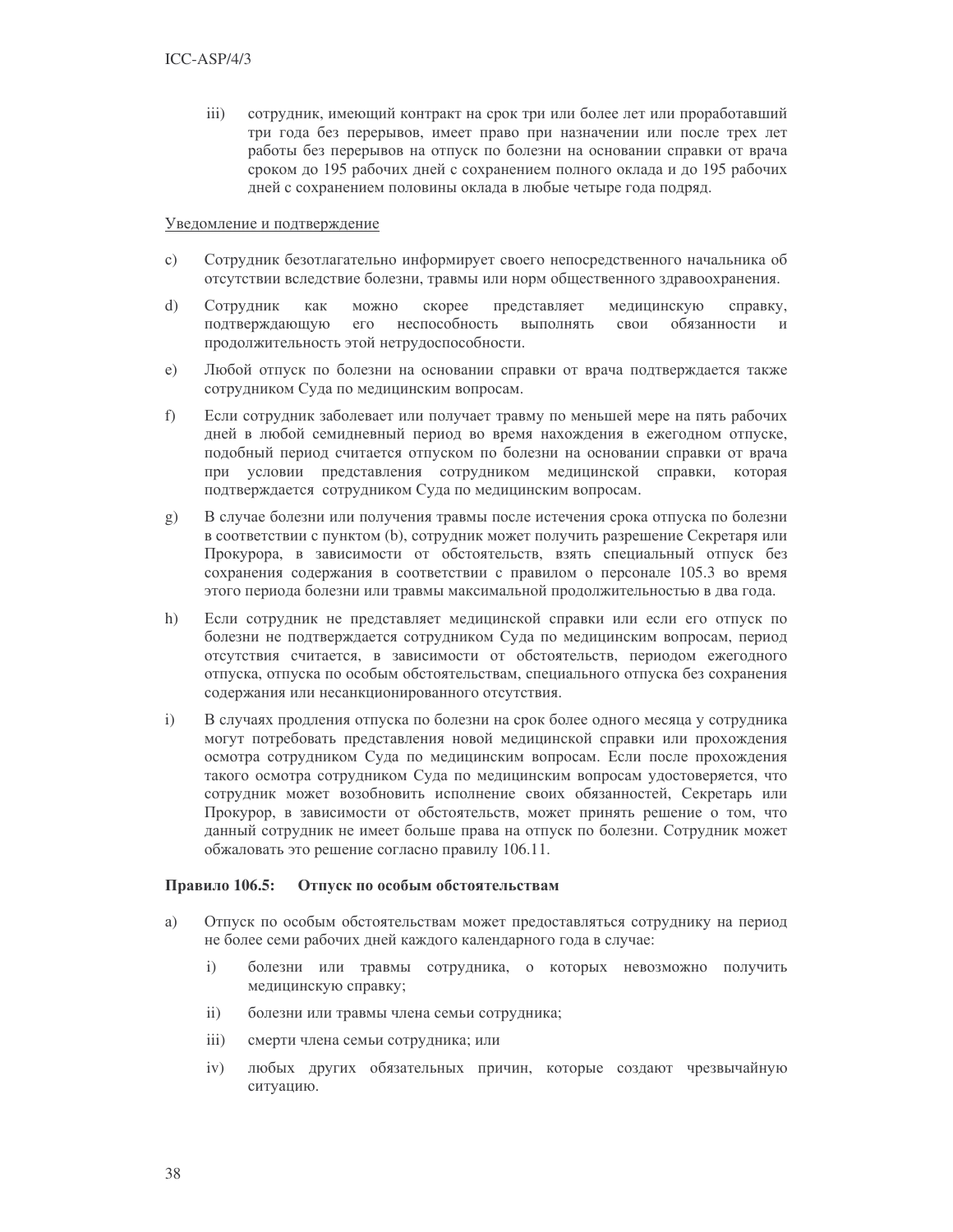- $b)$ Количество дней разрешенного отпуска по особым обстоятельствам вычитается из количества дней отпуска по болезни на основании справки от врача, на который сотрудник имеет право согласно правилу о персонале 106.4.
- Если сотрудник полностью использовал свое право на отпуск по особым  $\mathbf{c})$ обстоятельствам, то период отсутствия рассматривается, в зависимости от обстоятельств, как ежегодный отпуск, специальный отпуск без сохранения содержания и период несанкционированного отсутствия.

#### Правило 106.6: Отпуск по беременности и родам

- a) Сотрудница имеет право на непрерывный 16-недельный отпуск по беременности и родам с полной оплатой по предъявлении медицинской справки с указанием предполагаемой даты рождения ребенка.
- По выбору сотрудницы, ее отпуск по беременности и родам может начаться в  $b)$ период от шести до трех недель до предполагаемой даты родов. По просьбе сотрудницы ее отпуск по беременности и родам может начаться в период от трех недель до одной недели до предполагаемой даты родов при условии, что сотрудник Суда по медицинским вопросам удостоверяет, что состояние ее здоровья позволяет ей выполнять свои обязанности должным образом.
- $\mathbf{c})$ Отпуск по беременности и родам не прекращается по инициативе Суда до истечения по крайней мере 10 недель после фактической даты родов. Сотруднице по ее просьбе может быть разрешено, однако, вернуться на работу по истечении не менее шести недель после фактической даты родов, при условии, что сотрудник Суда по медицинским вопросам удостоверяет, что состояние ее здоровья позволяет ей выполнять свои обязанности должным образом.
- Контракт о найме сотрудницы не прекращается во время беременности или отпуска  $\mathrm{d}$ по беременности и родам, за исключением причин, которые не связаны с тем фактом, что сотрудница ждет ребенка. Контракт о найме такой сотрудницы может быть расторгнут в соответствии с правилом о персонале 109.2.

#### Правило 106.7: Отпуск в связи с усыновлением/удочерением

- Сотрудник имеет право на непрерывный восьминедельный отпуск с полным a) сохранением содержания в случае усыновления/удочерения ребенка с учетом следующих условий:
	- $\mathbf{i}$ ребенок не является приемным ребенком сотрудника;
	- $\mathbf{ii}$ ребенок не проживал ранее с сотрудником;
	- ребенку не больше 18 лет; и  $\overline{111}$
	- супруга/супруг сотрудника не получает никакого эквивалентного отпуска в  $iv)$ связи с усыновлением/удочерением.
- $b)$ Отпуск в связи с усыновлением/удочерением не может начинаться более чем за одну неделю до ожидаемой даты прибытия усыновленного/удочеренного ребенка в дом сотрудника.
- Сотрудник извещает Секретаря или Прокурора, в зависимости от обстоятельств,  $\mathbf{c})$ минимум за один месяц до ожидаемого начала отпуска в связи с усыновлением/удочерением и представляет документальное подтверждение, которое имеется в это время.
- $\mathbf{d}$ течение трех месяцев до окончания срока отпуска в связи с  $\mathbf{B}$ усыновлением/удочерением сотрудник представляет документальное подтверждение факта усыновления/удочерения. Если подобное доказательство не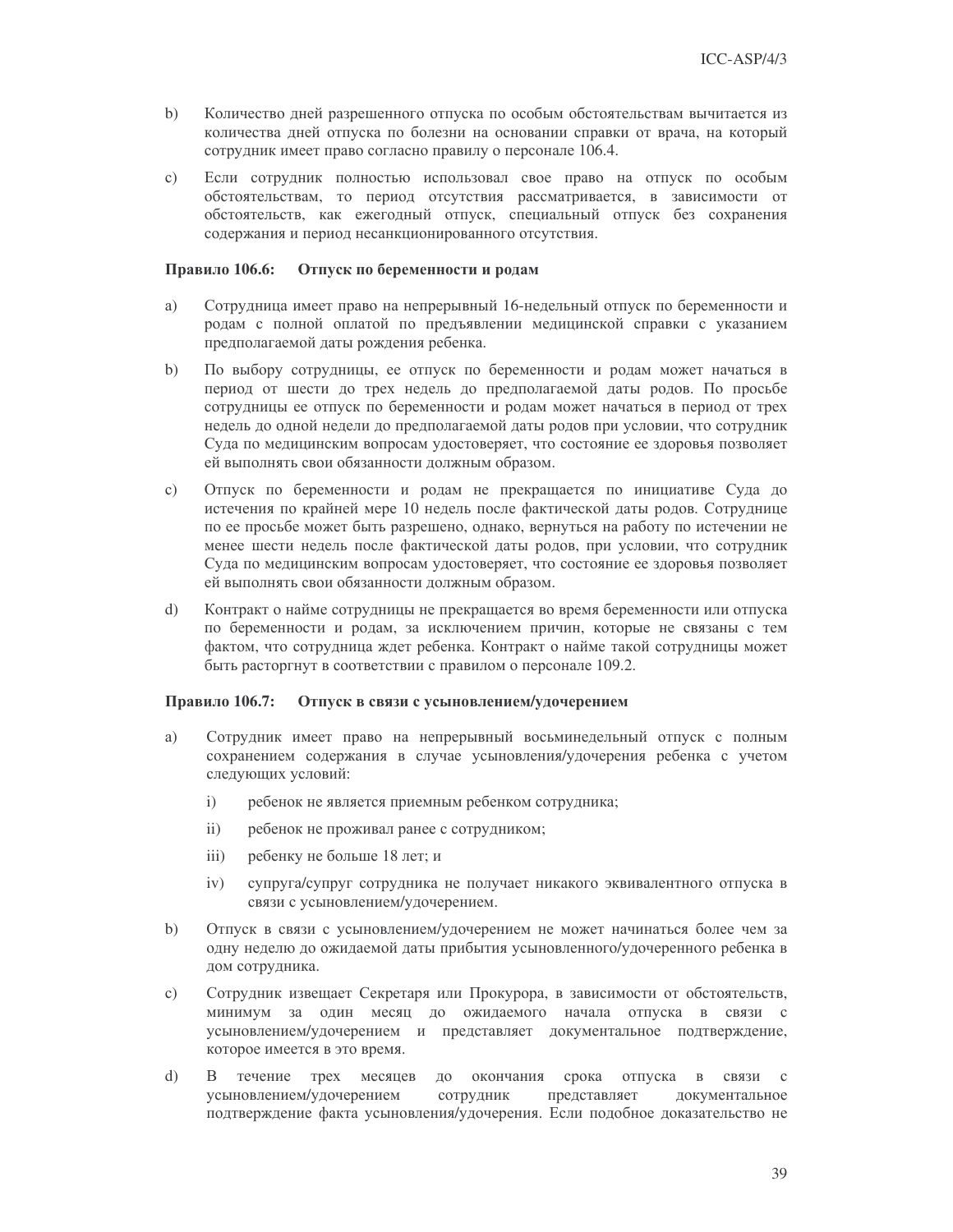предоставляется, данный период рассматривается, в зависимости от обстоятельств, как ежегодный отпуск, специальный отпуск без сохранения содержания или несанкционированное отсутствие.

Контракт о найме сотрудника не расторгается во время отпуска в связи с  $e)$ усыновлением/удочерением, за исключением причин, не связанных с тем фактом, что данный сотрудник усыновляет/удочеряет ребенка. Контракт о найме такого сотрудника может быть расторгнут в соответствии с правилом о персонале 109.2.

#### Правило 106.8: Отпуск для второго родителя

- a) Сотрудник, являющийся вторым родителем, имеет право  $H\alpha$ отпуск продолжительностью четыре недели с полным сохранением содержания в связи с рождением или усыновлением/удочерением ребенка этого сотрудника (далее именуется «отпуск для второго родителя»).
- $\mathbf{b}$ Отпуск для второго родителя продлевается до восьми недель в следующих случаях:
	- для сотрудников, работающих в местах службы без семей;  $i)$
	- $\mathbf{ii}$  $\mathbf{B}$ исключительных обстоятельствах, таких как смерть или нетрудоспособность матери, если сотрудник Суда по медицинским вопросам удостоверяет, что такое продление является необходимым.
- $c)$ Отпуск для второго родителя разрешается брать не более чем за одну неделю до предполагаемой даты рождения или усыновления/удочерения ребенка, и не более чем через год после рождения или усыновления/удочерения ребенка.
- $\overline{d}$ В течение трех месяцев до окончания срока отпуска для второго родителя подтверждающий сотрудник представляет документ, рождение или усыновление/удочерение ребенка. Если подобный документ не представляется, период этого отпуска рассматривается, в зависимости от обстоятельств, как ежегодный отпуск, специальный отпуск без сохранения содержания или несанкционированное отсутствие.

#### Компенсация в случае болезни, увечья или смерти в связи с Правило 106.9: выполнением служебных обязанностей от имени Суда

Сотрудники имеют право на компенсацию в случае болезни или увечья в связи с выполнением служебных обязанностей от имени Суда в соответствии с положениями, установленными Секретарем в консультации с Прокурором. В случае смерти сотрудника в связи с выполнением служебных обязанностей от имени Суда бенефициары сотрудника имеют право на компенсацию в соответствии с положениями, установленными Секретарем в консультации с Прокурором.

### Правило 106.10: Компенсация в случае утраты или повреждения личных вещей в связи с выполнением служебных обязанностей

Сотрудники имеют право, в таких пределах и на таких условиях, которые установлены Секретарем в консультации с Прокурором, на разумную компенсацию в случае утраты или повреждения их личных вещей, если установлено, что такая утрата или повреждение непосредственно связаны с выполнением служебных обязанностей от имени Суда.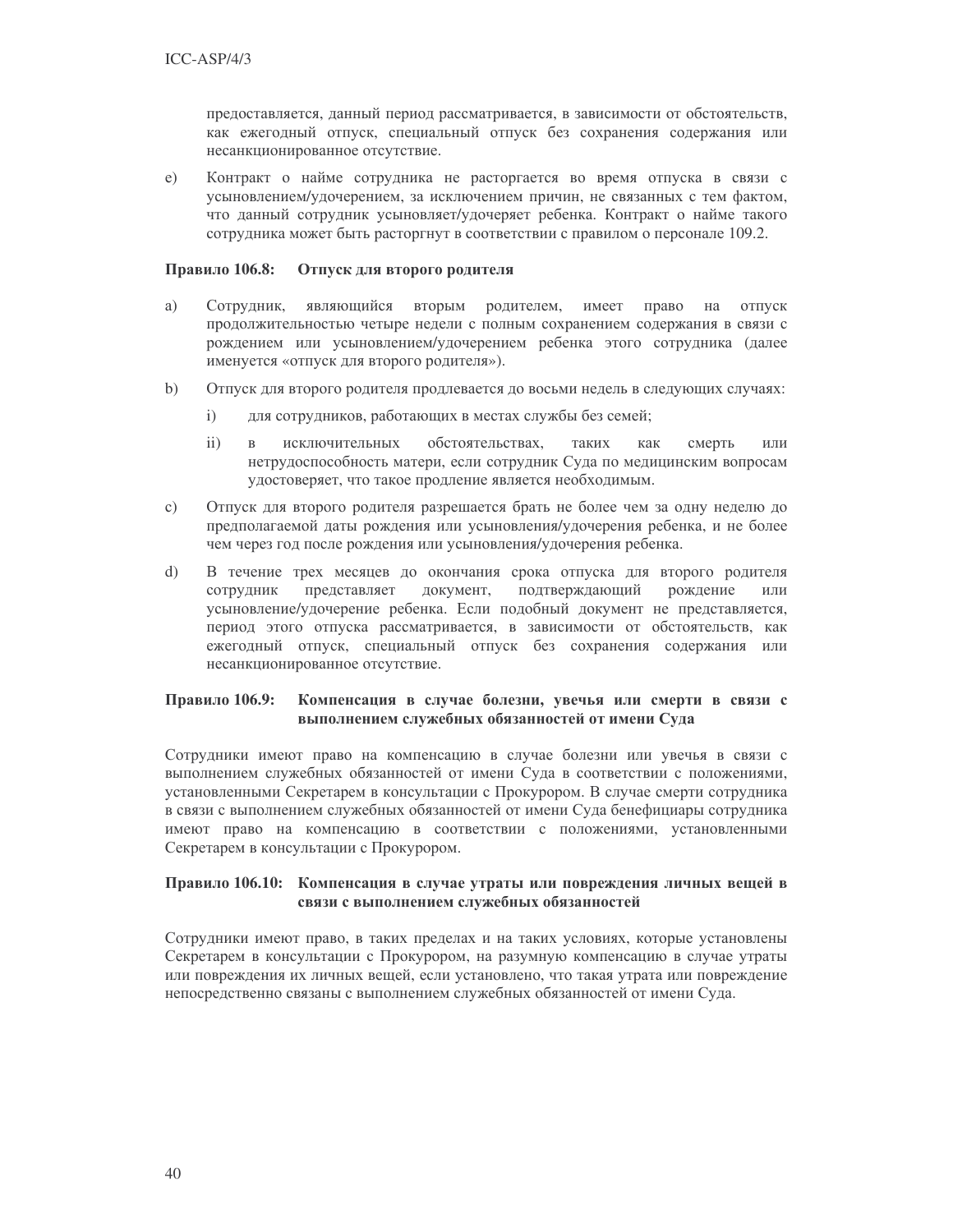### Правило 106.11: Обжалования медицинских решений

Сотрудник может обжаловать медицинское решение, вынесенное сотрудником Суда по медицинским вопросам, у медицинского посредника, который предлагается совместно Секретарем или Прокурором, в зависимости от обстоятельств, и сотрудником. Решение медицинского посредника является окончательным.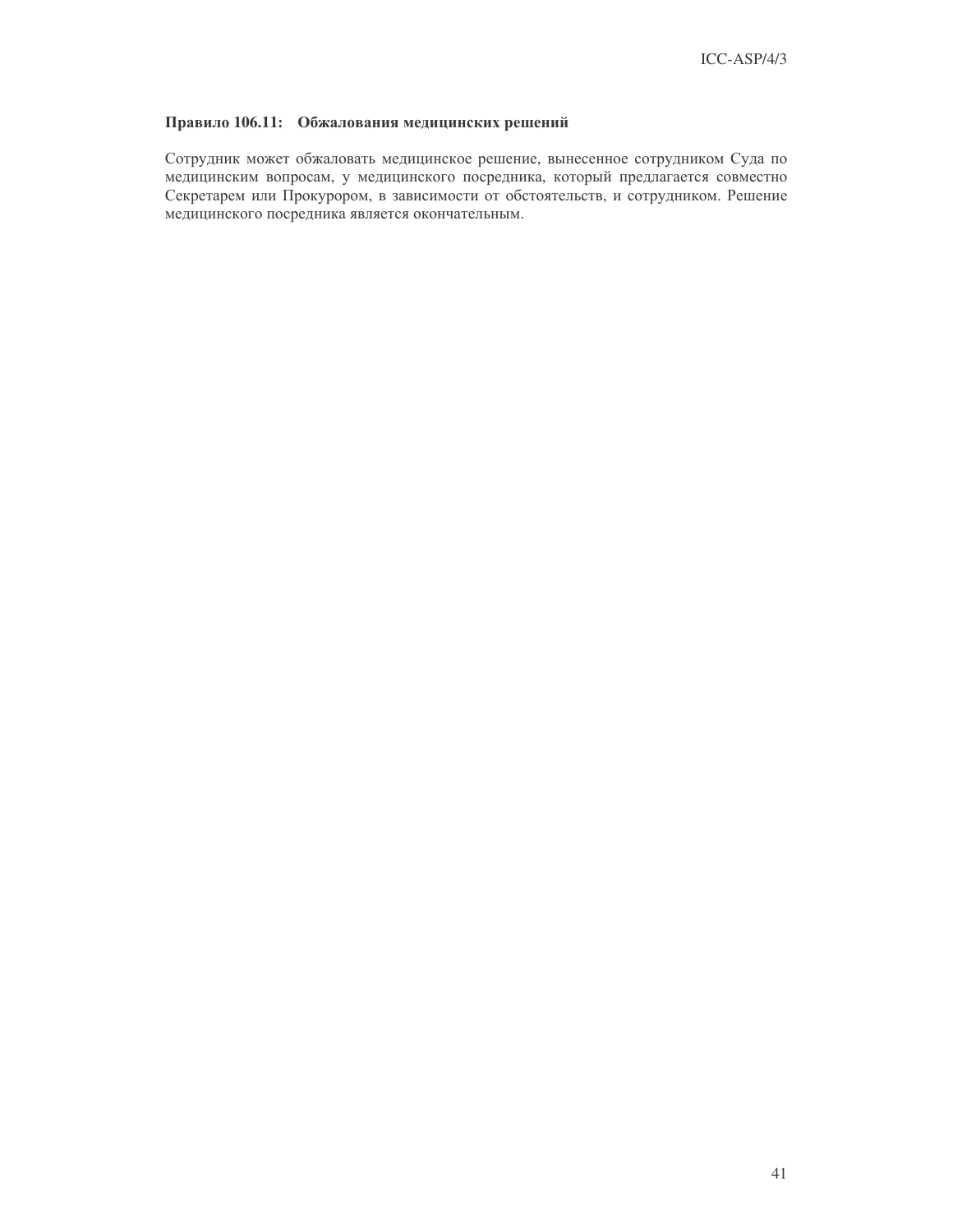### ГЛАВА VII: ПУТЕВЫЕ РАСХОДЫ И РАСХОДЫ НА ПОЛНЫЙ ПЕРЕЕЗД

#### Правило 107.1: Общие положения

- a) В соответствии с условиями, изложенными ниже, Суд оплачивает разумные и необходимые путевые расходы, а также разумные и необходимые расходы, связанные с перевозкой личных вещей и домашнего имущества сотрудника и/или каждого члена семьи, имеющего право на оплату проезда в соответствии с правилом о персонале 107.2:
	- $\mathbf{i}$ при первоначальном назначении сотрудника, набранного на международной основе;
	- $\mathbf{ii}$ при назначении в другое место службы;
	- при прекращении службы сотрудником, набранным на международной  $iii)$ основе:
	- $iv)$ при поездках в служебные командировки;
	- $V)$ при поездке в отпуск на родину;
	- $\rm vi)$ при поездке для посещения семьи;
	- $vii)$ в рамках системы субсидирования образования;
	- viii) в связи с поездкой, разрешенной по медицинским соображениям, соображениям безопасности или защиты; и
	- в тех случаях, когда по мнению соответственно Секретаря или Прокурора,  $ix)$ имеются веские основания для оплаты таких расходов.
- $b)$ Путевые расходы, оплачиваемые Судом, могут включать:
	- $i)$ транспортные расходы;
	- $\overline{11}$ терминальные расходы; и
	- $iii)$ суточные.
- Расходы на перевозку личных вещей и домашнего имущества, оплачиваемые  $\circ$ ) Судом, могут включать:
	- $i)$ пособие на оплату сверхнормативного багажа; и
	- $ii)$ пособие на оплату перевозки несопровождаемого груза.
- $\mathrm{d}$ Разрешение на поездку должно быть получено до начала поездки.

#### Правило 107.2: Члены семьи, имеющие право на оплату проезда

- a) Для целей официальных поездок имеющими право на оплату проезда членами семьи считаются супруга/супруг и те дети, которые признаны иждивенцами в соответствии с правилом 103.17(а). Кроме того, те дети, на которых выплачивается субсидия на образование, даже если они перестают считаться иждивенцами в соответствии с правилом о персонале 103.17(а), имеют право на оплату проезда к месту учебы и обратно.
- $b)$ Секретарь в консультации с Прокурором может разрешить оплату путевых расходов ребенка на проезд в одну сторону либо к месту службы сотрудника, либо на родину, когда его статус ребенка-иждивенца в ином случае прекратился бы согласно соответствующим Положениям о персонале и Правилам о персонале либо в течение одного года, либо по завершении ребенком непрерывного дневного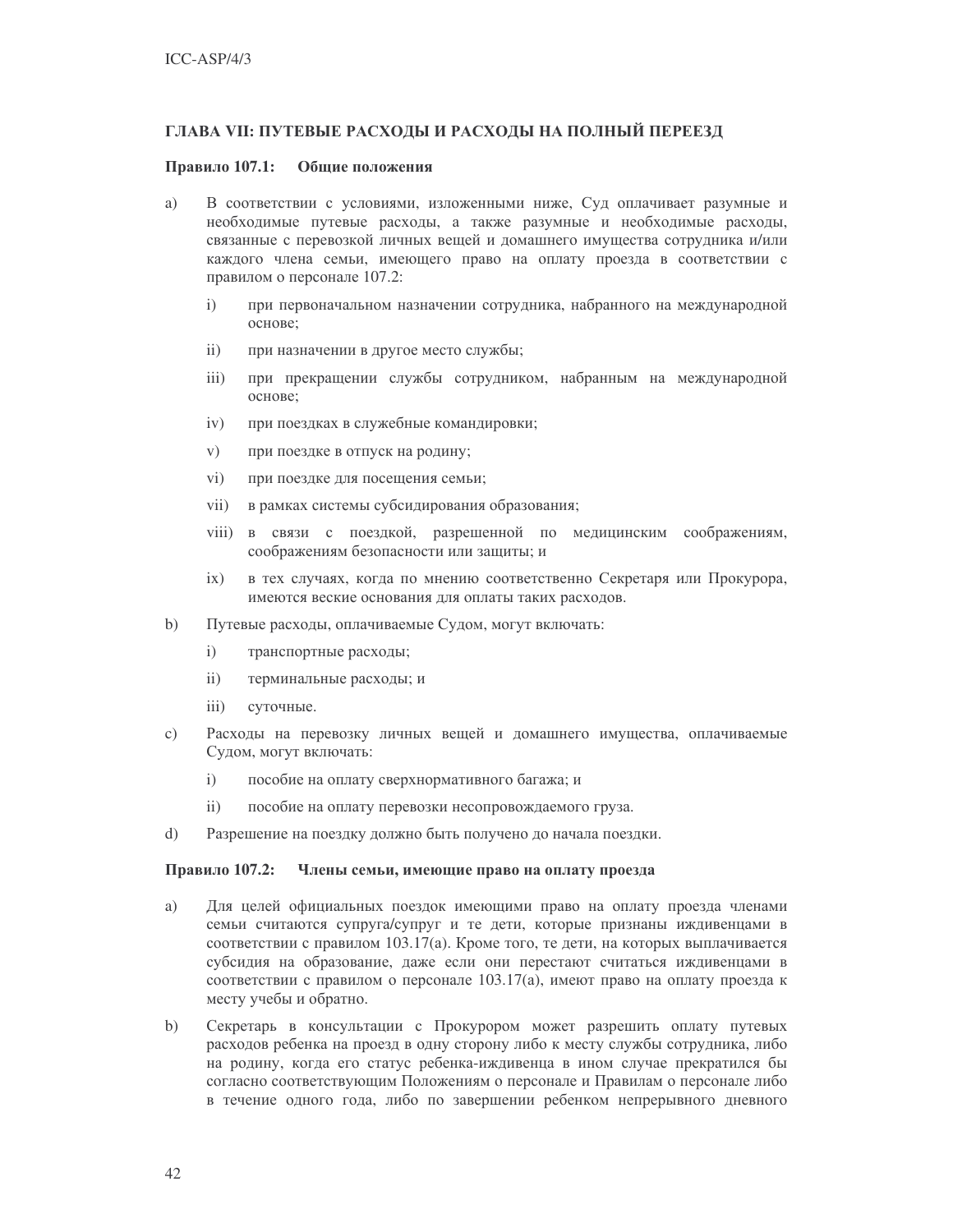обучения в университете, если посещение университета началось в период его признанного статуса иждивенца.

Секретарь в консультации с Прокурором может также разрешить оплату путевых  $\mathbf{c}$ ) расходов по репатриации бывшей(го) супруги(а).

#### Правило 107.3: Транспортные расходы

#### Общие положения

- Поездка осуществляется по тому маршруту, на том виде транспорта и таким a) классом, которые устанавливаются Секретарем в консультации с Прокурором. Транспортные расходы ограничиваются суммой, предусмотренной для проезда установленным маршрутом, видом транспорта и классом.
- Если поездка осуществляется по более экономичному маршруту, более  $b)$ экономичным видом транспорта или классом, чем те, которые были утверждены, Суд оплачивает расходы лишь по фактически использовавшемуся маршруту, виду транспорта и классу.
- Все билеты на проезд сотрудника и/или имеющего право на оплату проезда члена  $\mathbf{c})$ семьи приобретаются Судом, если только сотруднику определенно не разрешается или не предлагается поступить иначе.

#### Маршрут

 $\mathbf{d}$ Все поездки осуществляются по соответствующему наиболее прямому и экономичному маршруту.

#### Вид транспорта и класс проезда

- e) При поездках воздушным транспортом сотрудникам и/или каждому имеющему право на оплату проезда члену семьи предоставляется экономический класс по соответствующим наиболее экономичным тарифам. Однако при условиях, определяемых Секретарем в консультации с Прокурором, может быть разрешен проезд иным классом.
- $f$ ) При проезде поездом сотруднику и/или каждому члену его семьи предоставляется первый или эквивалентный класс в том числе, по необходимости, место в спальном вагоне и другие удобства.
- При проезде на автомобиле сотруднику возмещаются расходы по фиксированным  $g)$ ставкам за километр или милю с учетом расстояния, указанного в официальных дорожных картах, или на любой другой утвержденной основе. Такое возмещение производится из расчета на автомобиль независимо от числа лиц, едущих в таком автомобиле. Фиксированные ставки возмещения за километр или милю или на какой-либо иной утвержденной основе возмещения устанавливаются Секретарем в консультации с Прокурором.
- $h)$ При проезде любым другим видом транспорта сотруднику и/или каждому члену семьи предоставляется тот класс проезда, который по мнению Секретаря, согласованному с Прокурором, является приемлемым в данных обстоятельствах.

### Отклонения от принятых норм проезда

 $i)$ Если, руководствуясь личными предпочтениями или соображениями удобства, сотрудник запрашивает более высокий класс проезда, чем полагается, или просит разрешить ему проезд по иному, чем утвержденному маршруту или иным видом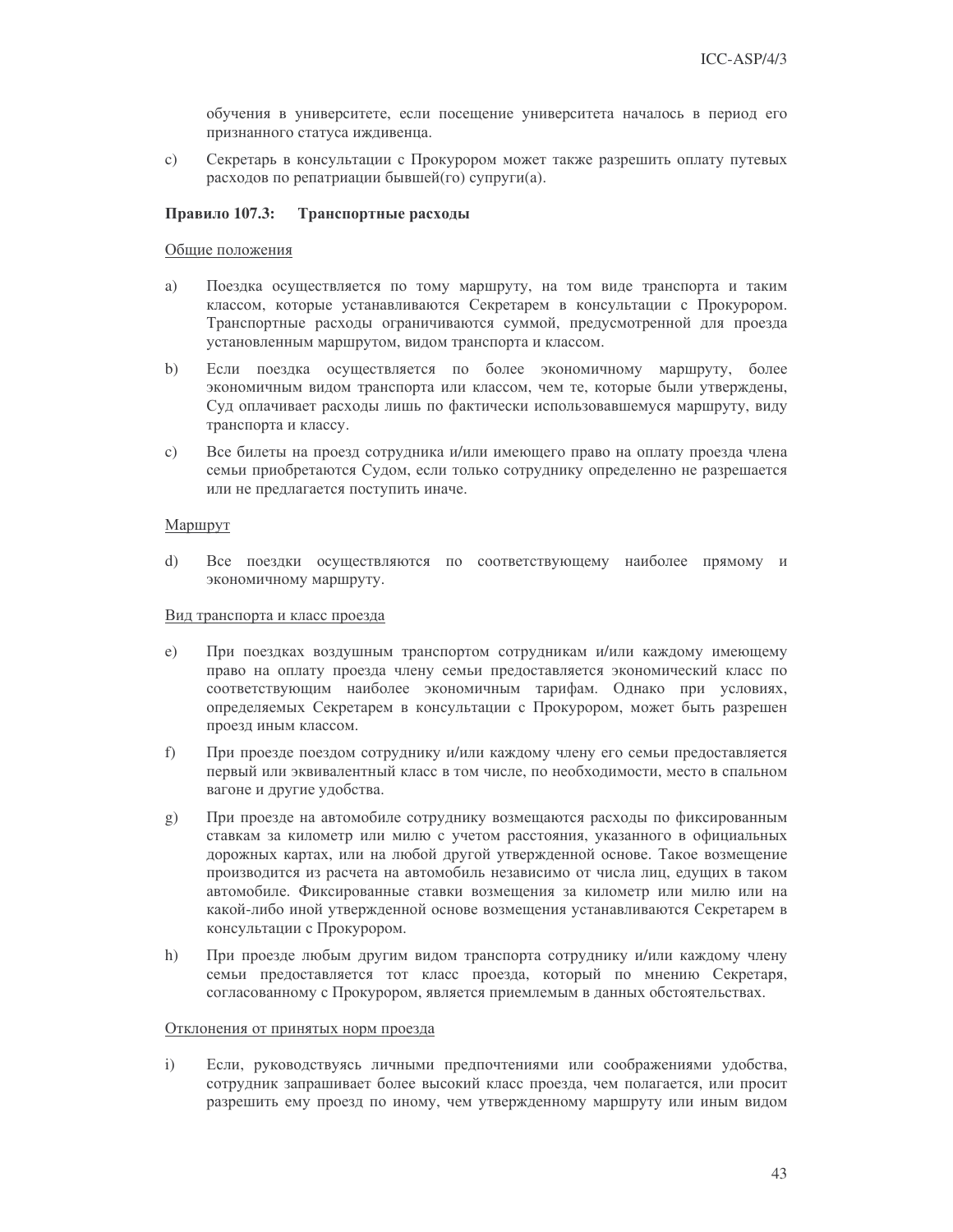транспорта, то такой сотрудник несет любые дополнительные расходы, а любое необходимое для этого время будет вычтено из его отпускных дней.

#### Исключения

 $\mathbf{i}$ Несмотря на положения пункта (i) Секретарь или Прокурор, соответственно, могут в исключительных обстоятельствах и по весомым причинам разрешить сотруднику проезд более высоким классом, чем тот, который ему положен, или проезд по иному маршруту или иным видом транспорта по сравнению с теми, которые были утверждены, без дополнительных расходов для такого сотрудника.

#### Правило 107.4: Назначение

### Путевые расходы

- При первоначальном назначении Суд оплачивает сотруднику, набранному на a) международной основе, путевые расходы либо от места найма, либо из страны, которая является для него родиной, до места службы.
- $b)$ Кроме того, Суд оплачивает путевые расходы каждого имеющего право на проезд члена семьи либо от места найма сотрудника, либо из страны, которая является для него родиной, до места службы при условии, что:
	- $i)$ срок первоначального назначения сотрудника составляет по крайней мере один год или сотрудник непрерывно работал в течение по крайней мере одного года; и
	- $ii)$ срок назначения сотрудника составит, как предполагается, по крайней мере шесть месяцев после даты начала поездки каждого имеющего право на оплату проезда члена семьи.

#### Расхолы на перевозку личных вешей и домашнего имущества

При первоначальном назначении Суд оплачивает сотруднику, набранному на  $\mathcal{C}$ ) международной основе, расходы на перевозку личных вещей и домашнего имущества либо от места найма сотрудника, либо из страны, которая является для него родиной, до места службы в максимальном размере, предусмотренном в правиле о персонале 107.13.

#### Правило 107.5: Назначение в другое место службы

#### Путевые расходы

- При назначении в другое место службы Суд оплачивает сотруднику путевые a) расходы от предыдущего места службы к новому месту службы.
- $b)$ Кроме того, если такое назначение предполагает выезд семьи к месту службы в соответствии с стандартами общей системы Организации Объединенных Наций, Суд оплачивает путевые расходы каждого имеющего право на оплату проезда члена семьи от предыдущего места службы до нового места службы при условии, что:
	- $i)$ срок назначения сотрудника составляет по крайней мере один год или сотрудник был назначен для работы на непрерывной основе в течение по крайней мере одного года; и
	- $ii)$ срок назначения сотрудника будет составлять по крайней мере шесть месяцев после даты начала поездки каждого имеющего право на оплату проезда члена семьи.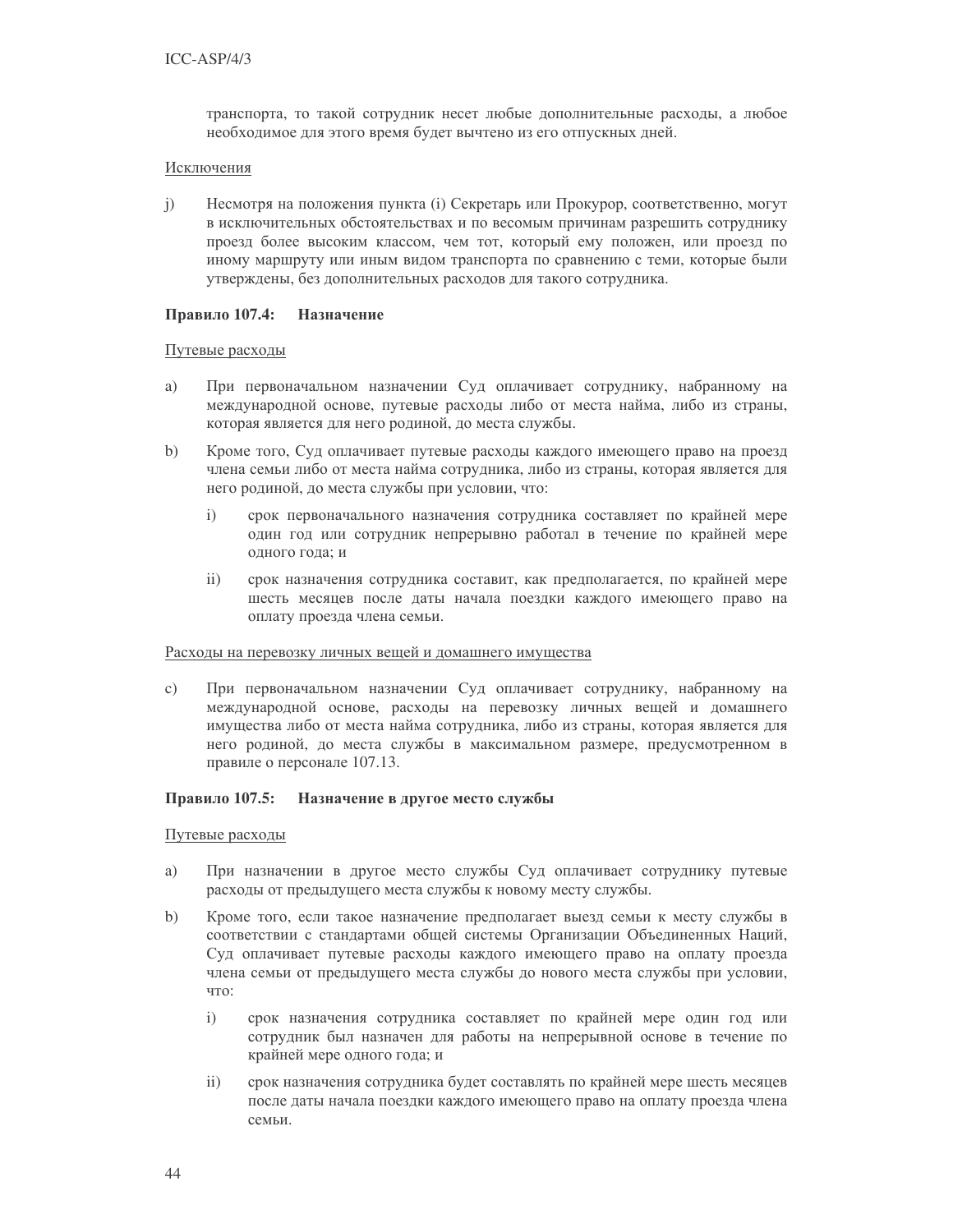#### Расходы на перевозку личных вещей и домашнего имущества

При назначении в другое место службы Суд оплачивает сотруднику расходы по  $\mathbf{c})$ перевозке личных вещей и домашнего имущества от предыдущего места службы до нового места службы в максимальном размере, предусмотренном в правиле о персонале 107.13.

#### Правило 107.6: Прекращение службы

### Путевые расходы

- a) При прекращении службы Суд оплачивает сотруднику, набранному на международной основе, путевые расходы от места службы до места его или ее отпуска на родину или в страну, являющуюся его/ее родиной, соответственно, за исключением случаев, когда настоящими Правилами предусматривается иное.
- $b)$ Кроме того, Суд оплачивает путевые расходы каждого члена семьи, имеющего право на оплату проезда, от места службы до места его или ее отпуска на родину или в страну, являющуюся его или ее родиной, соответственно, при условии, что сотрудник непрерывно работал по найму в Суде по крайней мере один год.

### Расходы на перевозку личных вещей и домашнего имущества

При прекращении службы Суд оплачивает сотруднику, набранному на  $\mathcal{C}$ ) международной основе, расходы на перевозку личных вещей и домашнего имущества от места службы до места его отпуска на родину или в страну, являющейся его родиной, соответственно, в максимальном размере, предусмотренном в правиле о персонале 107.13.

#### Утрата прав

- $\mathbf{d}$ Право на оплату путевых расходов и расходов на перевозку багажа при прекращении службы утрачивается, если поездка или отправка багажа не начинается в течение одного года с даты прекращения службы. Однако в тех случаях, когда два сотрудника являются супругами и когда один из супругов, который первым прекращает службу, имеет право на оплату расходов на проезд и перевозку багажа, его или ее право не утрачивается в течение одного года со дня прекращения службы другого супруга.
- Если по мнению Секретаря или Прокурора, соответственно, весомые основания для  $e)$ разрешения такой оплаты отсутствуют, то сотруднику не предоставляется право на оплату расходов на обратный проезд ни для него или нее самой, ни для члена(ов) семьи, если:
	- $\mathbf{i}$ срок первоначального назначения сотрудника составляет менее одного года и сотрудник подает в отставку до завершения срока его или ее назначения;
	- $\mathbf{ii}$ срок первоначального назначения сотрудника составляет один год или более и сотрудник уходит в отставку до истечения однолетнего срока службы; или
	- $\overline{iii}$ сотрудник прекращает службу в Суде в течение шести месяцев с момента возобновления им или ею работы после поездки в отпуск на родину или для посещения семьи.
- f) В случаях прекращения службы по инициативе сотрудника, когда сотрудник не успевает проработать срок, в отношении которого были оплачены расходы на перевозку несопровождаемого багажа, такие расходы могут быть пропорционально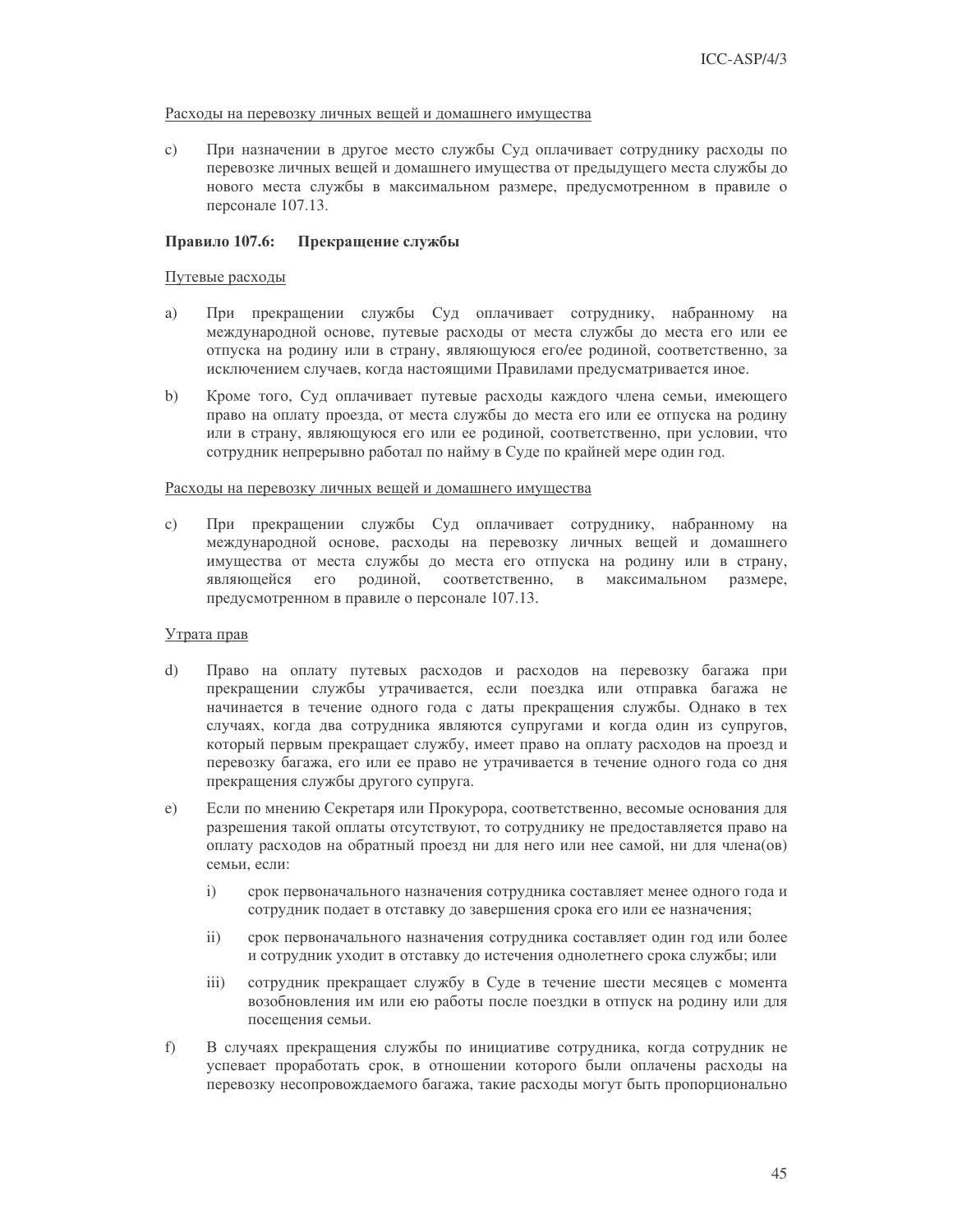скорректированы или взысканы на условиях, установленных Секретарем в консультации с Прокурором.

#### Правило 107.7: Посещение семьи

- a) В соответствии с условиями, установленными Секретарем в консультации с Прокурором, Суд оплачивает путевые расходы сотруднику в случае посещения им или ею соответствующего (их) члена (ов) семьи в месте найма, месте его или ее отпуска на родину или предыдущем месте службы, когда:
	- $\mathbf{i}$ ни один из членов семьи, имеющих право на оплату проезда, не был размещен в месте службы за счет Суда; и
	- $\overline{ii}$ ) за последние 12 месяцев ни один из членов семьи, имеющих право на оплату проезда, не присутствовал в месте службы после проезда за счет Суда, за исключением проезда в рамках системы субсидирования образования.
- Бесплатный проезд для посещения семьи предоставляется раз в течение того года,  $b)$ на который не приходится отпуск сотрудника на родину.

#### Правило 107.8: Поездка в рамках системы субсидирования образования

- Сотрудник, которому выплачивается субсидия на образование в соответствии с a) правилом о персонале 103.18 в связи с посещением его или ее ребенком учебного заведения, имеет право на оплату путевых расходов ребенка на обратный проезд в течение каждого учебного года от учебного заведения к месту службы при соблюдении условий, установленных Секретарем в консультации с Прокурором.
- $b)$ Путевые расходы не оплачиваются:
	- в случае посещения ребенком учебного заведения в течение менее двух  $\mathbf{i}$ третей учебного года; или
	- $ii)$ свыше стоимости проезда ребенка от места отпуска сотрудника на родину к месту службы.
- $\mathbf{c})$ Когда имеющий инвалидность ребенок сотрудника посещает учебное заведение, расположенное за пределами места службы, могут оплачиваться путевые расходы на две поездки туда и обратно в течение учебного года между учебным заведением и местом службы при условии, что Секретарь или Прокурор, соответственно, удостоверяются в том, что для удовлетворения потребностей ребенка-инвалида необходимо, чтобы он посещал это учебное заведение. В сугубо исключительных случаях могут также возмещаться путевые расходы лица, сопровождающего ребенка-инвалида.
- Если ребенок не может поехать в место службы, то сотруднику или  $\mathrm{d}$ супругу/супруге вместо поездки ребенка может быть разрешен проезд обратно на условиях, установленных Секретарем в консультациях с Прокурором.

#### Правило 107.9: Перевозка покойных

В случае смерти сотрудника или его или ее супруги/супруга, или ребенка-иждивенца Суд оплачивает расходы по перевозке тела от официального места службы или, если смерть наступила во время поездки, от места смерти к месту, право на обратный проезд к которому умерший имел в соответствии с правилом о персонале 107.6. Эти расходы включают разумную стоимость подготовки тела покойного. Если принимается решение о погребении на месте, могут быть возмещены разумные расходы на погребение.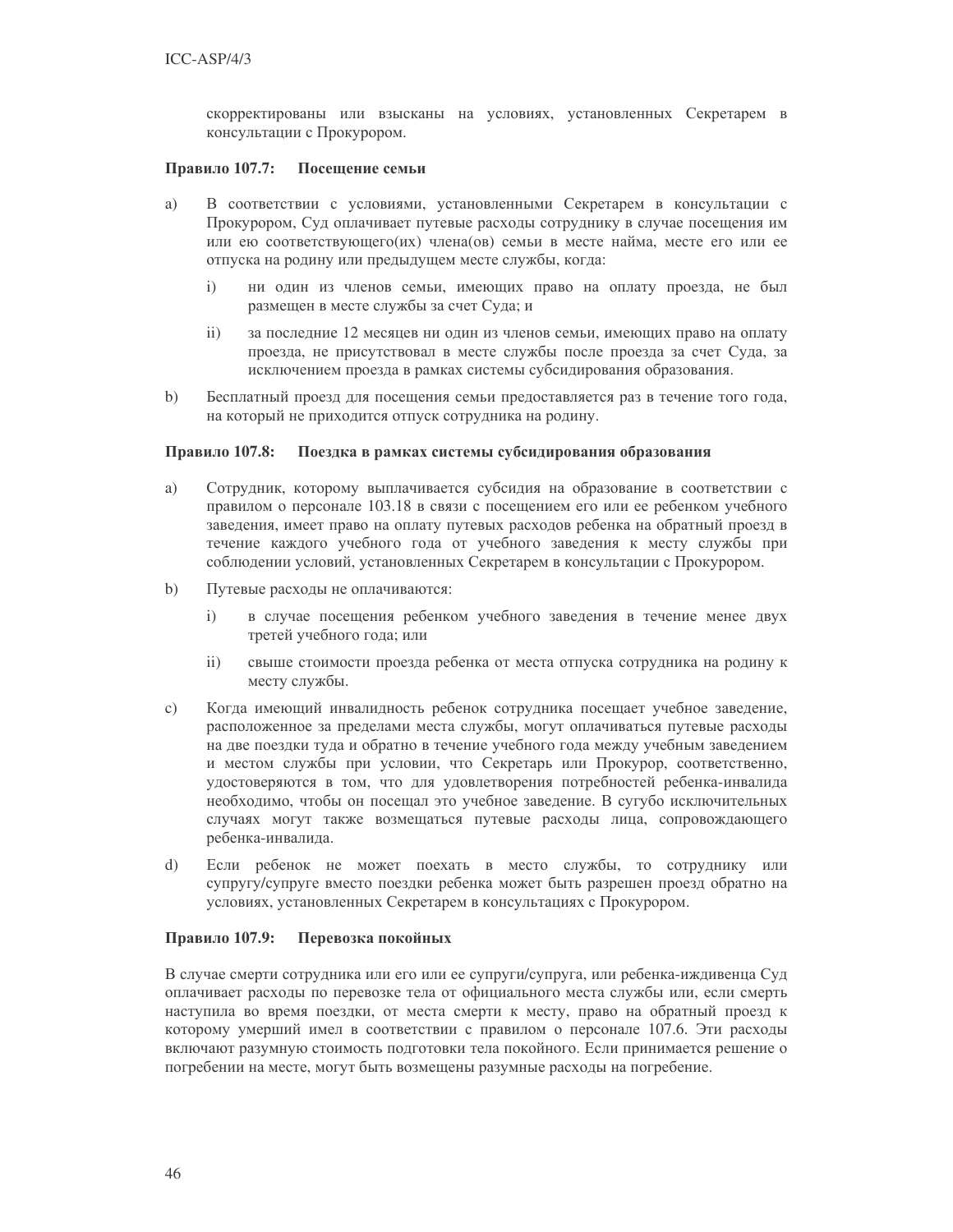### Правило 107.10: Суточные

#### Общие положения

- a) Сотрудник, которому разрешен проезд, получает суточные в соответствии со стандартами общей системы Организации Объединенных Наций нормами. Размеры этого пособия сокращаются в тех случаях, когда правительством или организаторами мероприятия предоставляются жилье и/или питание бесплатно или в форме пособия со стороны Суда.
- $\mathbf{b}$ Суточные выплачиваются сотруднику и/или каждому имеющему право на оплату проезда члену семьи во время разрешенных остановок и местах выполнения служебных обязанностей, когда речь идет о ночлеге за пределами места их проживания.
- Под суточными понимается общая сумма, которую Суд выделяет на покрытие  $\mathbf{c})$ расходов на питание и проживание. Дополнительные расходы возмещаются по возвращении в место службы, если сотрудник представляет необходимые подтверждающие расходы квитанции и если его или ее непосредственный руководитель соглашается с тем, что эти расходы являлись разумными и необходимыми. Такие дополнительные расходы могут включать:
	- $i)$ оплату местного транспорта с целью проезда к месту выполнения служебных обязанностей и обратно;
	- телефонные звонки, факсимильные и/или электронные послания в рамках  $\mathbf{ii}$ выполнения официальных заданий;
	- аренду помещений для служебного использования, но не проживания;  $\overline{iii}$ )
	- оплату стенографических или текстопроцессорных услуг или аренду  $iv)$ аппаратуры, необходимой для подготовки официальных документов или корреспонденции; и
	- перевозку или хранение багажа или имущества Суда.  $V)$
- $\mathrm{d}$ Секретарь или, в зависимости от обстоятельств, Прокурор может в исключительных случаях и при наличии веских оснований утверждать разумное увеличение суточных, выплачиваемых сотруднику, который должен сопровождать старшее должностное лицо, получающее бо́льшие суточные, в соответствии со стандартами общей системы Организации Объединенных Наций.
- В тех случаях, когда имеющему право на оплату проезда члену семьи сотрудника  $e)$ разрешается поездка, сотруднику выплачиваются суточные на каждого имеющего право на оплату проезда члена семьи в половинном размере от суммы, причитающейся сотруднику.
- Сотруднику не выплачиваются суточные за любой период ежегодного или  $f$ специального отпуска иначе, как на условиях, установленных Секретарем в консультации с Прокурором. В любом случае суточные не выплачиваются за отпуск, взятый по окончании фактической работы в командировке, но до возвращения сотрудника в официальное место службы.
- Выплата суточных не прекращается в течение периодов отпуска по болезни во  $\mathbf{g})$ время поездки, однако если сотрудник или имеющий право на оплату проезда член семьи госпитализируется, то выплачивается лишь одна треть соответствующей ставки суточных.
- $h)$ Суточные выплачиваются в течение любого количества дней, в течение которых от сотрудника требуется выполнять служебные обязанности, находясь в ежегодном отпуске или отпуске на родину за пределами места службы.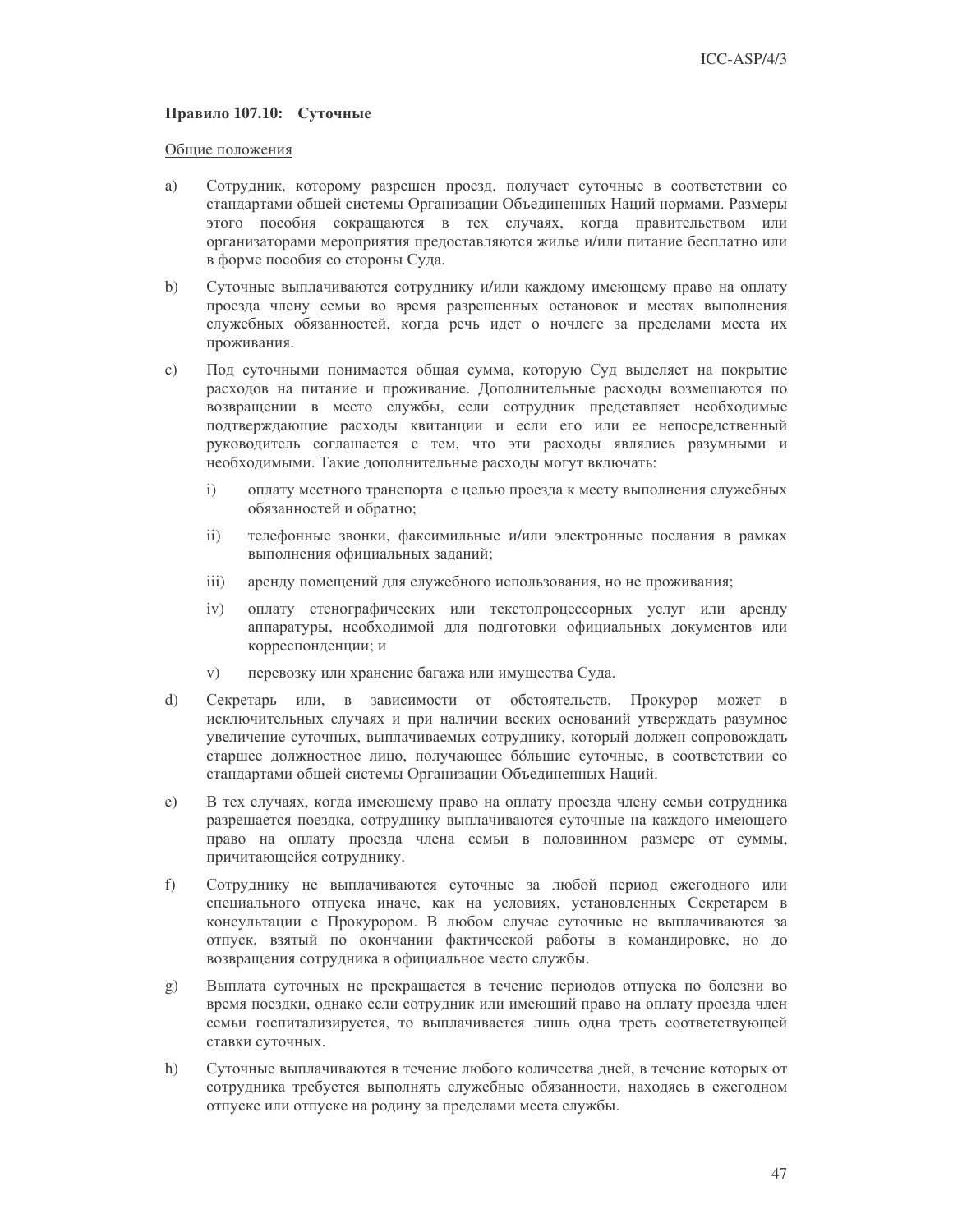- $i)$ В ходе поездки при возвращении на родину, в отпуск на родину, для посещения семьи или в рамках системы субсидирования образования суточные выплачиваются только за период разрешенных остановок.
- При поездках, разрешенных по медицинским соображениям, соображениям  $j)$ безопасности и защиты или другим соображениям, надлежащая сумма суточных может выплачиваться по усмотрению Секретаря или, в зависимости от обстоятельств, Прокурора.

#### Сниженная ставка суточных

 $\mathbf{k}$ Секретарь в консультации с Прокурором может устанавливать сниженные ставки суточных для сотрудников, которым полагается выплата суточных в течение продолжительных периодов службы.

### Исчисление суточных

- $\mathbf{I}$ Суточные выплачиваются за каждый календарный день или часть дня при условии, что в случае 24-часовых или более длительных поездок суточные за полные сутки по надлежащей ставке выплачиваются за день начала поездки и никакие суточные не выплачиваются за день окончания поездки. При поездке продолжительностью менее десяти часов суточные не выплачиваются, а при поездке продолжительностью десять часов и более выплачивается 40 процентов суточных.
- $m)$ Если на одни сутки распространяется несколько ставок, то оплата производится по ставке, применяемой к месту назначения.
- Сумма суточных исчисляется на основе предусмотренного расписанием часа  $n)$ отправления из соответствующего пункта отправления и фактического времени прибытия в соответствующее место назначения.

#### Правило 107.11: Терминальные расходы

При всех поездках к месту службы или из места службы сотрудник имеет право на возмещение терминальных расходов. Терминальными расходами являются расходы, понесенные сотрудником и/или каждым имеющим право на оплату проезда членом семьи в связи со всеми поездками обычным транспортом между пунктом прибытия или отправления и местом проживания по ставкам и на условиях, установленных Секретарем в консультации с Прокурором. Не возмещаются никакие расходы в связи с промежуточными остановками:

- которые не были разрешены; a)
- $b)$ которые не связаны с выездом за пределы терминала; или
- цель которых заключается исключительно в пересадке для продолжения поездки.  $\mathbf{c})$

### Правило 107.12: Сверхнормативный багаж

Сотрудники и/или каждый имеющий право на оплату проезда член семьи, которым разрешена поездка воздушным транспортом, имеют право на оплату сверхнормативного багажа в дополнение к багажу, разрешенному к перевозке компанией-перевозчиком, весом до десяти килограмм на сотрудника и/или каждого имеющего право на оплату проезда члена семьи за одну поездку.

### Правило 107.13: Несопровождаемый багаж

a) Сотрудники и/или каждый имеющий право на оплату проезда член семьи имеют право на оплату следующих расходов на несопровождаемый багаж: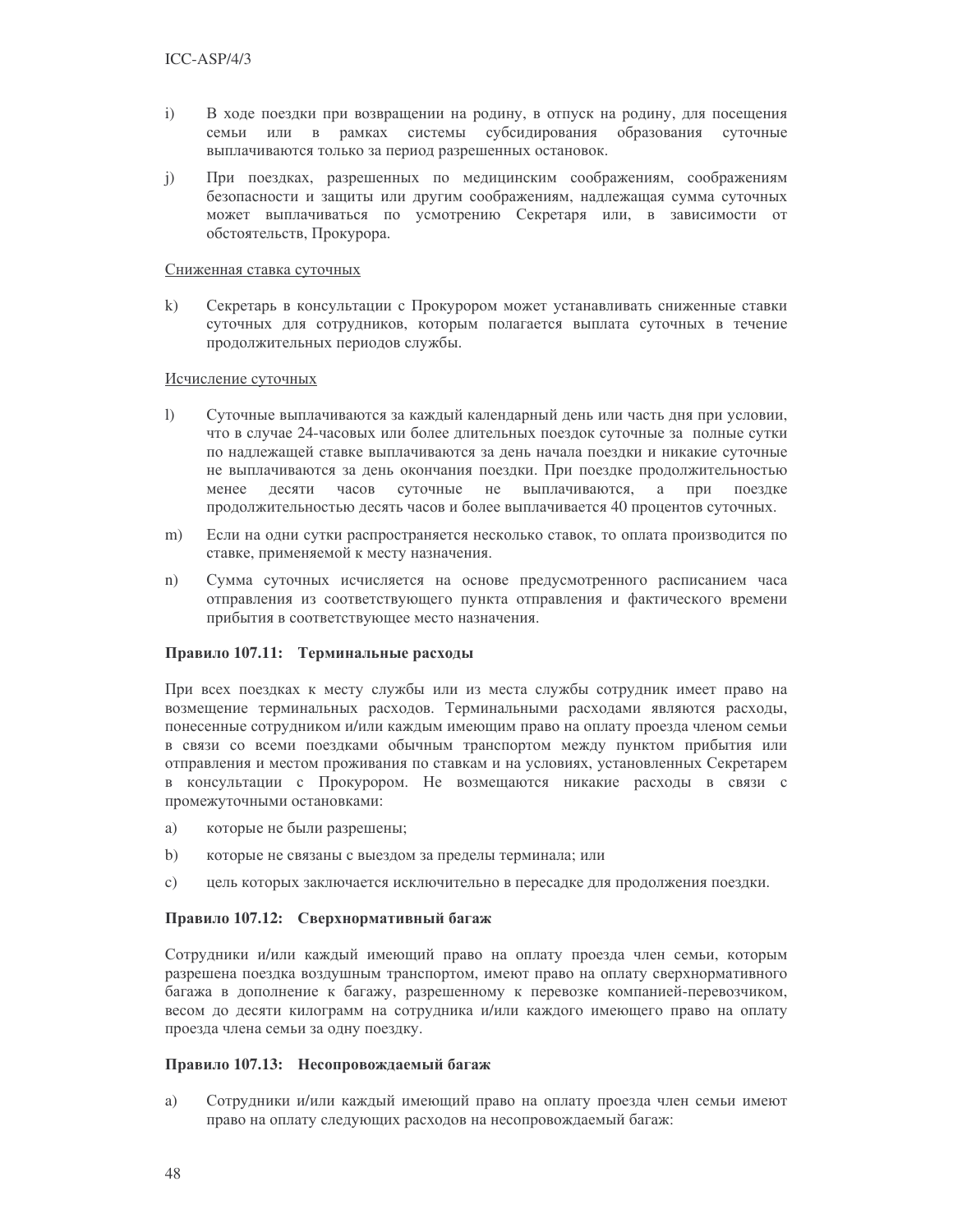- $i)$ стоимость перевозки личных вещей и домашнего имущества максимальным весом или объемом, указанными ниже (включая упаковку, но исключая упаковочный материал и контейнеры), одной грузовой партией, отправляемой наиболее экономичным способом, который определяется Секретарем в консультации с Прокурором; и
- $ii)$ стоимость упаковки, сбивки клетей и загрузки контейнеров, распаковки и разбивки клетей, в которых перевозится несопровождаемый багаж.
- $b)$ За исключением случаев, когда предусмотрено иное, и на условиях, указанных ниже, максимальная сумма расходов на перевозку личных вещей и домашнего имущества, на которую может рассчитывать сотрудник, определяется длительностью:
	- $i)$ срока его первоначального назначения или назначения после перевода в другое место службы; или
	- $ii)$ срока его или ее непрерывной работы в данном месте службы;

| Срок контракта или<br>непрерывной работы                                                                                        | $Kr$ или м <sup>3</sup> на<br>сотрудника                                     | Кг или м <sup>3</sup> на первого<br>соответствующего<br>члена семьи, живущего<br>в месте службы    | Кг или м <sup>3</sup> на каждого<br>другого<br>соответствующего<br>члена семьи, живущего<br>в месте службы |
|---------------------------------------------------------------------------------------------------------------------------------|------------------------------------------------------------------------------|----------------------------------------------------------------------------------------------------|------------------------------------------------------------------------------------------------------------|
| Категория багажа 1: контракт<br>на срок менее 1 года                                                                            | 100 кг или 0.62 м <sup>3</sup>                                               |                                                                                                    |                                                                                                            |
| Категория багажа 2 или<br>неполный переезд: контракт<br>сроком менее 1 года, но<br>непрерывная работа сроком в 1<br>год и более | Дополнительный<br>багаж до общего<br>веса 1 000 кг или<br>$6,23 \text{ m}^3$ | 500 кг или 3,11 м <sup>3</sup>                                                                     | 300 кг или 1,87 м <sup>3</sup>                                                                             |
| Категория багажа 2 или<br>неполный переезд: срок<br>контракта 1 год или более, но<br>менее 2 лет                                | $1000$ кг или<br>$6,23 \text{ m}^3$                                          | 500 кг или 3,11 м <sup>3</sup>                                                                     | 300 кг или 1,87 м <sup>3</sup>                                                                             |
| Категория багажа 2 или<br>неполный переезд: контракт<br>сроком менее 2 лет, но<br>непрерывная работа сроком 2<br>года и более   | Никакого<br>дополнительного<br>багажа                                        |                                                                                                    |                                                                                                            |
| Категория багажа 3 или<br>полный переезд: контракт<br>сроком 2 года и более                                                     | 4 890 кг или<br>$30,58 \text{ m}^3$                                          | Сотрудник с иждивенцем (иждивенцами) имеет<br>право на общий вес 8 150 кг или 50,97 м <sup>3</sup> |                                                                                                            |

следующим образом:

 $\mathbf{c})$ Сотрудник и/или каждый соответствующий член семьи имеет право на следующий несопровождаемый багаж при поездке в отпуск на родину, в связи с посещением семьи или к месту учебы и обратно:

|                                         | Кг<br>или м'<br>при<br>перевозке<br>транспортом<br>наземным<br>на<br>сотрудника и/или<br>каждого<br>соответствующего члена семьи в<br>расчете на одну поездку одного<br>лица | Эквивалент авиабагажа |
|-----------------------------------------|------------------------------------------------------------------------------------------------------------------------------------------------------------------------------|-----------------------|
| Поездка в отпуск на родину, в           | 50 кг или 0,31 м <sup>3</sup>                                                                                                                                                | $25 \text{ кг}$       |
| связи с посещением семьи или к          |                                                                                                                                                                              |                       |
| месту учебы и обратно                   |                                                                                                                                                                              |                       |
| Поездка к месту учебы и                 | 200 кг или 1.24 м <sup>3</sup>                                                                                                                                               |                       |
| обратно: первая<br>поездка<br><b>OT</b> |                                                                                                                                                                              |                       |
| места службы сотрудника или             |                                                                                                                                                                              |                       |
| конечная обратная поездка               |                                                                                                                                                                              |                       |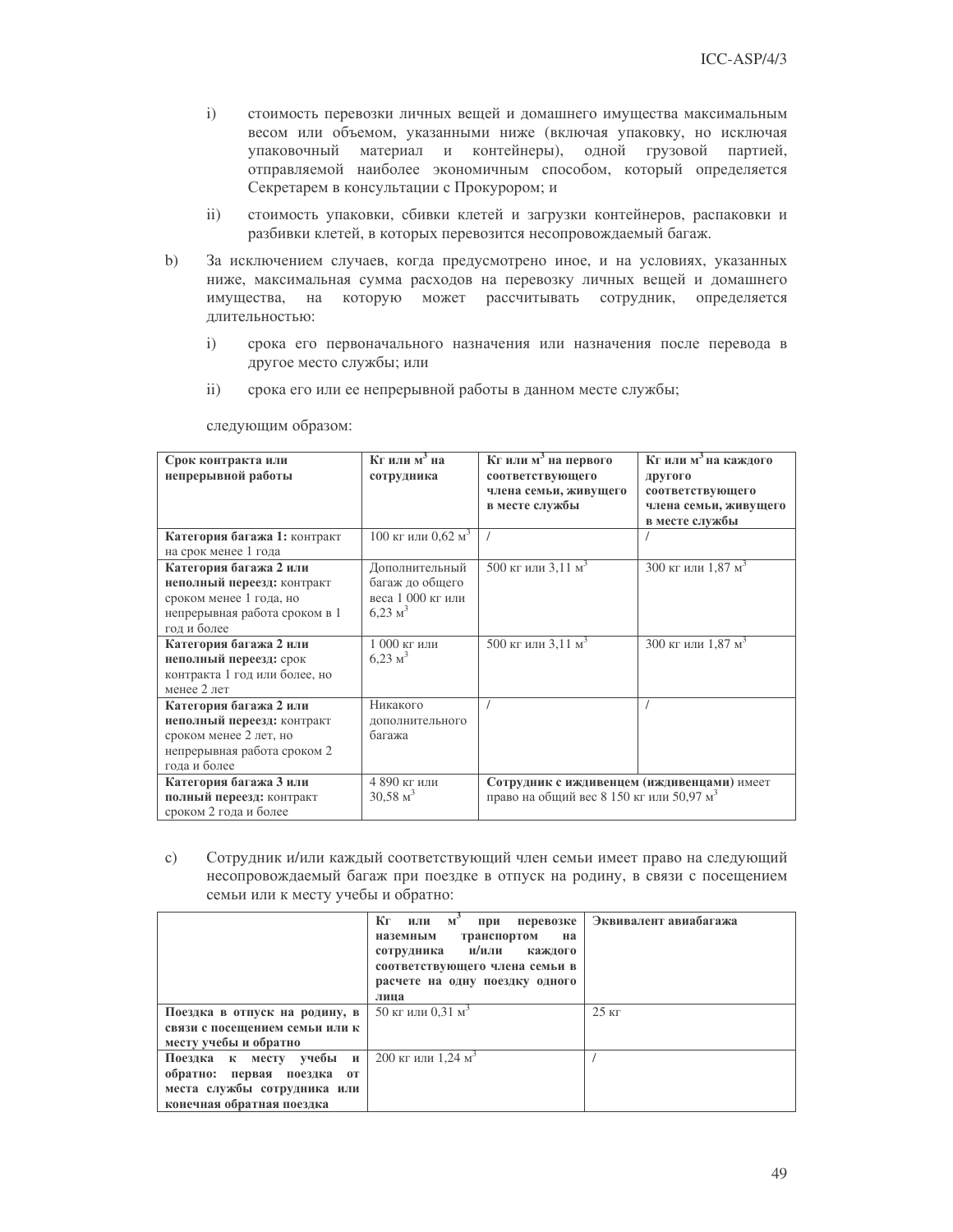Если право на багаж полностью не использовано для любого отрезка поездки, эта неиспользованная часть может быть использована для дополнения обычной нормы багажа для другого отрезка поездки.

 $\mathrm{d}$ Любой багаж должен отправляться по самому прямому и экономичному маршруту.

#### Отклонения от норм багажа

- $e)$ Если, руководствуясь личными предпочтениями или соображениями удобства, сотрудник обращается с просьбой об отправке:
	- несопровождаемого багажа к месту иному, нежели разрешенное, и обратно;  $\mathbf{i}$
	- $\overline{ii}$ ) несопровождаемого багажа, превышающего его норму;
	- $iii)$ несопровождаемого багажа способом иным, нежели утвержденный; или
	- $iv)$ более одной партии багажа,

сотрудник несет любые дополнительные расходы, превышающие расходы, на которые он имеет право согласно настоящим Правилам о персонале.

### Правило 107.14: Субсидия при назначении на службу

- a) Сотруднику, которому разрешена поездка при назначении на службу сроком не менее одного года, выплачивается субсидия при назначении на службу с соблюдением изложенных ниже условий. Субсидия при назначении на службу может также выплачиваться сотруднику согласно правилу 103.3 (e) (ii).
- $b)$ Размер субсидии при назначении на службу равен:
	- суточным за 30 дней по полной дневной ставке в соответствии с пунктом  $\mathbf{i}$ 107.10 применительно к сотруднику; и
	- суточным за 30 дней по половинной дневной ставке применительно к  $\mathbf{ii}$ каждому соответствующему члену семьи.

Указанные выше суммы исчисляются на основе ставки, действующей на дату прибытия в место службы сотрудника или, в зависимости от конкретных обстоятельств, каждого члена семьи сотрудника. В тех случаях, когда назначение на срок менее одного года, в связи с которым суточные были выплачены за шесть или более месяцев, продлевается по меньшей мере до одного года в том же месте службы, положения подпункта (b) (i) не применяются и выплачивается лишь единовременная сумма, предусмотренная в пункте (с).

- $\mathbf{c}$ ) В дополнение к любой сумме субсидии, выплачиваемой согласно пункту (b), на условиях, определенных Секретарем в консультации с Прокурором, может выплачиваться единовременная сумма, рассчитанная на основе чистого базового оклада сотрудника и, в соответствующих случаях, корректив по месту службы в месте назначения. Единовременная сумма выплачивается по следующим ставкам:
	- $\mathbf{i}$ штаб-квартире или в других установленных местах службы  $\mathbf{R}$ единовременная сумма равна чистому базовому окладу за один месяц и, в соответствующих случаях, коррективу по месту службы при условии, что сотрудник не имеет права на оплату расходов на полный переезд в соответствии с правилом 107.13 (b);
	- $\mathbf{ii}$ во всех других местах службы: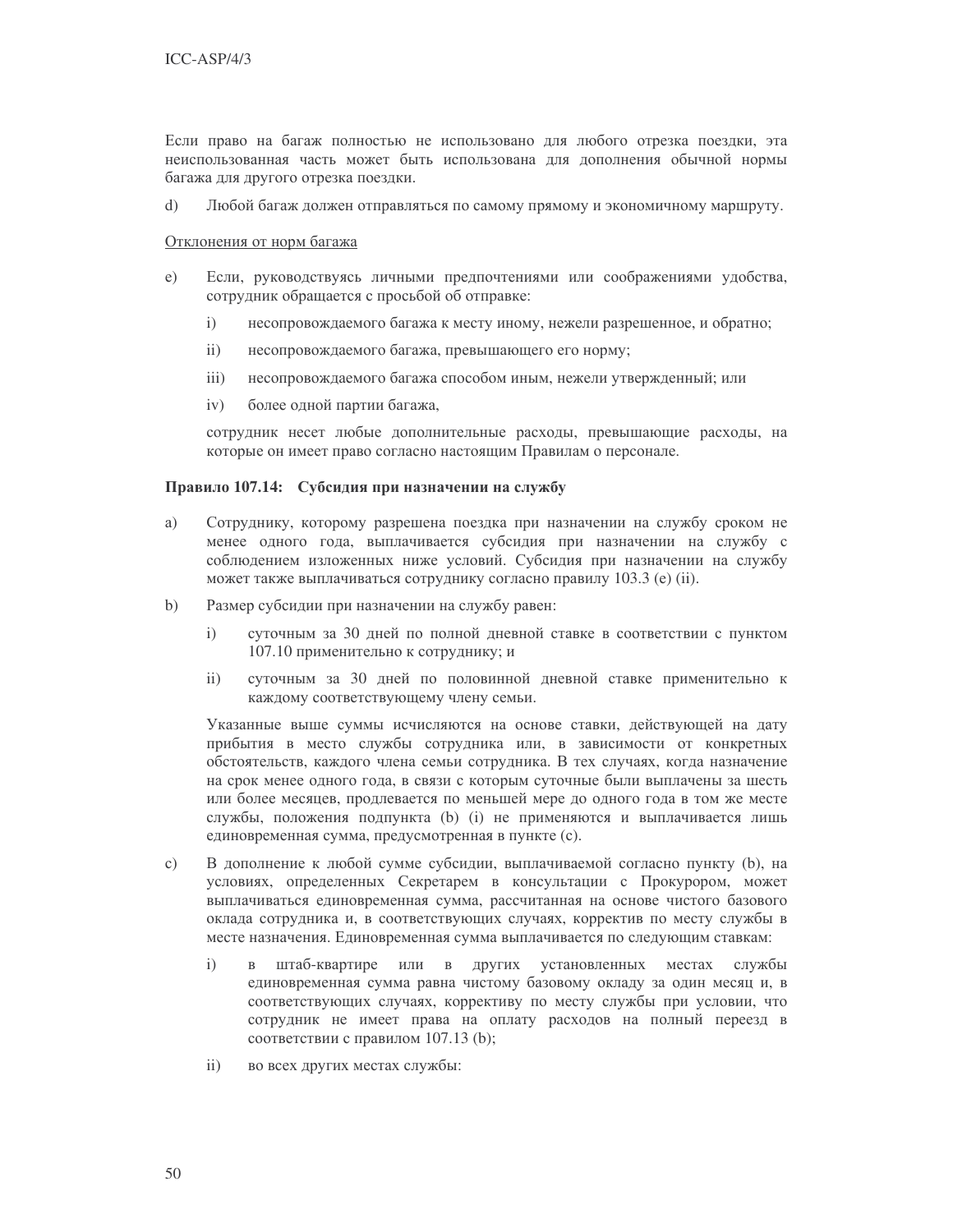- если сотрудник имеет право на оплату расходов на полный переезд в a. соответствии с правилом 107.13 (b) - чистый базовый оклад за один месяц и, в соответствующих случаях, корректив по месту службы;
- $\mathbf{b}$ . если сотрудник не имеет права на оплату расходов на полный переезд в соответствии с правилом 107.13 (b) - чистый базовый оклад за один месяц и, в соответствующих случаях, корректив по месту службы при назначении на срок менее трех лет и чистый базовый оклад за два месяца и, в соответствующих случаях, корректив по месту службы при назначении на срок три года и более;
- если назначение на срок менее трех лет продлевается до трех лет и  $\mathbf{c}$ . более, сотруднику в этом случае выплачивается вторая одномесячная единовременная сумма.
- Если назначение связано с возвращением к прежнему месту службы сотрудника, то  $\mathrm{d}$ полная сумма субсидии при назначении на службу выплачивается только в том случае, если сотрудник отсутствовал в этом месте по меньшей мере один год. Если он отсутствовал менее одного года, то выплачиваемая сумма обычно составляет такую часть полной суммы субсидии, которая соответствует отношению числа полных месяцев отсутствия к одному году.
- Если два сотрудника, которые являются супругами, имеют право на субсидию при  $e)$ назначении на службу в одно и то же место службы, каждому из них выплачивается доля субсидии при назначении на службу, приходящаяся на суточные. Если у них есть ребенок-иждивенец или дети-иждивенцы, субсидия при назначении на службу на каждого такого ребенка выплачивается тому сотруднику, на иждивении которого числится такой ребенок. Если оба супруга отвечают критериям получения единовременной части субсидии, то такая единовременная сумма выплачивается только тому супругу, у которого единовременная часть субсидии составляет бо́льшую сумму.
- $f$ ) Если сотрудник не отрабатывает положенный срок службы, в отношении которого выплачивается субсидия при назначении на службу, размер субсидии корректируется в соответствующей пропорции и часть ее взыскивается с сотрудника на условиях, определенных Секретарем в консультации с Прокурором, который в исключительных обстоятельствах может отказаться от взыскания такой части.
- Секретарь или Прокурор, в зависимости от обстоятельств, может в  $(g)$ соответствующих случаях разрешить выплату полной суммы или части суммы субсидии при назначении на службу, если Суду не потребовалось оплачивать путевые расходы при назначении сотрудника, который считается принятым на службу на международной основе.

#### Правило 107.15: Страхование проезда и багажа

- a) Оплачиваемые Судом путевые расходы не включают стоимость любого личного страхования от несчастных случаев или страхования сопровождаемого личного багажа. Сотрудники, которые желают иметь соответствующее страхование, заключают свои собственные договоры. Суд не возмещает их расходы, не несет ответственности и не берет на себя обязательств в связи с любыми личными несчастными случаями или любой утратой или повреждением сопровождаемого личного багажа.
- $b)$ Отправляемый с разрешения Суда багаж, за исключением поездок в связи с отпуском на родину, для посещения семьи или к месту учебы и обратно, страхуется на случай нормальной утраты или повреждения в пределах суммы, устанавливаемой Секретарем в консультации с Прокурором. Если отправка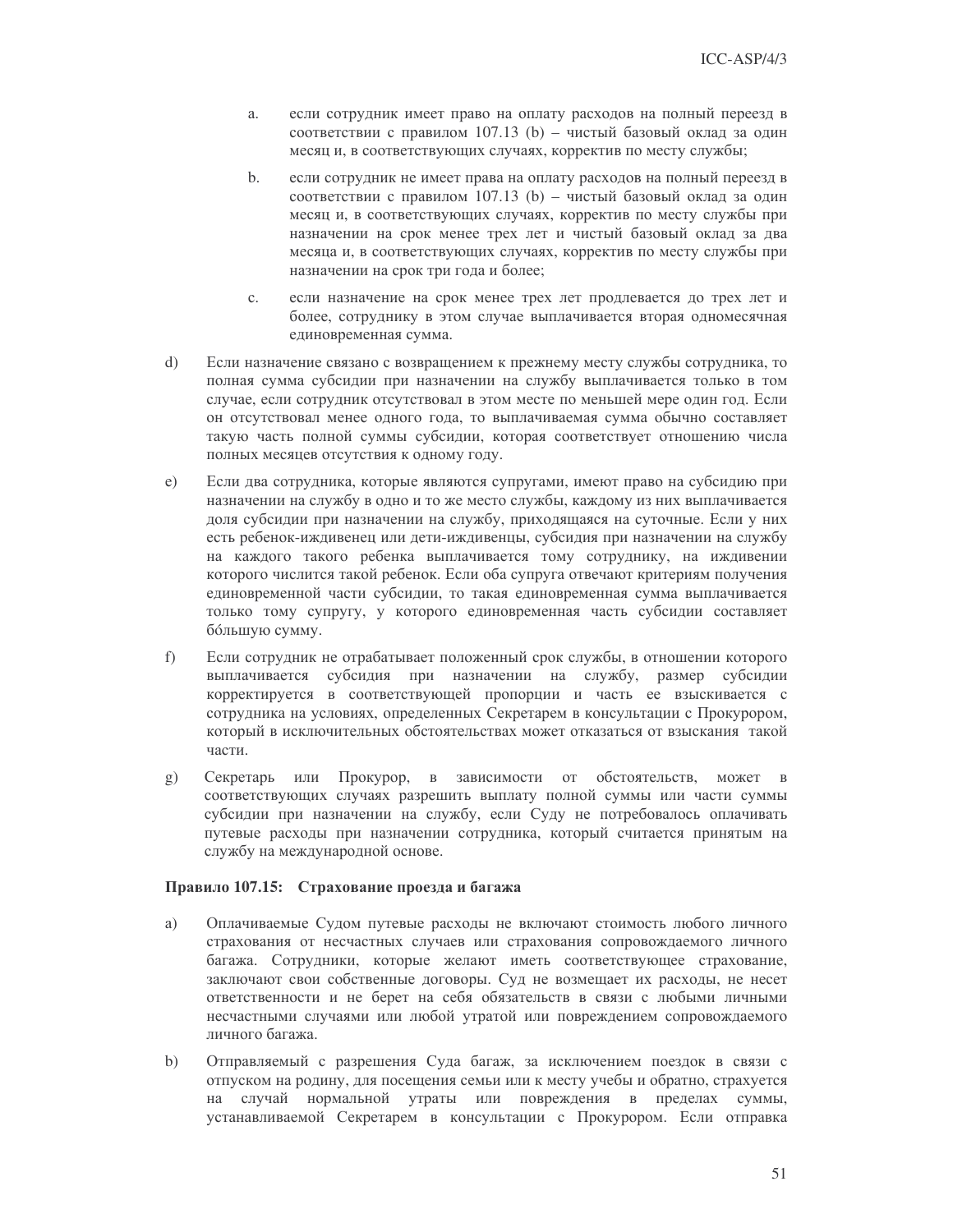разрешенного багажа организуется не Судом, сотрудники несут ответственность за обеспечение страхования. Стоимость подобного страхования возмещается Судом в пределах установленной суммы. Суд не несет ответственности и не берет на себя обязательств в связи с любой утратой или повреждением багажа.

При разрешенной поездке на частной автомашине сотрудник несет ответственность  $c)$ за обеспечение надлежащего страхования автомашины на случай аварии, покрывающего как увечье, так и смерть лиц, утрату или повреждение имущества в результате аварии. Суд не несет ответственности и не берет на себя обязательств в отношении любого подобного увечья и смерти лиц, а также утраты или повреждения имущества.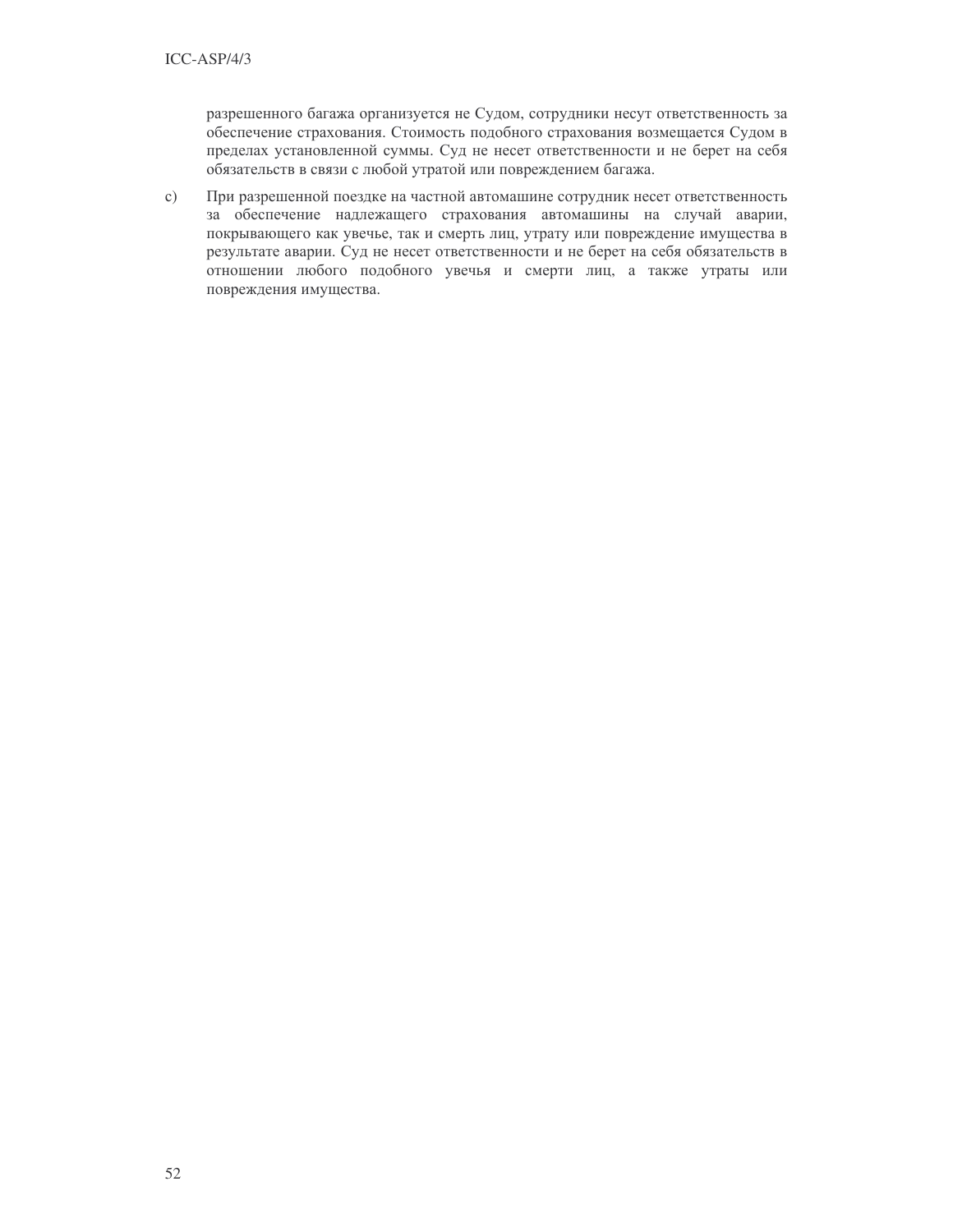### ГЛАВА VIII: ВЗАИМООТНОШЕНИЯ АДМИНИСТРАЦИИ И ПЕРСОНАЛА

### Правило 108.1: Орган представителей персонала

- a) В соответствии с положением о персонале 8.1 Секретарь в консультации с Прокурором способствует проведению выборов в орган представителей персонала. Порядок проведения выборов обеспечивает справедливое и тайное голосование.
- В соответствии с положением о персонале 8.1 (b) орган представителей персонала  $b)$ готовит и представляет на рассмотрение Секретаря и Прокурора свои положения о выборах. После получения согласия Секретаря и Прокурора положения о выборах вступают в силу.
- В соответствии с принципом свободы ассоциации сотрудники могут образовывать  $\mathbf{c})$ ассоциации, союзы и другие группы и вступать в них. Участие в подобных ассоциациях, союзах и группах осуществляется вне рабочего времени. Однако официальные контакты и связь с Секретарем и Прокурором по вопросам, изложенным в подпункте (а) положения 8.1, осуществляются через орган представителей персонала, который является единственным и исключительным представительным органом для этой цели.
- Секретарь предоставляет возможности для проведения совещаний органа  $\mathrm{d}$ представителей персонала. Секретарь и Прокурор выделяют членам органа представителей персонала время для выполнения их официальных функций в рабочее время.
- Любое предложение об изменении Положений или Правил о персонале и любые  $e)$ предлагаемые административные инструкции, касающиеся вопросов, изложенных в положении 8.1 (а), передаются в орган представителей персонала для рассмотрения и представления замечаний по ним до их осуществления.
- $f$ ) Сотрудник всегда имеет право обратиться к Секретарю или Прокурору, в зависимости от обстоятельств, по любым вопросам, касающимся его собственных прав и обязанностей, а орган представителей персонала не вмешивается в подобные вопросы, если его об этом не просит соответствующий сотрудник.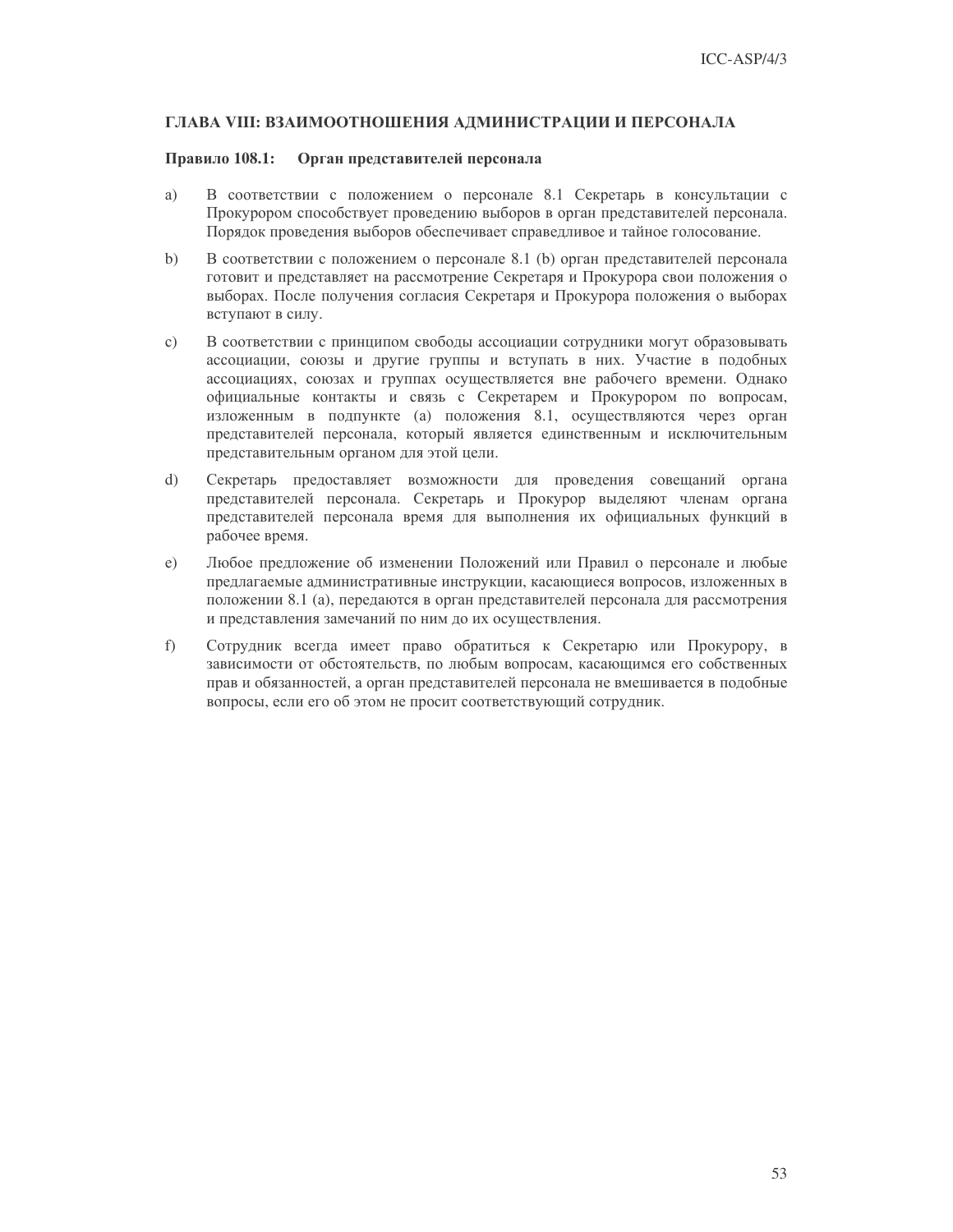### ГЛАВА IX: ПРЕКРАЩЕНИЕ СЛУЖБЫ

#### Правило 109.1: Общие положения

- a) Контракт сотрудника заканчивается в день истечения действия контракта, указанный в письме о назначении.
- $b)$ Контракт может закончиться до этой даты в результате:
	- $i)$ увольнения в соответствии с положением 9.1 (b);
	- $ii)$ увольнения в дисциплинарном порядке за серьезный проступок;
	- $\overline{iii}$ ) взаимного соглашения между сотрудником и Секретарем или Прокурором, в зависимости от обстоятельств;
	- $iv)$ выхода сотрудника в отставку;
	- $V)$ выхода сотрудника на пенсию в соответствии с положением 9.5;
	- $\rm vi)$ самовольного прекращения службы; или
	- vii) смерти сотрудника.
- $c)$ По прекращении службы по любой причине сотрудник возвращает Суду все документы, имеющие отношение к Суду, и все их твердые или электронные копии, а также все предметы, принадлежащие Суду, которые сотрудник получил для выполнения своей работы.
- $\overline{d}$ Обязанности сотрудника в отношении соблюдения конфиденциальности, изложенные в правиле 101.4, сохраняют силу по прекращению службы.

### Правило 109.2: Увольнение

#### Причины для увольнения

- Увольнение сотрудника происходит в соответствии с положением 9.1 (b). Причины a) увольнения сообщаются в письменном виде.
- $b)$ Лля пелей положения  $9.1$  (b)(ii) работа сотрудника считается неудовлетворительной, если он не выполняет или не может выполнять функции, предусмотренные той должностью, на которую он назначен.
- Без ограничения универсальности дискреционного права, предусмотренного  $\mathbf{c})$ положением 9.1 (b) (vi), сотрудник может быть уволен Секретарем или Прокурором, в зависимости от обстоятельств, в интересах Суда, если этот сотрудник не подходит для работы в Суде или международной службы по таким причинам, как неспособность устанавливать удовлетворительные рабочие отношения с другими сотрудниками или гражданами других стран, с которым он работает.
- Контракт сотрудника не прекращается во время беременности, отпуска по  $\mathbf{d}$ беременности и родам, отпуска для второго родителя или отпуска в связи с усыновлением/удочерением, за исключением причин, которые не имеют отношения к тому факту, что данный сотрудник ждет или усыновляет/удочеряет ребенка.

### Письменное уведомление

 $e)$ Сотрудник, который должен быть уволен, получает письменное уведомление не менее чем за 30 дней до такого увольнения или за такой срок, который может быть предусмотрен в его письме о назначении.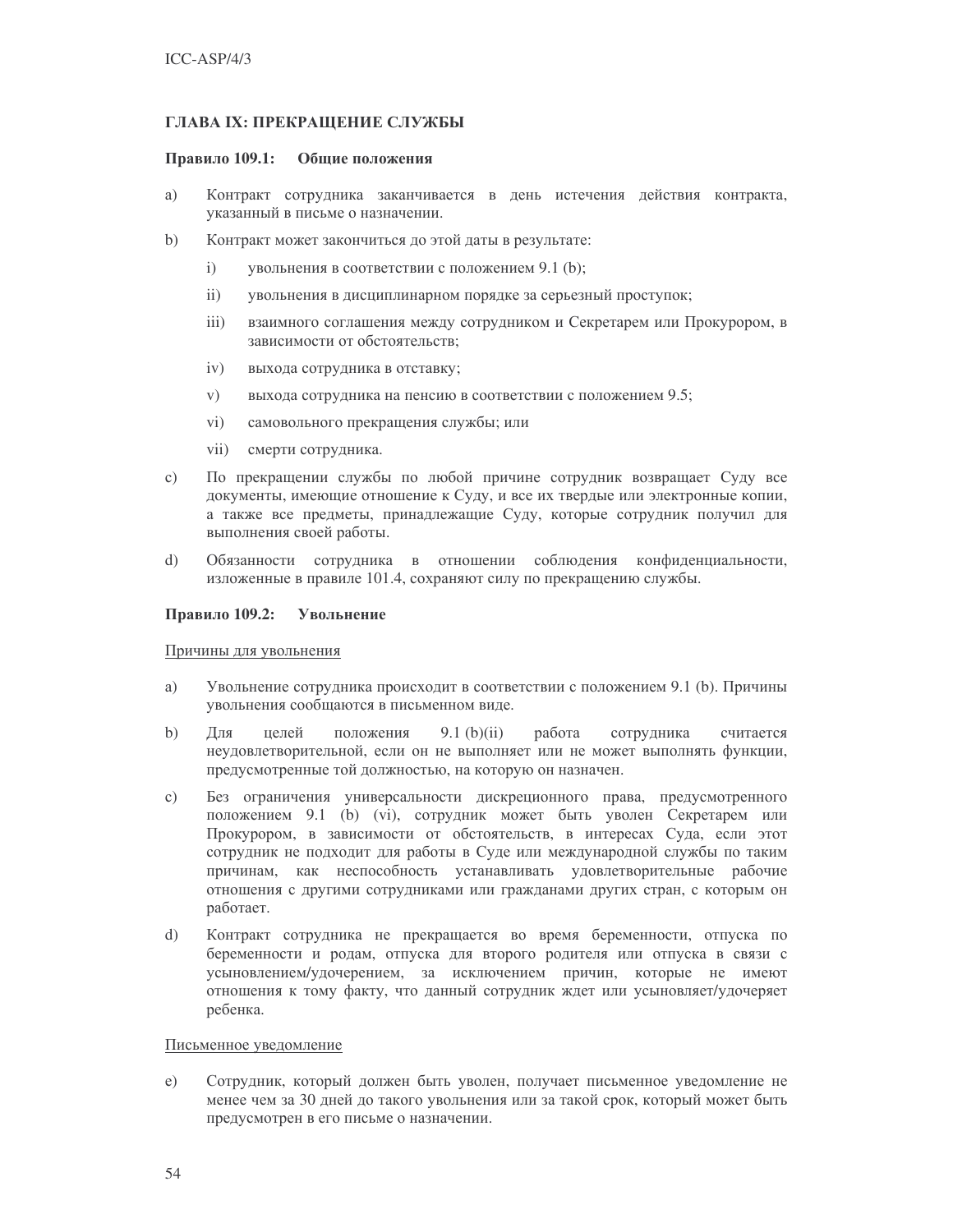Вместо соблюдения этих сроков уведомления Секретарь или Прокурор, в f) зависимости от обстоятельств, может разрешить выплату компенсации, равной окладу и применимому коррективу по месту службы и надбавкам, которые этот сотрудник получил бы, если бы дата увольнения пришлась на конец соответствующего периода уведомления, за вычетом любой суммы, причитающейся Суду согласно правилу 109.8.

#### Выходное пособие

 $g$ ) За исключением случаев, предусмотренных в пунктах (j), (k) и (l), сотруднику, срок действия контракта которого превышает шесть месяцев и которого увольняют, выплачивается следующее выходное пособие:

| Завершенный период службы | Месяцы базового оклада                     |
|---------------------------|--------------------------------------------|
| Менее шести лет           | Одна неделя за каждый месяц недослуженного |
|                           | срока, при этом размер пособий не должен   |
|                           | быть менее шестинедельного оклада и более  |
|                           | трехмесячного оклада                       |
| 6                         | 3                                          |
| $\overline{7}$            | 5                                          |
| 8                         |                                            |
| $\mathbf Q$               | 9                                          |
| 10                        | 9,5                                        |
| 11                        | 10                                         |
| 12                        | 10,5                                       |
| 13                        | 11                                         |
| 14                        | 11,5                                       |
| 15 и более                | 12                                         |

- Для целей пункта (g) полный срок службы сотрудника включает период  $h)$ непрерывной службы сотрудника в Суде независимо от типа назначения. Непрерывность службы не прерывается сроками специального отпуска; однако сроки специального отпуска без сохранения содержания продолжительностью более 20 рабочих дней не учитываются при расчете завершенного периода службы сотрудника.
- $i)$ Для целей пункта (g) базовым окладом является:
	- для сотрудника категории специалистов и выше его базовый оклад,  $i)$ установленный в правиле 103.3;
	- $\mathbf{ii}$ для сотрудника категории общего обслуживания - его базовый оклад, установленный в правиле 103.2, и надбавка за знание языков, если таковая выплачивается.
- $\mathbf{i}$ Сотруднику, увольняемому по состоянию здоровья, выплачивается пособие, равное выходному пособию, предусмотренному в пункте (g), за вычетом суммы любого пособия по нетрудоспособности, которое данный сотрудник получает за соответствующие месяцы согласно Положениям Объединенного пенсионного фонда персонала Организации Объединенных Наций.
- $\mathbf{k}$ Сотруднику, увольняемому за неудовлетворительную работу или за проступок, но не в дисциплинарном порядке, может выплачиваться, по усмотрению Секретаря или Прокурора, в зависимости от обстоятельств, пособие в сумме, не превышающей половины выходного пособия, предусмотренного в пункте (g).
- $\left| \right\rangle$ Сотруднику, увольняемому по взаимному согласию в соответствии с правилом 109.1 (b)(iii), может выплачиваться, по усмотрению Секретаря или Прокурора, в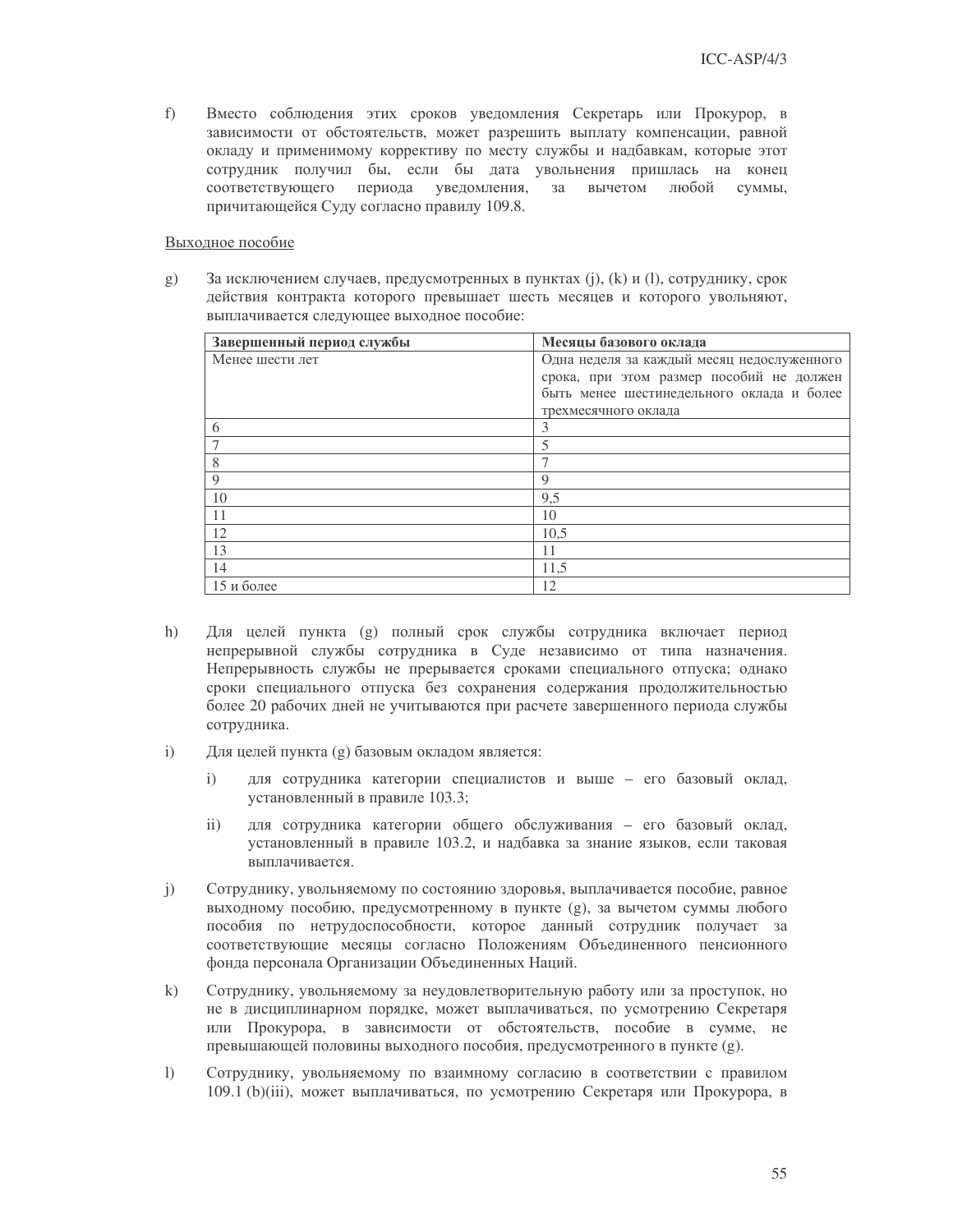зависимости от обстоятельств, пособие в сумме, не превышающей полтора выходного пособия, предусмотренного в пункте (g).

- Выходное пособие не выплачивается:  $m)$ 
	- $\mathbf{i}$ сотруднику, выходящему в отставку;
	- $\mathbf{ii}$ сотруднику, срок действия контракта которого закончился в день истечения контракта, указанный в письме о назначении;
	- $\overline{iii}$ сотруднику, контракт которого не подтверждается в конце испытательного срока;
	- $iv)$ сотруднику, который прекращает службу в результате выполнения или невыполнения определенного условия, предусмотренного в письме о назначении;
	- $V)$ сотруднику, самовольно прекратившему службу;
	- $\rm vi)$ сотруднику, увольняемому в дисциплинарном порядке; или
	- $vii)$ сотруднику, который по прекращении службы получает пенсионное пособие в соответствии со статьей 28 Положений Объединенного пенсионного фонда персонала Организации Объединенных Наций или компенсацию за полную нетрудоспособность в соответствии с правилом 106.9.
- $n)$ Сотрудник, служба которого должна прекратиться в результате взаимного согласия в соответствии с правилом 109.1 (b) (iii), упразднения должности или сокращения штатов, может получить специальный отпуск без сохранения содержания согласно правилу 105.3 (b) (viii). В подобных случаях Суд, по письменной просьбе сотрудника, подаваемой до ухода в специальный отпуск, выплачивает пенсионный взнос Суда и/или сотрудника в течение периода специального отпуска. Общая сумма взносов вычитается из выходного пособия, которое выплачивалось бы в противном случае сотруднику.
- $(0)$ Сотрудник, выбирающий специальный отпуск, упомянутый в пункте (n), подписывает документ, подтверждающий его согласие с тем, что он пребывает в специальном отпуске исключительно для пенсионных целей и что его права и права любых иждивенцев на все другие выплаты и пособия, предусмотренные Положениями и Правилами о персонале, окончательно определяются на дату начала такого отпуска.

#### Правило 109.3: Выход в отставку

Сотрудник, который уходит в отставку, представляет как минимум за 30 дней письменное уведомление, если иное не предусмотрено в его письме о назначении. Секретарь или Прокурор, в зависимости от обстоятельств, может принять отставку по уведомлению, поданному за более короткий срок.

#### Правило 109.4: Самовольное прекращение службы

- a) К сотруднику, который отсутствует на работе без разрешения, могут быть применены дисциплинарные меры согласно положению 10.2 (а).
- $b)$ Сотрудник, который отсутствует на работе без разрешения более 15 календарных дней, считается самовольно прекратившим службу, и служба этого сотрудника в Суде считается оконченной в день, предшествующий первому дню его отсутствия.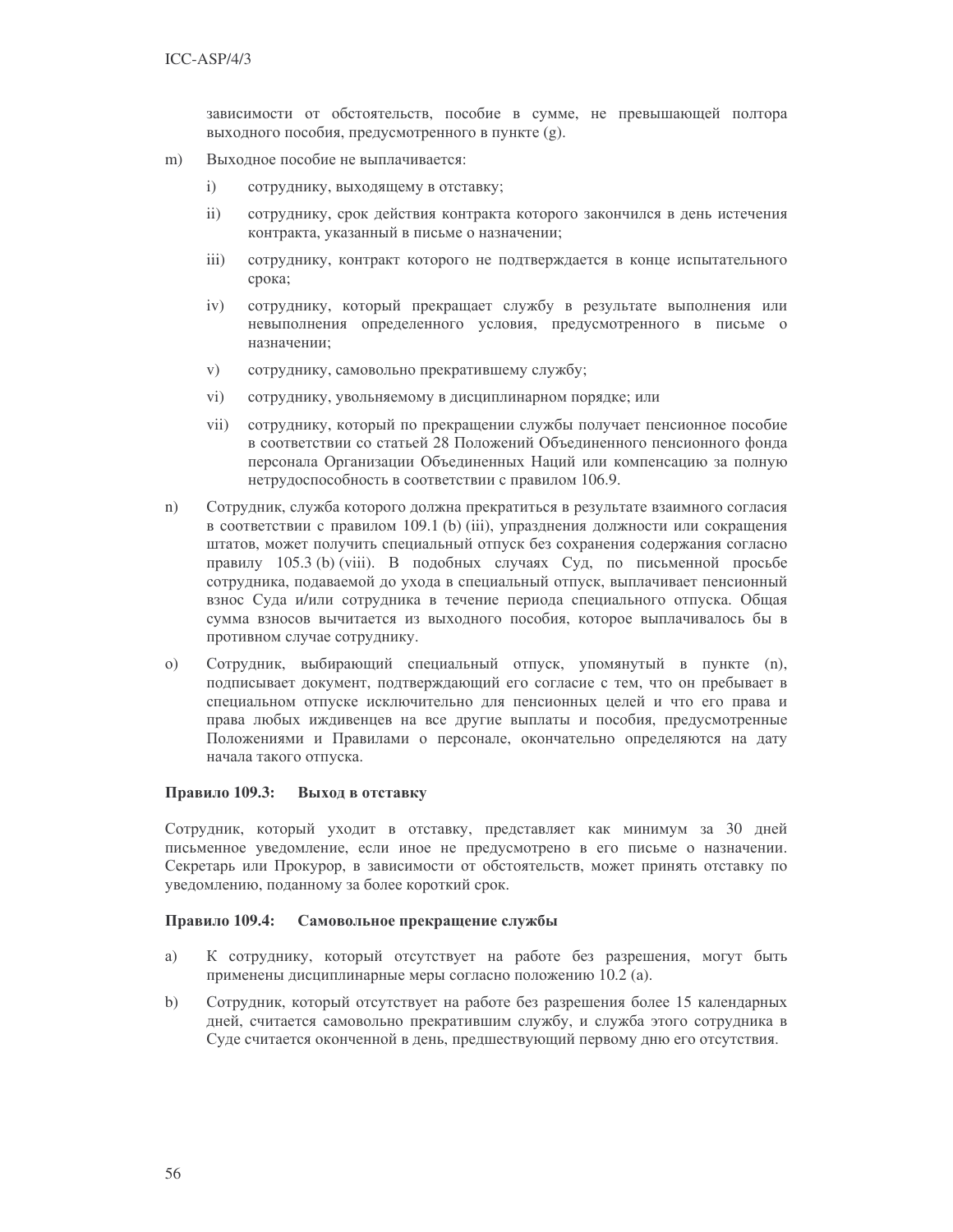#### Правило 109.5: Прекращение службы в связи со смертью сотрудника

### Пособие в связи со смертью

a) Если сотрудник умирает во время нахождения на службе, пособие в связи со смертью выплачивается вдове/вдовцу и/или детям-иждивенцам или вторичному иждивенцу, в отношении которого выплачивается надбавка на иждивенцев. Пособие в связи со смертью рассчитывается в соответствии со следующей шкалой:

| Завершенный период службы | Месяцы базового оклада |
|---------------------------|------------------------|
| Менее одного года         |                        |
| $1 - 3$                   |                        |
|                           |                        |
|                           |                        |
|                           |                        |
|                           |                        |
|                           |                        |
| 9 или более               |                        |

- $b)$ Пособие в связи со смертью может выплачиваться в виде единовременной суммы как только будут закрыты платежные счета и решены связанные с этим вопросы.
- $\mathbf{c}$ ) Для сотрудника категории специалистов или выше пособие в связи со смертью рассчитывается на основе базового оклада сотрудника в соответствии с правилом 103.3.
- $\mathbf{d}$ Для сотрудника категории общего обслуживания пособие в связи со смертью рассчитывается на основе базового оклада сотрудника в соответствии с правилом 103.2 и надбавки за знание языков, если таковая выплачивается.

#### Перевозка покойного сотрудника

Расходы на перевозку покойного сотрудника оплачиваются в соответствии с  $e)$ правилом 107.9.

#### Субсидия на репатриацию и другие выплаты в случае смерти сотрудника

- $f$ ) Субсидия на репатриацию выплачивается в соответствии с правилом 109.6 в случае смерти имеющего на эту субсидию право сотрудника.
- Начисление всех прочих выплат и пособий прекращается со дня смерти, за  $g)$ исключением выплаты согласно правилу 103.18 субсидии на образование, если находящийся на службе сотрудник умер после начала учебного года.

#### Правило 109.6: Субсидия на репатриацию

### Цель

a) Субсидия на репатриацию предназначена для содействия переезду сотрудниковэкспатриантов в страну, не являющуюся страной их последнего места службы, если такие сотрудники отвечают условиям, содержащимся в настоящем правиле.

#### Определения

- $b)$ Для целей настоящего правила:
	- $i)$ «страна гражданства» означает страну гражданства, признаваемую Судом;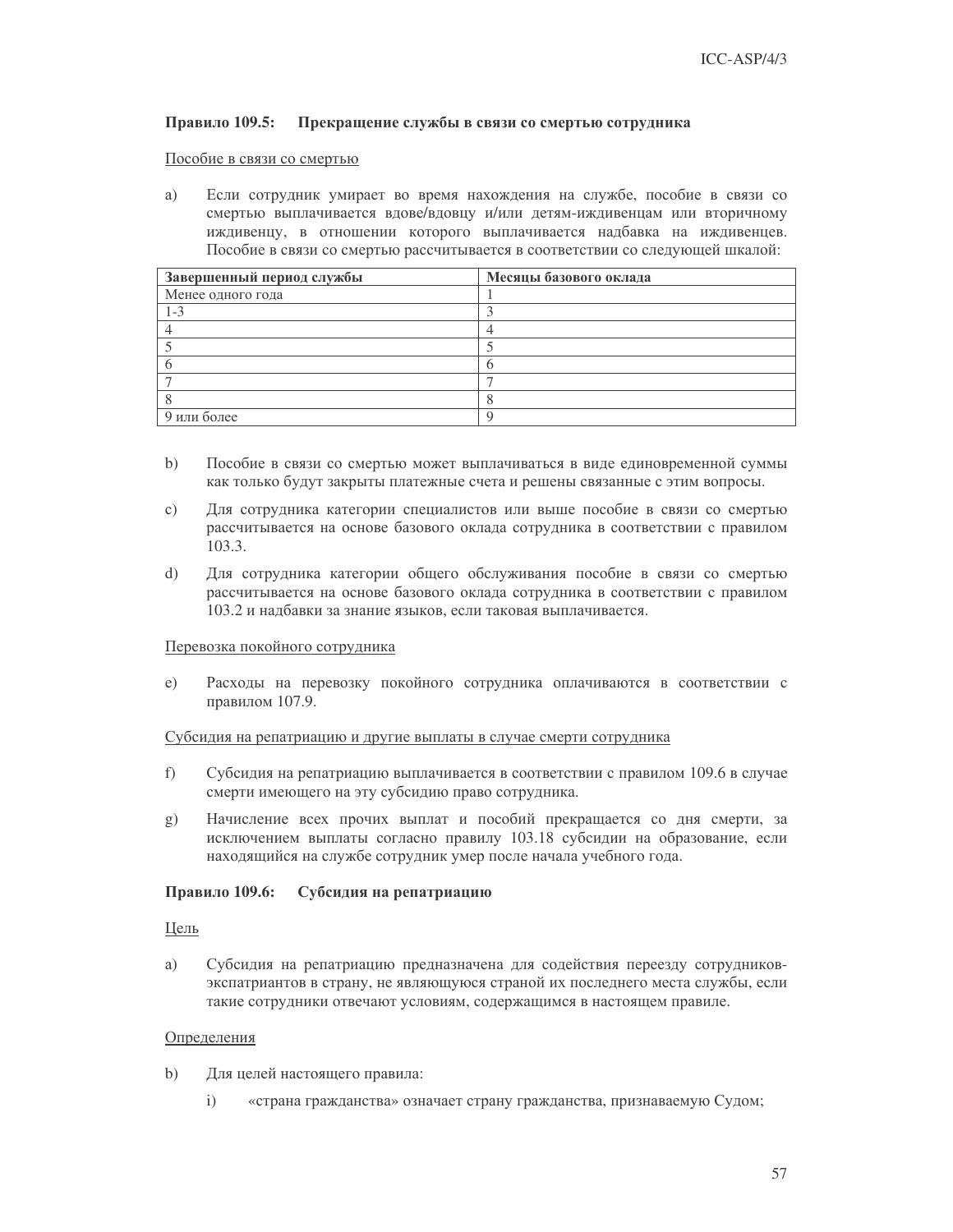- «ребенок-иждивенец» означает ребенка, признаваемого иждивенцем в  $ii)$ соответствии с правилом 103.17 на момент прекращения службы сотрудника;
- $\overline{iii}$ «родина» означает страну, в которую сотрудник имеет право выезжать в отпуск на родину в соответствии с правилом 105.6, или любую другую страну по определению Секретаря или Прокурора, в зависимости от обстоятельств;
- $iv)$ «обязанность репатриировать» означает обязанность возвратить за счет Суда сотрудника, его супругу/супруга и детей-иждивенцев по прекращении службы в какое-либо место, находящееся вне пределов страны последнего места службы;
- «зачитываемая для этой цели служба» означает один год или более  $V)$ длительный срок непрерывной службы или проживания за пределами родины или страны гражданства сотрудника или страны, в которой сотрудник приобрел статус постоянного жителя. Непрерывность службы не прерывается периодами специального отпуска; однако периоды специального отпуска без сохранения содержания продолжительностью более 20 рабочих дней не включаются в расчет зачитываемой для этой цели службы.

#### Право на получение субсидии

- $\mathbf{c}$ ) Сотрудник, набранный на международной основе, имеет право на получение субсидии на репатриацию, если выполняются следующие условия:
	- $\mathbf{i}$ Суд обязан репатриировать сотрудника;
	- $ii)$ сотрудник завершает зачитываемую ДЛЯ этой цели службу продолжительностью в один год или более длительный срок; и
	- $iii)$ сотрудник во время работы в последнем месте службы проживает вне своей страны гражданства.
- $\mathrm{d}$ Субсидия на репатриацию не выплачивается:
	- $i)$ сотруднику, который увольняется в дисциплинарном порядке;
	- $\mathbf{ii}$ сотруднику, который увольняется по причине самовольного прекращения службы;
	- сотруднику, набранному на местной основе в соответствии с правилом 104.9;  $iii)$
	- $iv)$ сотруднику, который имеет статус постоянного жителя в стране места службы на момент ее прекращения.

#### Доказательство переезда

Субсидия на репатриацию по прекращении службы имеющего на нее право  $e)$ сотрудника выплачивается по представлении удовлетворяющих Секретаря или Прокурора, в зависимости от обстоятельств, документальных свидетельств того, что бывший сотрудник переехал из страны последнего места службы.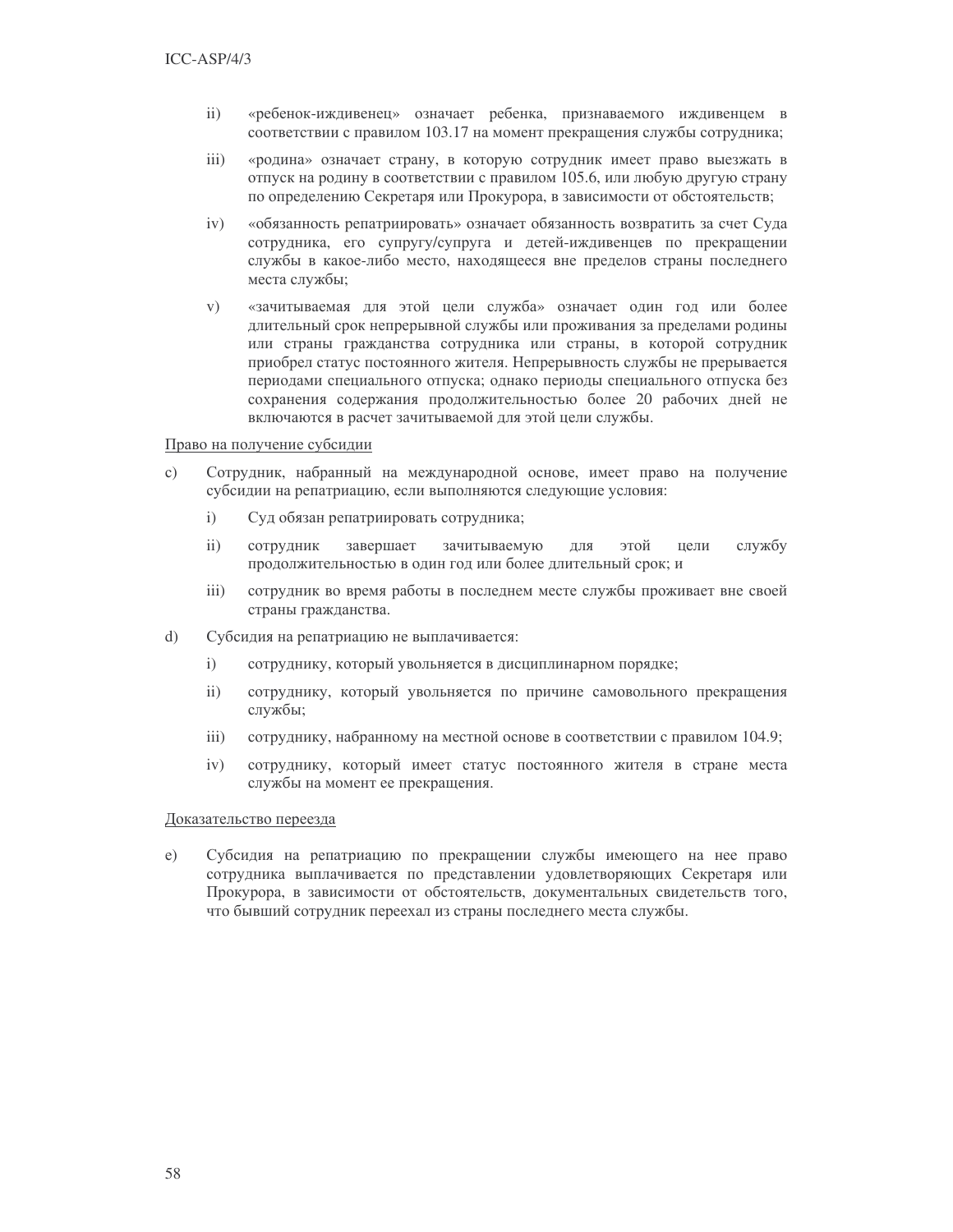#### Сумма и расчет субсидии

|  |  | Сумма субсидии на репатриацию для имеющего на нее право сотрудника |  |  |  |
|--|--|--------------------------------------------------------------------|--|--|--|
|  |  | рассчитывается следующим образом:                                  |  |  |  |

|                                                  | Сотрудник,<br>имеющий на<br>иждивении на<br>момент окончания<br>службы | Сотрудник, не имеющий<br>иждивении на момент окончания<br>службы супруги/<br>супруга<br>ребенка |                     |  |  |  |  |
|--------------------------------------------------|------------------------------------------------------------------------|-------------------------------------------------------------------------------------------------|---------------------|--|--|--|--|
|                                                  | супругу/супруга или<br>ребенка                                         | Категория<br>специалистов и                                                                     | Категория<br>общего |  |  |  |  |
|                                                  |                                                                        | выше                                                                                            | обслуживания        |  |  |  |  |
| Число лет<br>непрерывной<br>службы вне<br>родины |                                                                        | Недели базового оклада                                                                          |                     |  |  |  |  |
|                                                  | $\overline{4}$                                                         | 3                                                                                               | $\overline{2}$      |  |  |  |  |
| $\overline{2}$                                   | 8                                                                      | 5                                                                                               | $\overline{4}$      |  |  |  |  |
| $\overline{3}$                                   | 10                                                                     | 6                                                                                               | 5                   |  |  |  |  |
| $\overline{4}$                                   | 12                                                                     | $\overline{7}$                                                                                  | 6                   |  |  |  |  |
| 5                                                | 14                                                                     | 8                                                                                               | $\overline{7}$      |  |  |  |  |
| 6                                                | 16                                                                     | $\mathbf Q$                                                                                     | 8                   |  |  |  |  |
| $\overline{7}$                                   | 18                                                                     | 10                                                                                              | 9                   |  |  |  |  |
| 8                                                | 20                                                                     | 11                                                                                              | 10                  |  |  |  |  |
| 9                                                | 22                                                                     | 13                                                                                              | 11                  |  |  |  |  |
| 10                                               | 24                                                                     | 14                                                                                              | 12                  |  |  |  |  |
| 11                                               | 26                                                                     | 15                                                                                              | 13                  |  |  |  |  |
| 12 или более                                     | 28                                                                     | 16                                                                                              | 14                  |  |  |  |  |

Если оба супруга являются сотрудниками организаций, применяющих стандарты  $(g)$ общей системы Организации Объединенных Наций, и каждый из них имеет право в связи с прекращением службы на выплату субсидии на репатриацию, эта субсидия выплачивается каждому сотруднику по ставкам для одиноких сотрудников согласно их соответствующим правам. В тех случаях, когда дети-иждивенцы признаются, первый родитель, который уходит со службы, может претендовать на выплату по ставке, применяемой к сотруднику, имеющему на иждивении супругу/супруга или ребенка. В таком случае второй родитель может претендовать в связи с прекращением службы на выплату субсидии по ставке для одиноких сотрудников за весь период его зачитываемой для этой цели службы или, если он имеет на это право, по ставке, применяемой к сотруднику, имеющему на иждивении супругу/супруга или ребенка, за весь период его зачитываемой для этой цели службы, из которой обычно вычитается разница между ставкой для сотрудников, имеющих иждивенцев, и ставкой для одиноких сотрудников субсидии на репарацию, выплачиваемой первому родителю.

#### Предельный срок представления требований

Право на получение субсидии на репарацию утрачивается, если в течение двух лет  $h)$ с момента прекращения службы не представляется требование о выплате этой субсидии. Однако если оба супруга являются сотрудниками и один из супругов, первым прекращающий службу, имеет право на субсидию на репарацию, требование о выплате субсидии, предъявляемое этим супругом, может быть представлено в течение двух лет с даты прекращения службы другим супругом.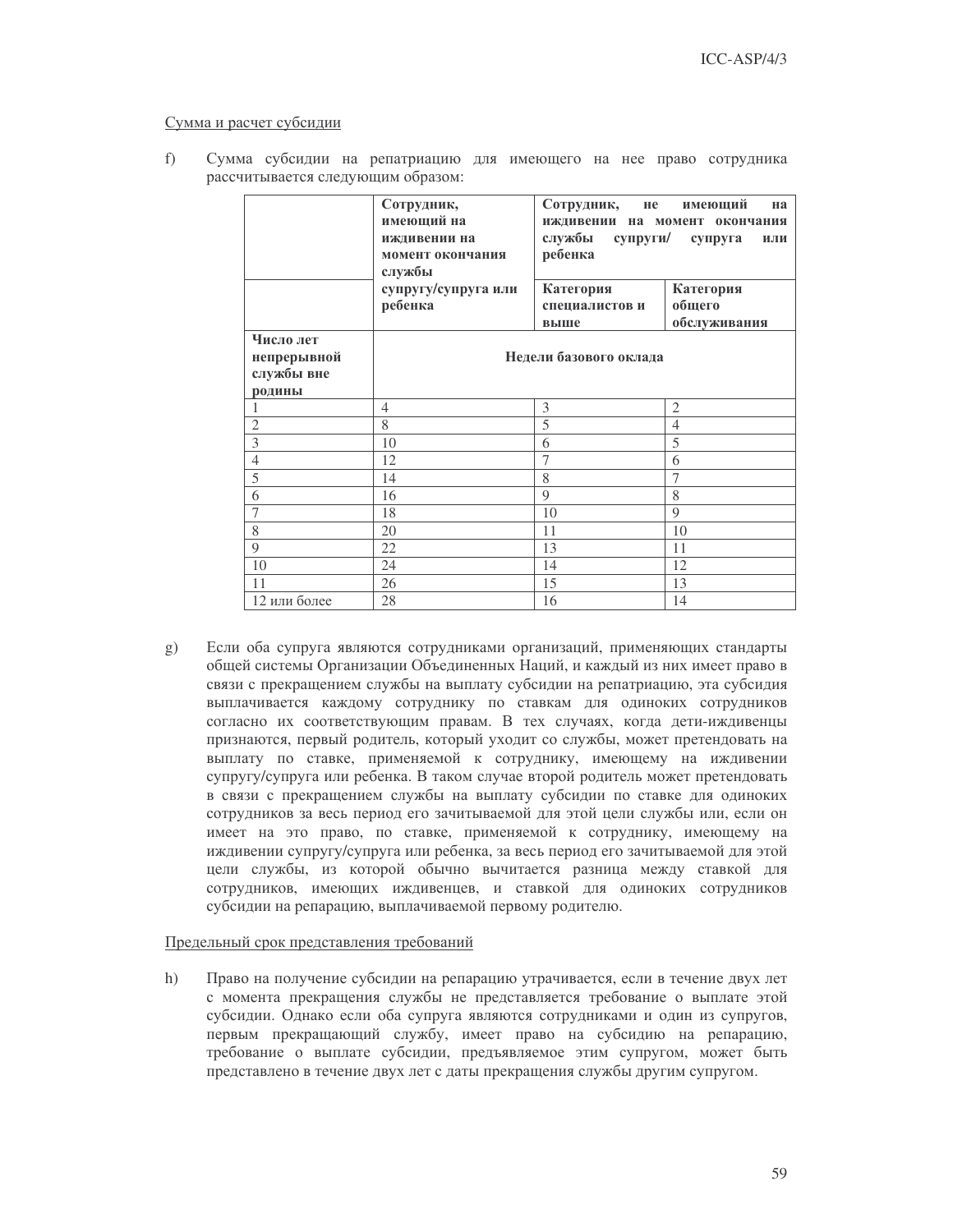#### Выплата в случае смерти сотрудника, имеющего право на субсидию на репатриацию

 $i)$ В случае смерти сотрудника, имеющего право на субсидию на репатриацию, выплата производится только в том случае, если имеются вдова/вдовец или один или несколько детей-иждивенцев, которых Суд обязан репатриировать. Если остается один или несколько таких иждивенцев, то субсидия выплачивается в соответствии с пунктом (f) при условии представления достаточного доказательства переезда.

#### Правило 109.7: Компенсация и возмещение отпуска

#### Компенсация

- Если по прекращении службы сотруднику причитается накопленный ежегодный a) отпуск, то ему выплачивается единовременная сумма, покрывающая количество дней такого накопленного отпуска, но не более чем за 60 рабочих дней. Выплата рассчитывается:
	- $\mathbf{i}$ для сотрудника категории специалистов и выше - на основе базового оклада сотрудника и корректива по месту службы на момент прекращения службы;
	- $\overline{ii}$ для сотрудника категории общего обслуживания - на основе базового оклада сотрудника и надбавки за знание языков, если таковая выплачивается, на момент прекращения службы.

#### Возмещение

 $b)$ По прекращении службы сотрудник, взявший авансом ежегодный отпуск или отпуск по болезни, превышающий число дней, которые впоследствии у него накопились, должен выплатить наличными возмещение за такой взятый авансом отпуск, либо из средств, причитающихся ему от Суда, должна быть удержана сумма, эквивалентная вознаграждению за взятый авансом отпуск, включая надбавки и другие платежи.

#### Правило 109.8: Взыскание

- По прекращении службы любая сумма, которую сотрудник должен Суду, a) вычитается из любых невыплаченных сумм или сумм, причитающихся данному сотруднику.
- $b)$ При отсутствии возможности взыскания в соответствии с пунктом (а) сотрудник возмещает Суду причитающуюся сумму в течение 30 дней с момента прекращения службы.

#### Правило 109.9: Последний оплачиваемый день службы

- По прекращении службы дата, на которую прекращается действие права a) сотрудника на получение оклада, надбавок и пособий, определяется в соответствии со следующими положениями:
	- при выходе в отставку такой датой является либо дата истечения срока  $i)$ уведомления согласно правилу 109.3, либо такая другая дата, с которой согласится Секретарь или Прокурор, в зависимости от обстоятельств. Сотрудник должен выполнять свои обязанности в течение срока уведомления об отставке, за исключением тех случаев, когда отставка вступает в силу по окончании отпуска по беременности и родам или после отпуска по болезни,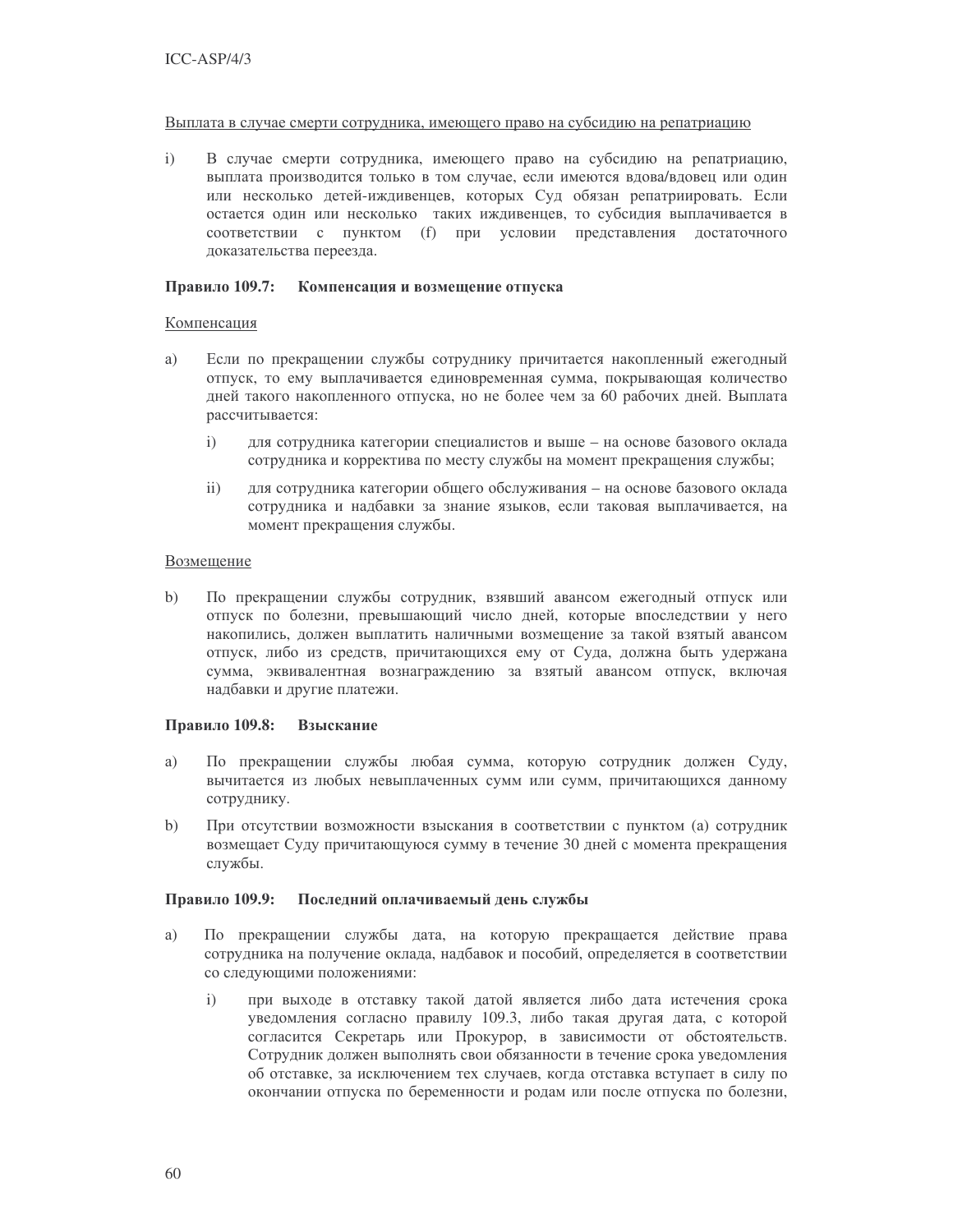или специального отпуска. Ежегодный отпуск может предоставляться в течение срока уведомления об отставке лишь на короткие периоды;

- по истечении срока действия назначения по срочному контракту такой датой  $\mathbf{ii}$ является дата, указанная в письме о назначении;
- $iii)$ при увольнении такой датой является дата, указанная в уведомлении об увольнении;
- $iv)$ в случае дисциплинарного увольнения такой датой является дата увольнения.
- $b)$ Если сотрудник, нанятый на международной основе, имеет право на обратный проезд в соответствии с правилом 107.1 (a) (iii), это не затрагивает определения последнего оплачиваемого дня службы в соответствии с положениями пункта (а). В случае выхода в отставку, истечения срока действия назначения по срочному контракту или увольнения сотруднику при прекращении службы выплачивается дополнительная сумма за дни утвержденной поездки, рассчитанная исходя из поездки без перерыва по утвержденному маршруту и утвержденным видом транспорта от места службы к месту, подразумеваемому правом на обратный проезд. Расчет такой суммы производится так же как и расчет накопленного ежегодного отпуска в соответствии с правилом 109.7.

#### Правило 109.10: Справка о работе

При прекращении службы сотруднику по его просьбе выдается справка о характере выполнявшихся им или ею служебных обязанностей и продолжительности службы.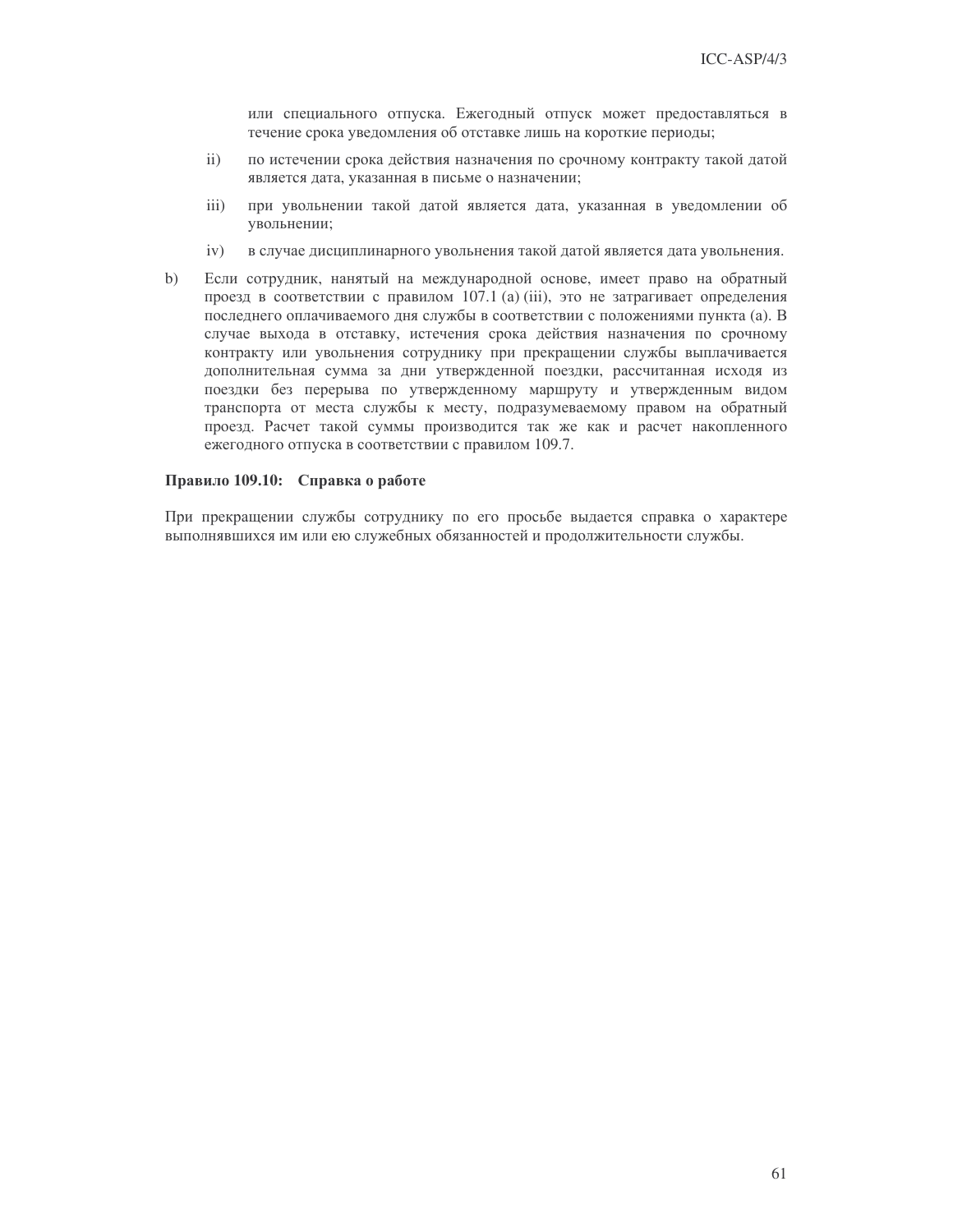### ГЛАВА Х: ДИСЦИПЛИНАРНЫЕ МЕРЫ

#### Правило 110.1: Неудовлетворительное поведение

Несоблюдение сотрудником положений любого официального документа Суда, регламентирующего права и обязанности сотрудников, такого как Положения о персонале, Правила о персонале и Финансовые положения и правила, или любых соответствующих резолюций и решений Ассамблеи государств-участников, или несоблюдение норм поведения, которых должен придерживаться международный гражданский служащий, может рассматриваться как неудовлетворительное поведение по смыслу положения 10.2 (а), влекущее за собой применение дисциплинарных процедур и принятие дисциплинарных мер.

#### Правило 110.2: Надлежащая процедура

- a) Никакие дисциплинарные процедуры не могут быть применены к сотруднику до тех пор, пока он не был уведомлен в письменном виде о выдвинутых против него обвинениях, а также о праве просить помощи в его защите у другого лица, и пока не была предоставлена в разумных пределах возможность ответить на эти обвинения.
- Ни к одному из сотрудников не могут применяться дисциплинарные меры до тех  $b)$ пор, пока этот вопрос не направлен в Дисциплинарный консультативный совет для получения рекомендации относительно того, какие меры, если они уместны, следует принять, за исключением следующих случаев, когда такой рекомендации не требуется:
	- $\mathbf{i}$ если по взаимному согласию соответствующего сотрудника и Секретаря или Прокурора, в зависимости от обстоятельств, принимается решение отказаться от обращения в Дисциплинарный консультативный совет; или
	- $\mathbf{ii}$ при увольнении в дисциплинарном порядке, решение о котором принимает Секретарь или Прокурор, в зависимости от обстоятельств, в случаях серьезного проступка.
- В случаях увольнения в дисциплинарном порядке, решение о котором принимается  $c)$ без предварительного направления дела в Дисциплинарный консультативный совет в соответствии с пунктом (b) (ii), соответствующий бывший сотрудник может в течение 60 дней после получения письменного уведомления о такой мере просить, чтобы эта мера была рассмотрена Дисциплинарным консультативным комитетом. Подобная просьба не влечет за собой приостановки применения данной меры. После получения рекомендации Дисциплинарного консультативного комитета Секретарь или Прокурор, в зависимости от обстоятельств, в кратчайший срок решает вопрос о том, какие меры следует принять в этом отношении.
- Сотрудник имеет право быть представленным сотрудником или бывшим  $\mathbf{d}$ сотрудником по собственному усмотрению и получать от них помощь в ходе дисциплинарного производства с оплатой расходов за собственный счет.

#### Правило 110.3: Дисциплинарный консультативный совет

- Дисциплинарный консультативный совет, состоящий из трех членов, a) консультирует Секретаря или Прокурора, в зависимости от обстоятельств, по дисциплинарным делам.
- $b)$ Дисциплинарный консультативный совет состоит из: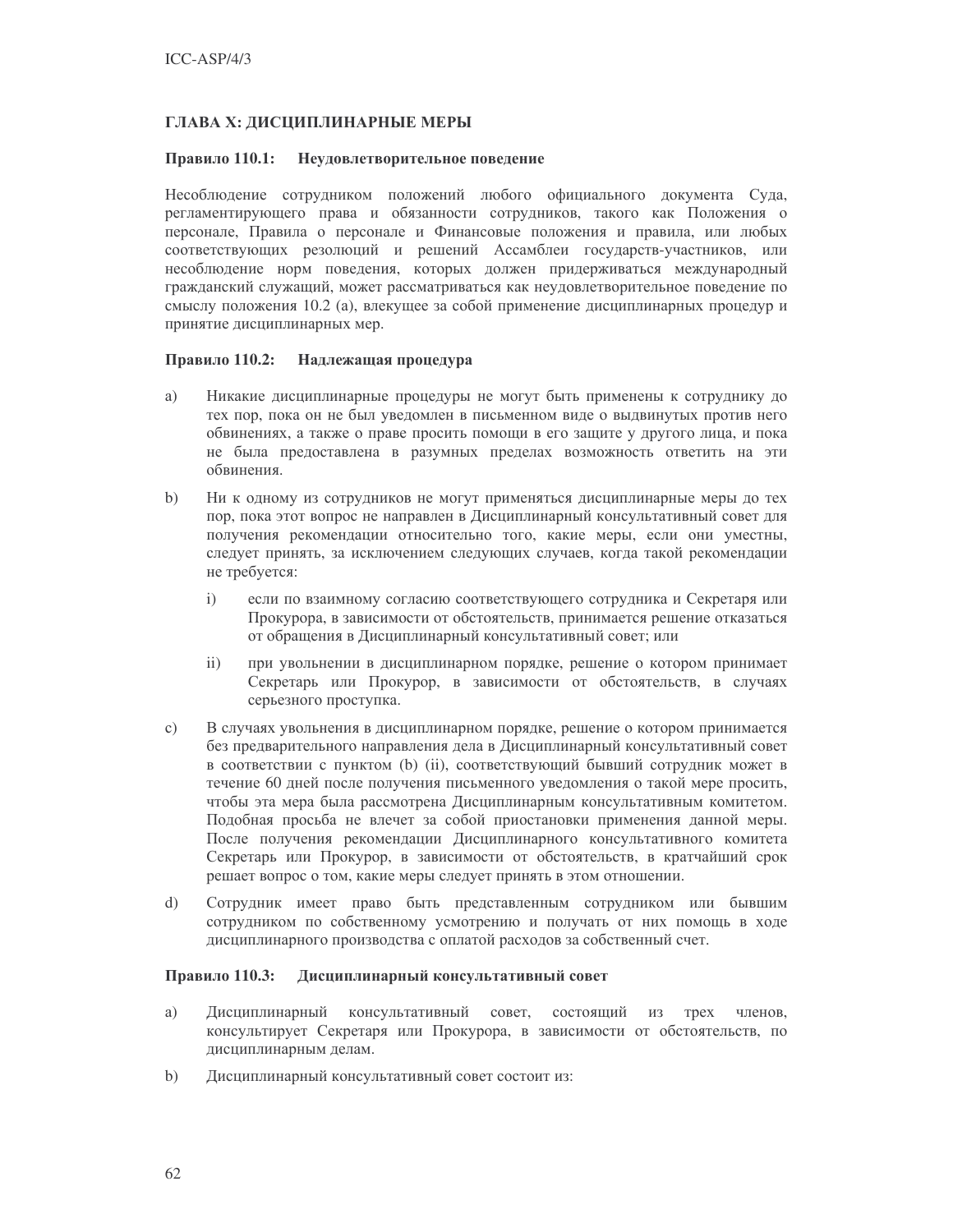- одного члена и двух заместителей членов, назначаемых Секретарем в  $i)$ консультации с Президиумом;
- одного члена и двух заместителей членов, назначаемых Прокурором;  $\mathbf{ii}$
- $\overline{\text{iii}}$ одного члена и двух заместителей членов, избираемых органом представителей персонала, из которых по меньшей мере один является сотрудником Канцелярии Прокурора.
- Члены Дисциплинарного консультативного совета принимают большинством  $\mathbf{c})$ голосов решение о том, кто из них выполняет функции председателя Дисциплинарного консультативного совета.
- Секретарь и заместитель секретаря Дисциплинарного консультативного совета  $\mathrm{d}$ назначаются Секретарем Суда в консультации с Прокурором. Секретарь созывает совещания Дисциплинарного консультативного совета и координирует все связанные с этим вопросы.
- $e)$ Члены Дисциплинарного консультативного совета, их заместители, секретарь и его заместитель являются сотрудниками Суда.
- $f$ ) Члены Дисциплинарного консультативного совета, их заместители, секретарь и его заместитель назначаются или избираются сроком на два года, могут быть назначены или избраны повторно и осуществляют свои полномочия до тех пор, пока не будут назначены или избраны сменяющие их лица.
- В случае необходимости замены члена Дисциплинарного консультативного совета  $(g)$ или его заместителя в связи с его уходом со службы в Суде или по любой иной причине подобная замена производится на оставшийся срок полномочий согласно пункту (b) или (d), соответственно.
- $h)$ Любой член Дисциплинарного консультативного совета может быть на законном основании отстранен от должности в Дисциплинарном консультативном совете Секретарем Суда в консультации с Президиумом, Прокурором или органом представителей персонала, соответственно.
- Сотрудник, против которого возбуждено дисциплинарное производство, имеет  $i)$ право быть информированным о составе Дисциплинарного консультативного совета.
- Любой член или заместитель члена Дисциплинарного консультативного совета  $\mathbf{i}$ может по просьбе одной из сторон или по своей собственной инициативе отказаться от участия в рассмотрении конкретного дела, если, по его мнению, такое решение диктуется интересами обеспечения беспристрастности. Председатель может также освободить от рассмотрения дела любого члена Совета.
- $k)$ Заместитель члена Дисциплинарного консультативного совета принимает участие в его работе для рассмотрения любого дела в том случае, если член Совета отсутствует, дисквалифицирован, освобожден от участия в деле или не допущен к нему по причинам конфиденциальности согласно пункту (1).
- $\mathbf{D}$ Если по мнению Секретаря Суда или Прокурора, в зависимости от обстоятельств, рассмотрение данного дела связано с конфиденциальными вопросами, касающимися одного органа, он может предложить, на исключительной основе, секретарю Дисциплинарного консультативного совета учредить Дисциплинарный консультативный совет, состоящий исключительно из членов, которые являются сотрудниками соответствующего органа.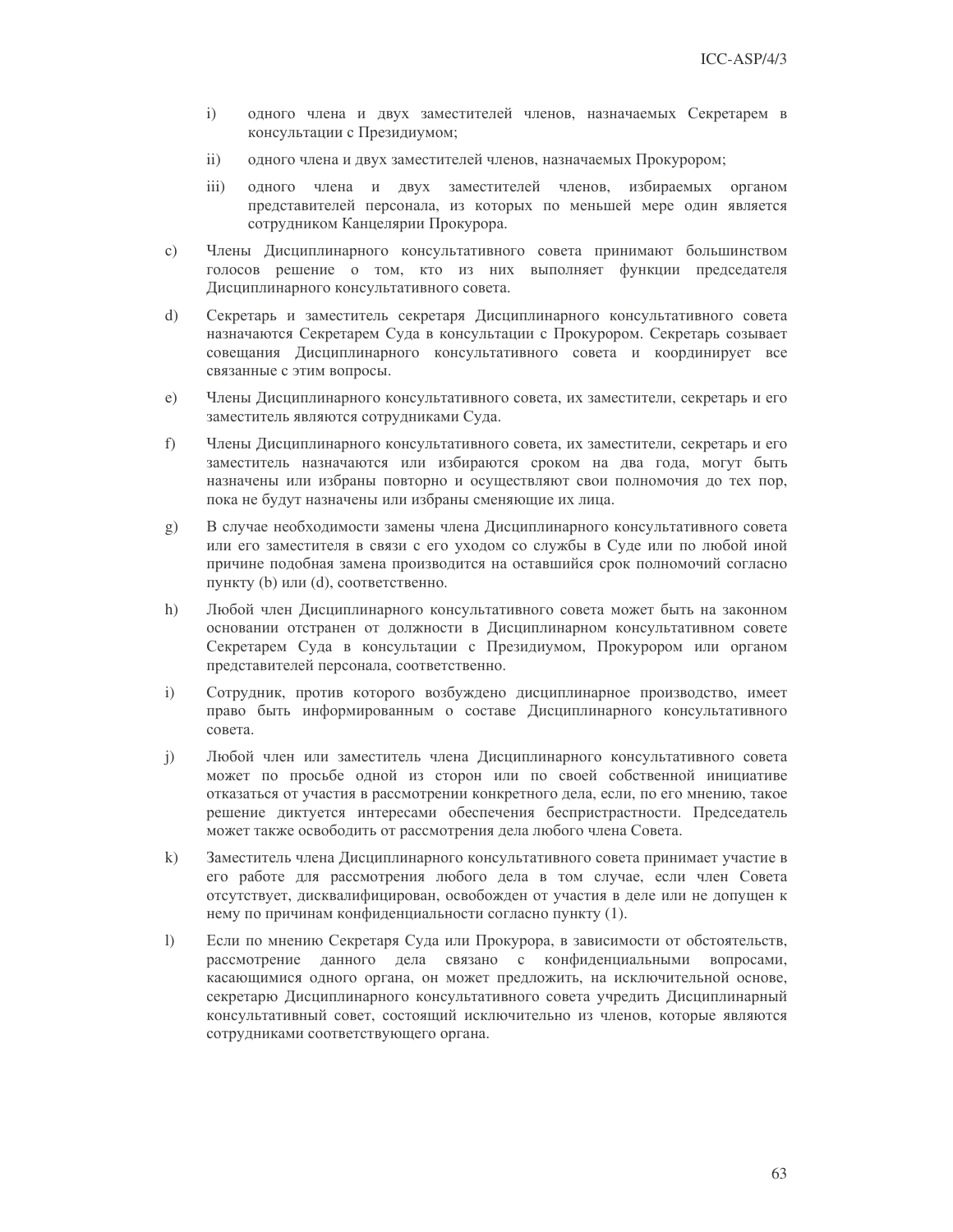#### Правило 110.4: Порядок работы Дисциплинарного консультативного совета

- Дисциплинарный консультативный совет рассматривает дисциплинарное дело по a) просьбе Секретаря или Прокурора, в зависимости от обстоятельств.
- $b)$ При рассмотрении дела Дисциплинарный консультативный совет действует с максимальной оперативностью и представляет свою рекомендацию Секретарю или Прокурору, в зависимости от обстоятельств, в течение 30 календарных дней после передачи этого дела Секретарем или Прокурором, в зависимости от обстоятельств, на рассмотрение Дисциплинарного консультативного совета.
- $c)$ Обычно процедура рассмотрения дел в Дисциплинарном консультативном совете ограничивается первоначальным изложением дела, сопровождаемым краткими заявлениями и ответными заявлениями, которые могут быть сделаны безотлагательно в устной или письменной форме сотрудником на одном из рабочих языков Суда.
- $\mathrm{d}$ Если Дисциплинарный консультативный совет считает, что ему необходимы показания соответствующего сотрудника или других свидетелей, он может по собственному усмотрению получить такие показания в письменном виде, в виде личного выступления перед Советом, либо по телефону или при помощи других средств связи.
- Дисциплинарный консультативный совет большинством голосов принимает и  $e)$ представляет доклад Секретарю или Прокурору, в зависимости от обстоятельств. Доклад содержит материалы производства по данному делу и включает краткое изложение дела наряду с рекомендацией Совета в отношении того, какие дисциплинарные меры, если таковые предусматриваются, следует принять. Результаты голосования по данной рекомендации заносятся в протокол, и любое особое мнение члена Дисциплинарного консультативного совета отражается в докладе.
- f) Секретарь в консультации с Прокурором устанавливает последующие правила дисциплинарного производства.

#### Правило 110.5: Отстранение от работы на период дисциплинарного производства

- Если Секретарь или Прокурор, в зависимости от обстоятельств, принимает a) решение о том, что продолжение службы сотрудника будет наносить ущерб интересам Суда, этот сотрудник может быть отстранен от работы на период установления фактов и до завершения дисциплинарного производства на срок, который, как правило, не должен превышать трех месяцев. Такое отстранение от работы осуществляется с сохранением содержания, если только в исключительных случаях Секретарь или Прокурор, в зависимости от обстоятельств, не примет решения о том, что сотрудник должен быть отстранен от работы без сохранения содержания. Это отстранение от работы осуществляется без ущерба для прав сотрудника и не является дисциплинарной мерой.
- $b)$ Сотруднику, которого отстраняют от работы в соответствии с пунктом (а), должно быть письменно сообщено о причинах отстранения от работы и о его возможной продолжительности.
- $\mathbf{c}$ ) Если сотрудника не увольняют в дисциплинарном порядке, он получает оплату за любой период отстранения от работы без сохранения содержания как если бы его не отстраняли от работы. В случае увольнения в дисциплинарном порядке датой такого увольнения считается дата сообщения сотруднику решения об отстранении от работы без сохранения содержания. В период отстранения от работы никакие начисления не производятся.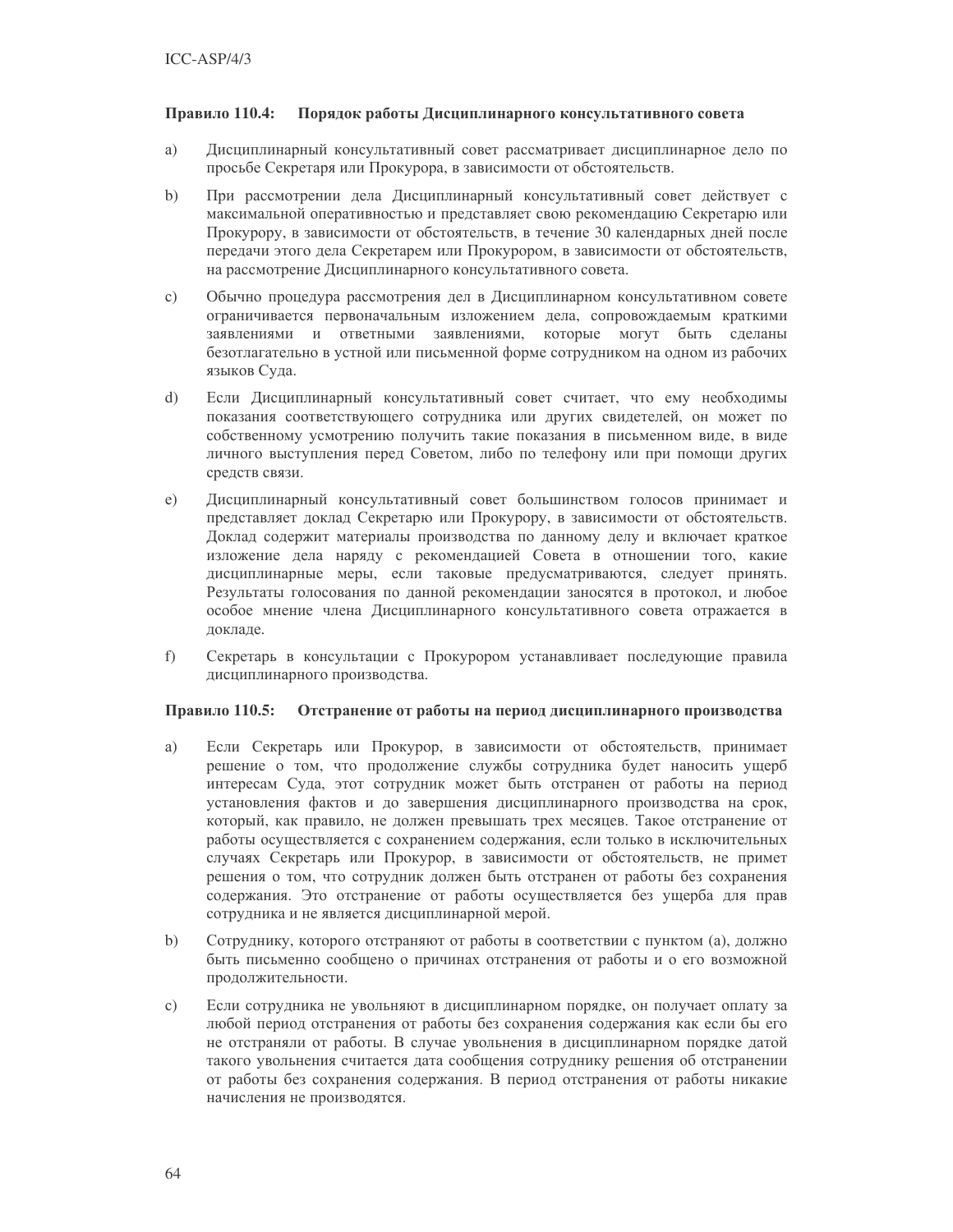#### Правило 110.6: Дисциплинарные меры

- Дисциплинарные меры могут применяться Секретарем или Прокурором, в a) зависимости от обстоятельств, и могут иметь одну или несколько следующих форм:
	- $i)$ письменное порицание;
	- $\mathbf{ii}$ задержка повышения на определенный срок или неповышение в пределах класса:
	- $iii)$ понижение на одну или более ступеней в пределах класса;
	- $iv)$ отстранение от работы без сохранения содержания;
	- $V)$ штраф;
	- $\rm vi)$ понижение в должности;
	- $vii)$ увольнение с уведомлением или без уведомления, с компенсацией или без компенсации, независимо от правила 109.2; или
	- viii) увольнение в дисциплинарном порядке за серьезный проступок в соответствии с правилом 110.7.
- $b)$ По смыслу Правил о персонале в качестве дисциплинарных не рассматриваются следующие меры:
	- $\mathbf{i}$ замечание, сделанное в письменной или устной форме вышестоящим сотрудником;
	- $\mathbf{ii}$ взыскание денежной задолженности перед Судом; или
	- $\overline{111}$ отстранение от работы в соответствии с правилом 110.5.

#### Правило 110.7: Увольнение в дисциплинарном порядке за серьезный проступок

- a) Если сотрудник виновен в грубом несоблюдении норм поведения, изложенных в правиле 110.1, Секретарь или Прокурор, в зависимости от обстоятельств, применяет к нему санкцию в виде увольнения в дисциплинарном порядке.
- Без ограничения обстоятельств, в которых сотрудник может быть уволен в  $b)$ дисциплинарном порядке, несоблюдение сотрудником норм конфиденциальности, изложенных в правила 1.2 (j), может являться основанием для его увольнения в дисциплинарном порядке.
- Увольнение сотрудника в дисциплинарном порядке за серьезный проступок не  $\mathbf{c}$ ) лишает этого сотрудника права на надлежащую процедуру согласно правилу 110.2.

#### Правило 110.8: Обжалование дисциплинарного решения

Окончательное дисциплинарное решение Секретаря или Прокурора, в зависимости от обстоятельств, принятое после завершения дисциплинарного производства, в ходе которого запрашивалась рекомендация Дисциплинарного консультативного совета, может быть обжаловано в Административном трибунале Международной организации труда.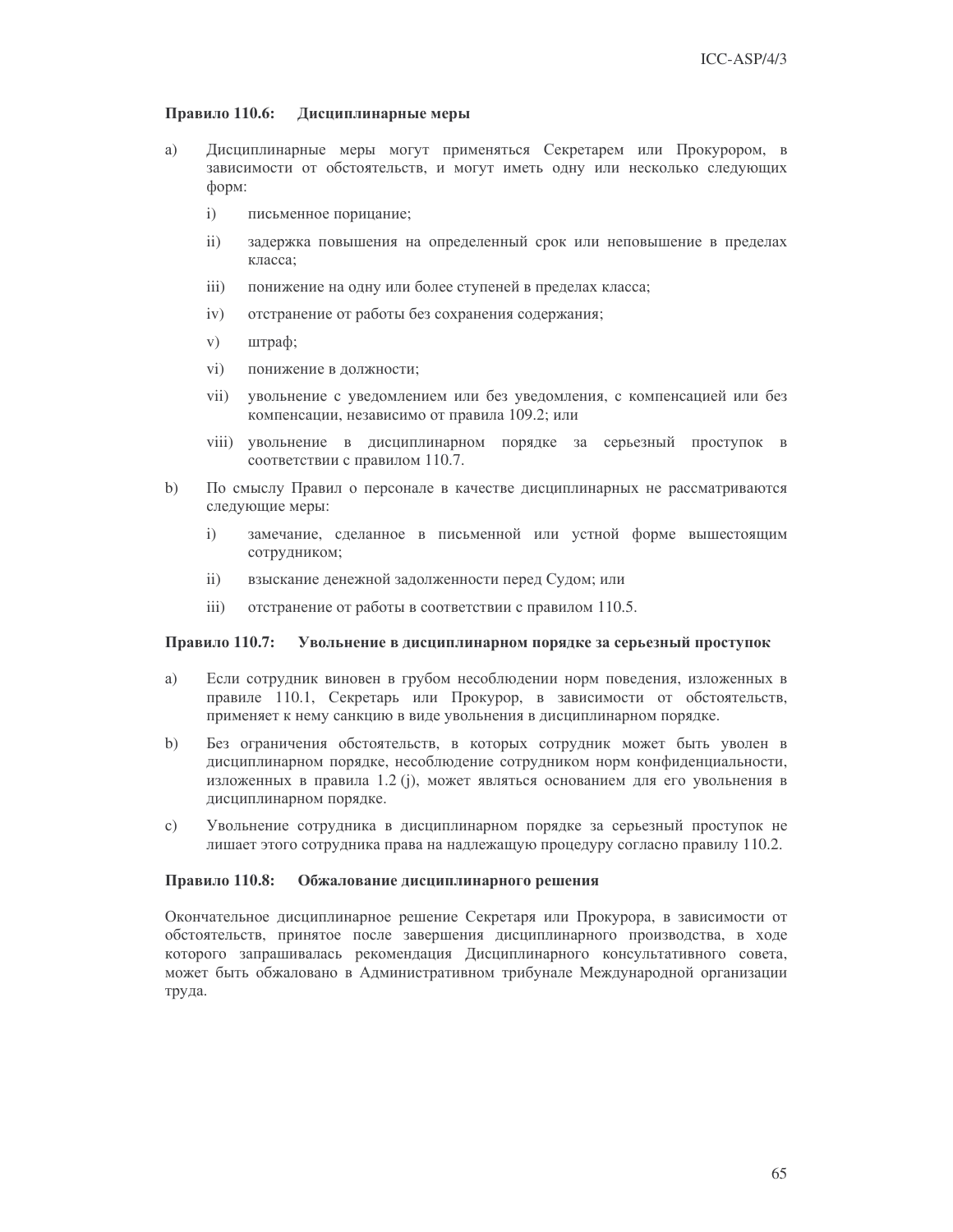### ГЛАВА XI: АПЕЛЛЯЦИИ

#### Правило 111.1: Обжалование административных решений

- a) Каждый сотрудник имеет право обжаловать административное решение, в котором утверждается, что он не соблюдал условия своего назначения, включая все соответствующие положения и правила.
- $b)$ Сотрудник, желающий осуществить свое право на обжалование административного решения, в первую очередь направляет секретарю Совета в течение 30 дней с момента уведомления об этом решении просьбу в письменном виде о пересмотре этого решения Секретарем или Прокурором, в зависимости от обстоятельств.
- При рассмотрении административного решения Секретарь или Прокурор, в  $\mathbf{c})$ зависимости от обстоятельств, может с согласия соответствующего сотрудника обратиться за помощью к члену Апелляционного совета с целью решения данного дела. Эта процедура осуществляется без ущерба для права сотрудника на подачу апелляции в Апелляционный совет, если этот вопрос не может быть решен путем примирения.
- $\overline{d}$ После рассмотрения Секретарь или Прокурор, в зависимости от обстоятельств, информируют сотрудника в письменном виде о своем решении. Сотрудник, желающий обжаловать решение, принятое в результате этого рассмотрения, должен подать просьбу в письменном виде секретарю Совета в течение 30 дней с момента уведомления об указанном решении. Секретарь или Прокурор, в зависимости от обстоятельств, направляет эту просьбу в Апелляционный совет.
- Сотрудник имеет право быть представленным сотрудником или бывшим  $e)$ сотрудником, по своему усмотрению, и получать от него помощь в ходе апелляционного производства с оплатой расходов за собственный счет.

#### Правило 111.2: Апеллянионный совет

- a) Апелляционный совет, состоящий из трех членов, консультирует Секретаря или Прокурора, в зависимости от обстоятельств, по вопросам апелляций, поданных любым сотрудником согласно положению 11.1.
- $b)$ Апелляционный совет состоит из:
	- одного члена и двух заместителей членов, назначаемых Секретарем Суда в  $\mathbf{i}$ консультации с Президиумом;
	- $\mathbf{ii}$ одного члена и двух заместителей членов, назначаемых Прокурором; и
	- iii) одного члена и двух заместителей членов, избираемых органом представителей персонала, по меньшей мере один из которых является сотрудником Канцелярии Прокурора.
- Члены Апелляционного совета большинством голосов принимают решение о том,  $\mathbf{c})$ кто из них выполняет функции председателя Апелляционного совета.
- $\overline{d}$ Апелляционного совета назначаются Секретарь и заместитель секретаря Секретарем Суда в консультации с Прокурором. Секретарь созывает совещания Апелляционного совета и координирует все связанные с ним вопросы.
- Члены Апелляционного совета, их заместители, секретарь и его заместитель  $e)$ являются сотрудниками Суда.
- $f$ ) Члены Апелляционного совета, их заместители, секретарь и его заместитель назначаются или избираются сроком на два года, могут быть назначены или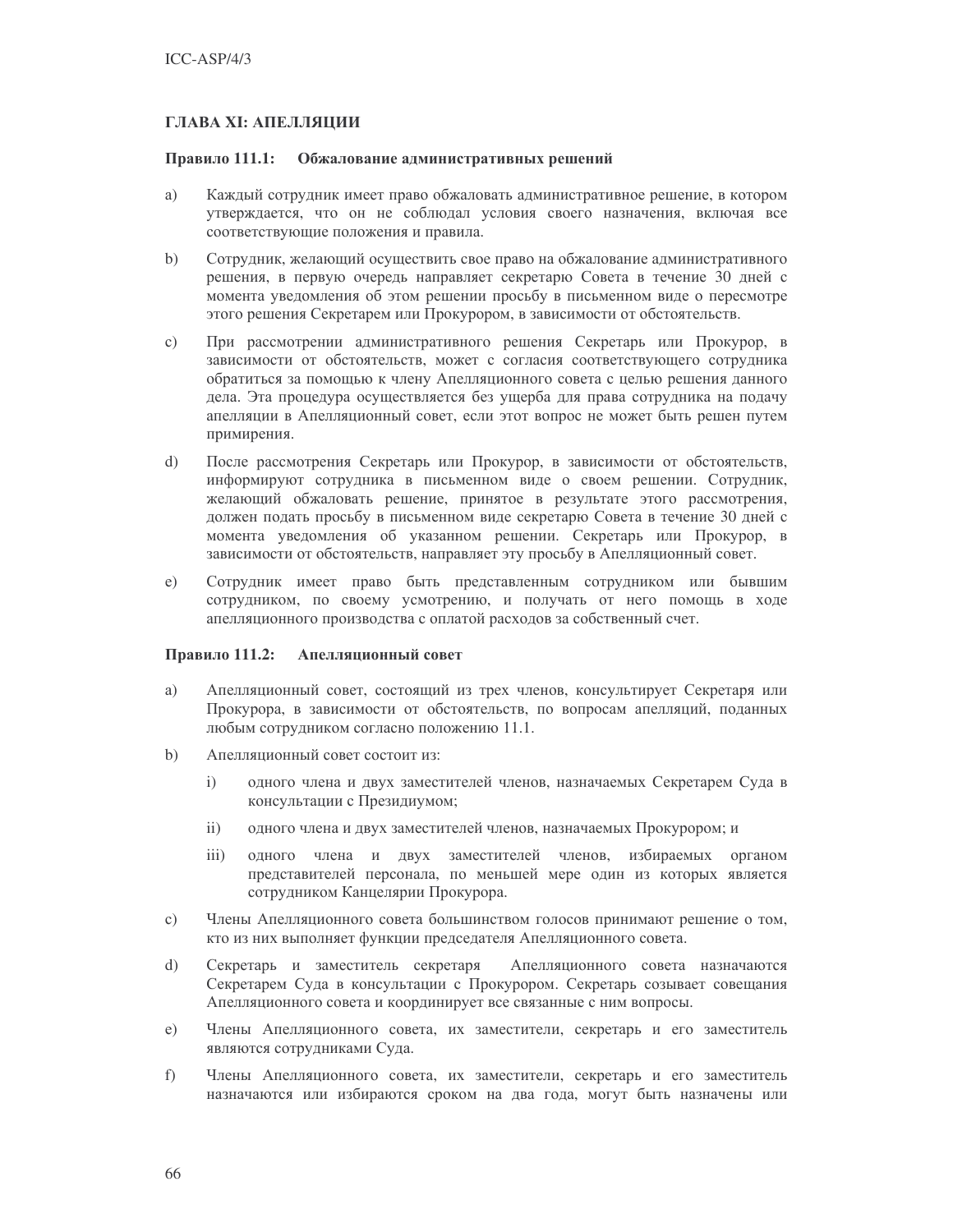избраны повторно и имеют полномочия до тех пор, пока на смену им не будут назначены или избраны новые лица.

- Если необходимо заменить члена Апелляционного совета, заместителя или  $g$ ) секретаря или его заместителя в связи с его уходом со службы в Суде или по любой иной причине, то подобная замена производится на оставшийся срок полномочий согласно пункту (b) или (d), соответственно.
- $h)$ Любой член Апелляционного совета может быть на законном основании отстранен от должности в Апелляционном совете Секретарем Суда в консультации с Президиумом, Прокурором или органом представителей персонала, в зависимости от обстоятельств.
- Сотрудник, против которого возбуждено дисциплинарное производство, имеет  $i)$ право быть информированным о составе Апелляционного совета.
- Любой член или заместитель члена Апелляционного совета может по просьбе  $\mathbf{j}$ ) одной из сторон или по своей собственной инициативе отвести кандидатуру любого члена Апелляционного совета от участия в рассмотрении конкретной апелляции, если, по его мнению, такое решение диктуется интересами обеспечения беспристрастности. Председатель может также освободить от рассмотрения апелляции любого члена Совета. Ни одно лицо, участвовавшее в осуществлении примирительной процедуры при рассмотрении конкретного дела, не может входить в состав Апелляционного совета, рассматривающего апелляцию, касающуюся того же лела.
- $k)$ Заместитель члена Апелляционного совета принимает участие в его работе для рассмотрения апелляции в том случае, если член Совета отсутствует, дисквалифицирован, освобожден от участия в деле или не допущен к нему по причинам конфиденциальности согласно пункту (1).
- $\mathbf{D}$ Если, по мнению Секретаря или Прокурора, в зависимости от обстоятельств, рассмотрение апелляции связано с конфиденциальными вопросами, касающимися одного органа, он может предложить, на исключительной основе, секретарю учредить Апелляционный Апелляционного совета совет, состоящий исключительно из членов, которые являются сотрудниками соответствующего органа.

#### Правило 111.3: Порядок работы Апелляционного совета

- Апелляционный совет принимает решения по вопросам, входящим в его a) компетенцию.
- $b)$ Апелляция может рассматриваться Апелляционным советом лишь в том случае, если все сроки, установленные правилом 111.1, были соблюдены или отменены Апелляционным советом в силу не зависящих от сотрудника чрезвычайных обстоятельств.
- При рассмотрении апелляции Апелляционный совет действует с такой  $c)$ максимальной оперативностью, которая согласуется с требованиями справедливого рассмотрения представленных ему вопросов, и извещает Секретаря или Прокурора, в зависимости от обстоятельств, в течение 90 календарных дней о том деле, которое представлено на рассмотрение Апелляционного совета.
- $\mathbf{d}$ Апелляционный совет правомочен получать доказательства в любой необходимой для него форме у любого сотрудника или, при необходимости, третьей стороны, которые могут предоставить информацию, касающуюся содержащихся в апелляции вопросов.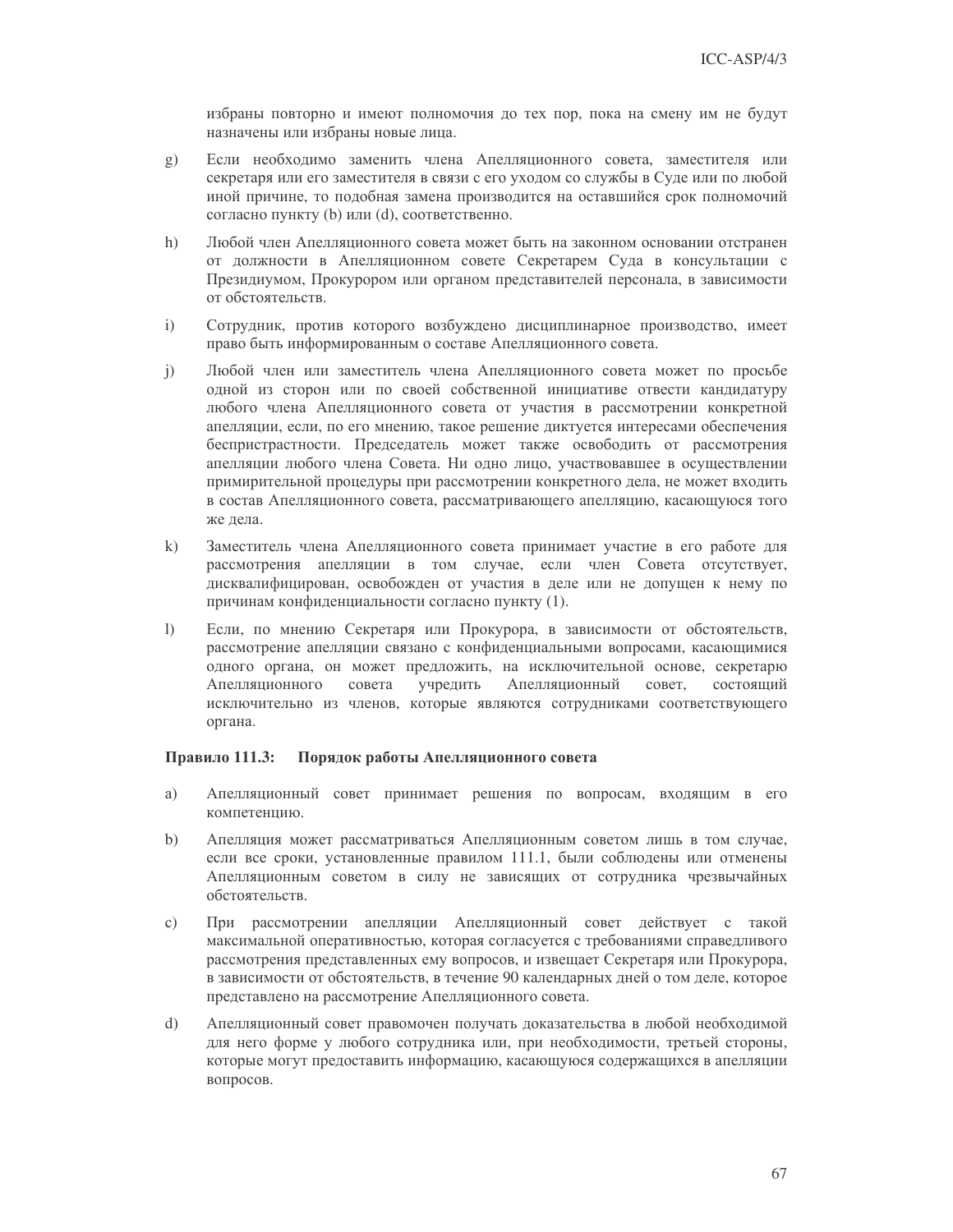- В случае увольнения или какой-либо другой меры, принятой по причине  $e)$ неудовлетворительной работы или несоответствия сотрудника, Апелляционный совет рассматривает не существо вопросов о неудовлетворительной работе или несоответствии, а лишь свидетельства того, что данное решение было мотивировано предвзятым отношением или каким-либо иным не относящимся к делу фактором.
- $f$ ) Апелляционный совет большинством голосов принимает и представляет доклад Секретарю или Прокурору, в зависимости от обстоятельств, в кратчайший срок после рассмотрения апелляции. Этот доклад является отчетом о рассмотрении апелляции и включает в себя краткое изложение сути апелляции, а также рекомендацию Апелляционного совета по этой апелляции. Результаты голосования по данной рекомендации заносятся в протокол, и любое особое мнение члена Апелляционного совета отражается в докладе.
- Окончательное решение по апелляции выносится Секретарем или Прокурором, в  $(g)$ зависимости от обстоятельств, в течение 30 дней с момента представления Апелляционным советом его доклада и направляется сотруднику вместе с экземпляром доклада Апелляционного совета. Никакое окончательное решение Секретаря или Прокурора, в зависимости от обстоятельств, не рассматривается как отклонение апелляции.
- Чтобы сотрудник мог осуществить свое право на подачу жалобы в  $h)$ Административный трибунал Международной организации труда в соответствии с пунктом 3 статьи VII его Статута, секретарь Апелляционного совета по просьбе сотрудника предоставляет ему экземпляр доклада Апелляционного совета в том случае, если Секретарь или Прокурор, в зависимости от обстоятельств, не вынес окончательного решения по апелляции в течение 30 дней с даты представления локлала.

#### Правило 111.4: Приостановление действия административного решения во время апелляции

- Ни просьба о пересмотре административного решения, попытка примирения, ни a) подача апелляции в Апелляционный совет против решения, принятого в результате пересмотра, не влекут за собой приостановления действия обжалуемого решения.
- $b)$ Независимо от пункта (а), сотрудник может обратиться к секретарю Апелляционного совета с изложенной в письменном виде просьбой о приостановлении действия такого решения с изложением соответствующих фактов и указанием того, каким образом осуществление принятого решения нанесет прямой непоправимый ущерб правам сотрудника.
- По получении такой просьбы Апелляционный совет безотлагательно рассматривает  $\mathbf{c}$ ) эту просьбу и мнения подавшего апелляцию сотрудника, а также мнения Секретаря или Прокурора, в зависимости от обстоятельств. Если Апелляционный совет определяет, что данное решение не было исполнено и что его исполнение нанесет непоправимый ущерб данному сотруднику, он может рекомендовать Секретарю или Прокурору, в зависимости от обстоятельств, приостановить действие этого решения до истечения предельного срока, указанного в правиле 111.1, если апелляция не была подана, или, если апелляция была подана - до принятия окончательного решения по данной апелляции.
- $\mathbf{d}$ Решение Секретаря Суда или Прокурора, в зависимости от обстоятельств, в отношении такой рекомендации согласно пункту (с) является окончательным и не подлежит обжалованию в рамках Суда.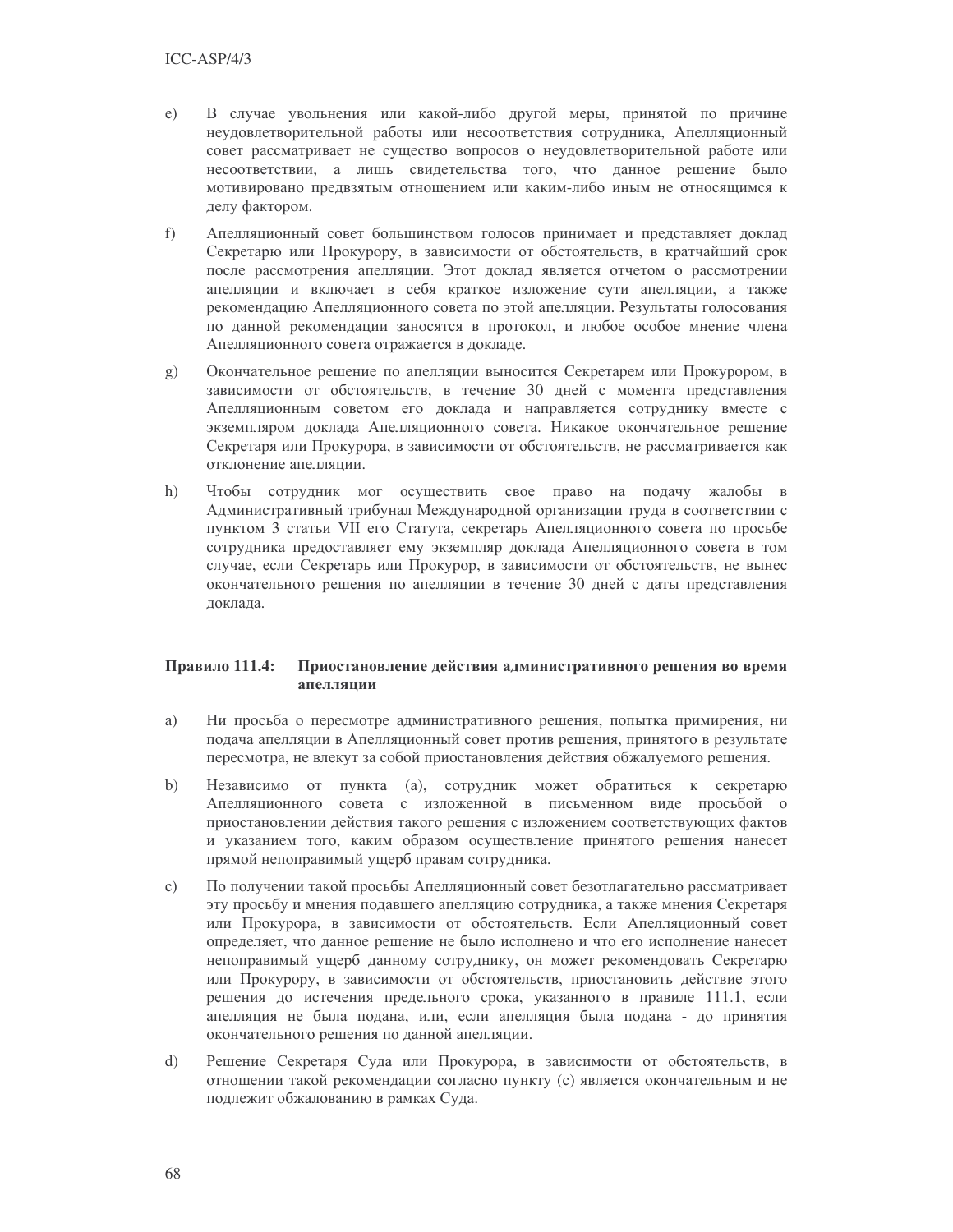#### Правило 111.5: Подача трибунал апелляции  $\, {\bf B}$ Административный Международной организации труда

Сотрудник может подать апелляцию в Административный трибунал Международной организации труда в течение 90 календарных дней с даты окончательного решения Секретаря или Прокурора, в зависимости от обстоятельств, согласно правилу 111.3 (g) или рекомендации Апелляционного совета в случае отсутствия окончательного решения, также согласно правилу 111.3 (g).